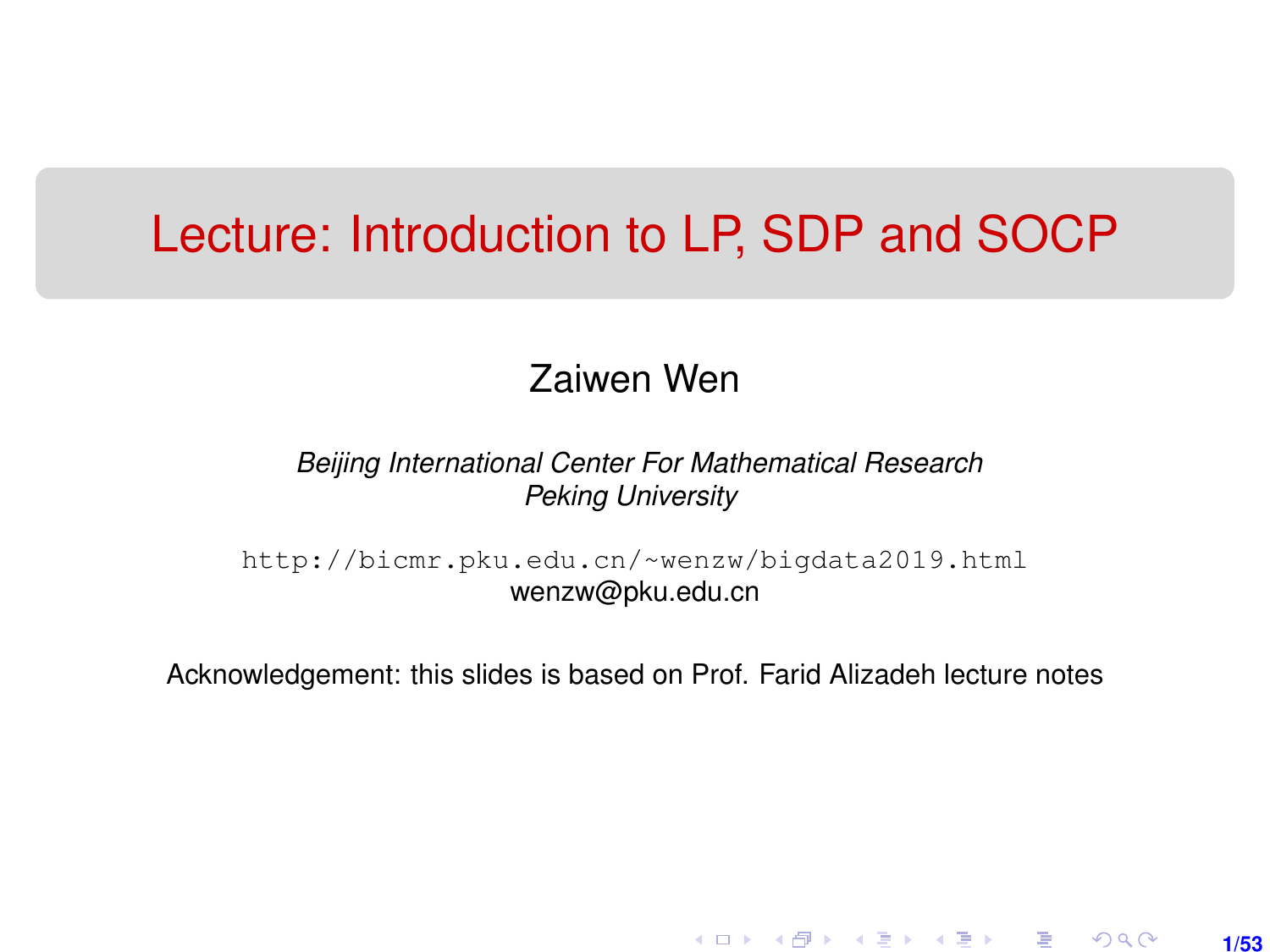# <span id="page-1-0"></span>**Outline**



[Semidefinite Programming \(SDP\)](#page-12-0)





K ロ ▶ K @ ▶ K 할 ▶ K 할 ▶ ( 할 ) + 9 Q Q **2/53**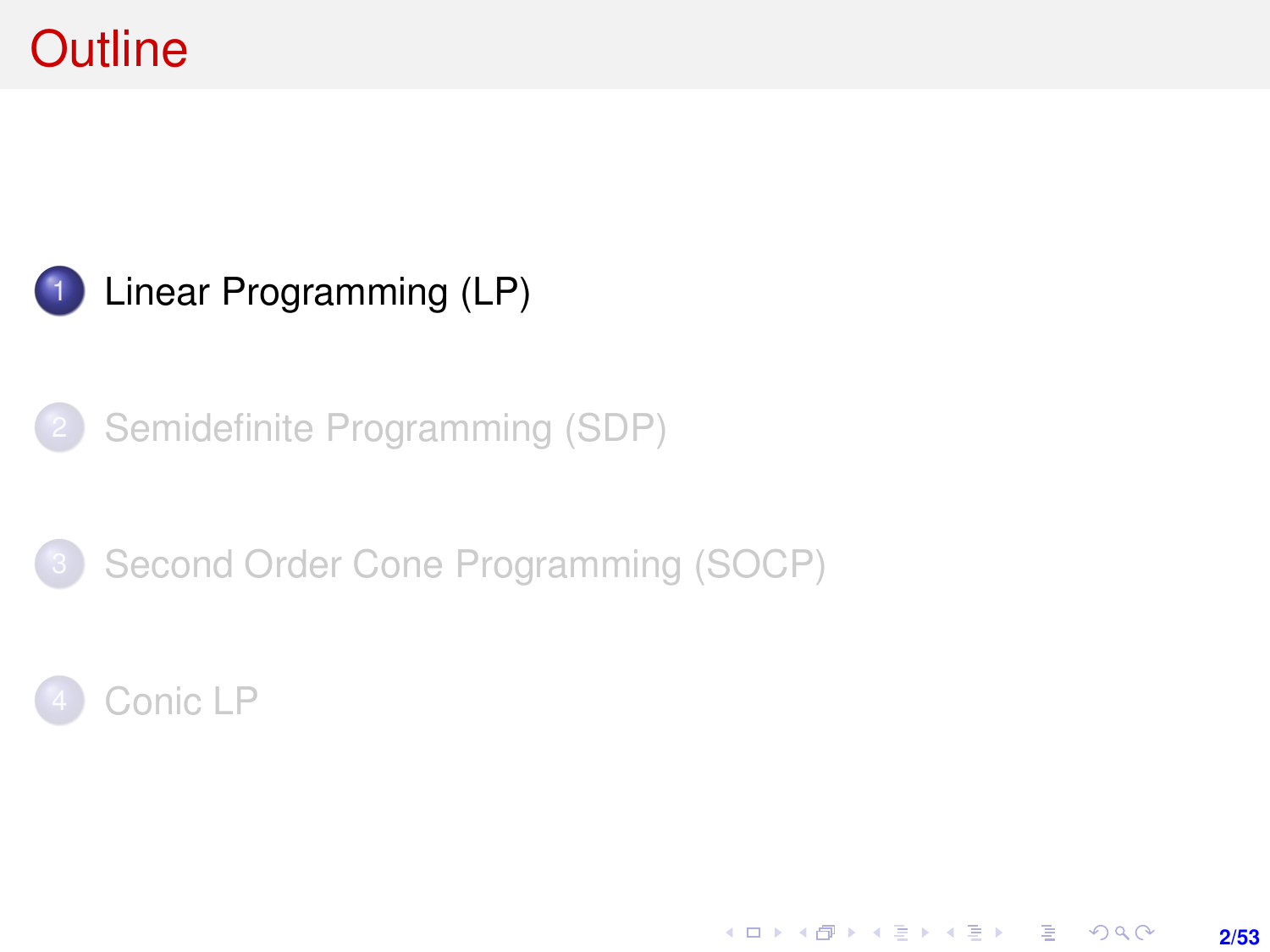# Linear Programming (LP)

#### **Primal** min *xi*  $c_1x_1 + \ldots + c_nx_n$ s.t.  $a_{11}x_1 + \ldots + a_{1n}x_n = b_1$  s.t.  $a_{11}y_1 + \ldots + a_{m1}y_m \le c_1$ . . .  $a_{m1}x_1 + \ldots + a_{mn}x_n = b_m$  $x_i > 0$ **Dual**  $\max_{m}$   $b_1y_1 + ... + b_my_m$ *yi* . . .  $a_{1n}y_1 + \ldots + a_{mn}y_m \leq c_n$

KORK (FRANCISK EN ARCH **3/53**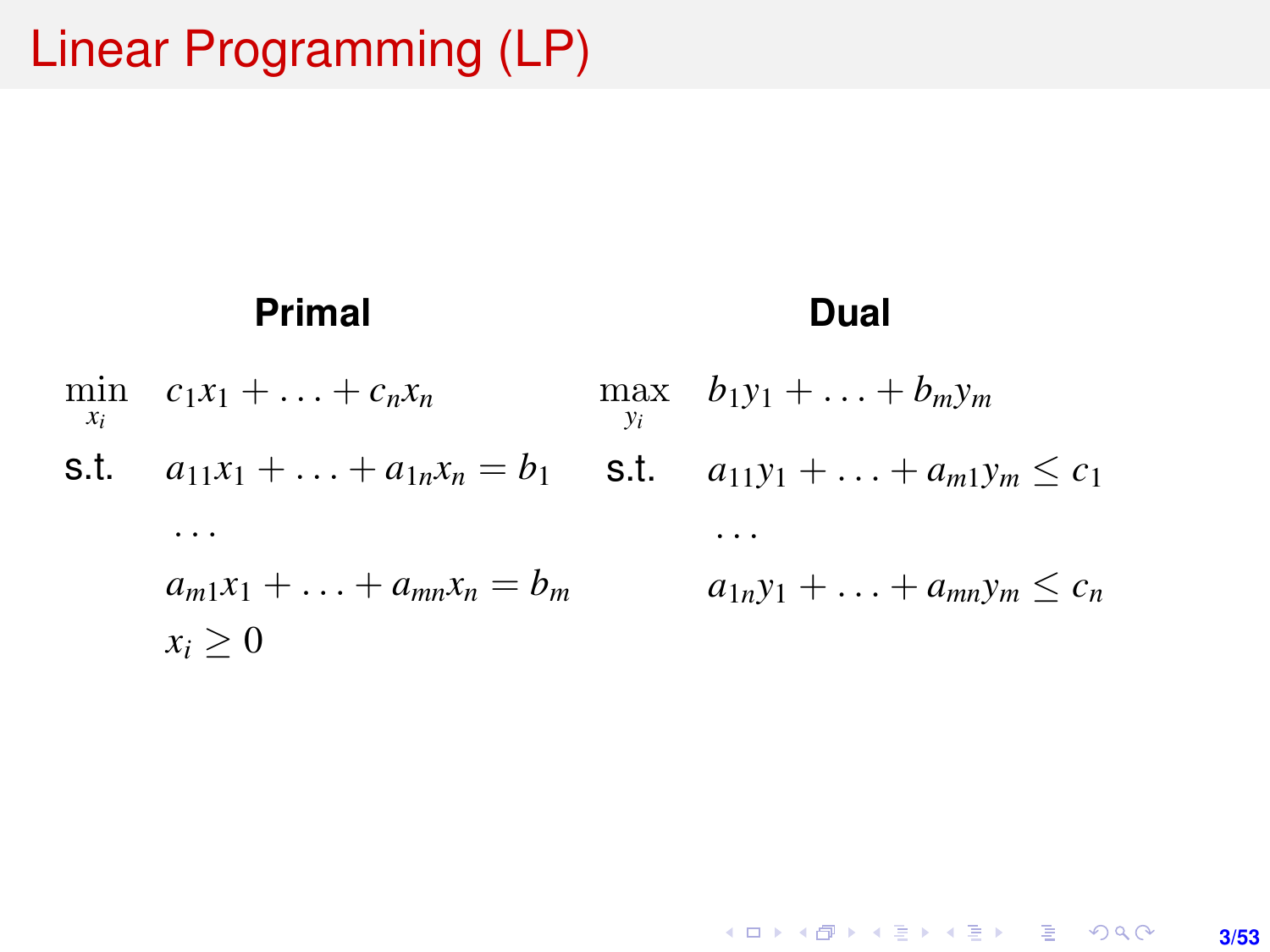# Linear Programming (LP)



K ロ ▶ K @ ▶ K 할 > K 할 > 1 할 > 1 이익어 **4/53**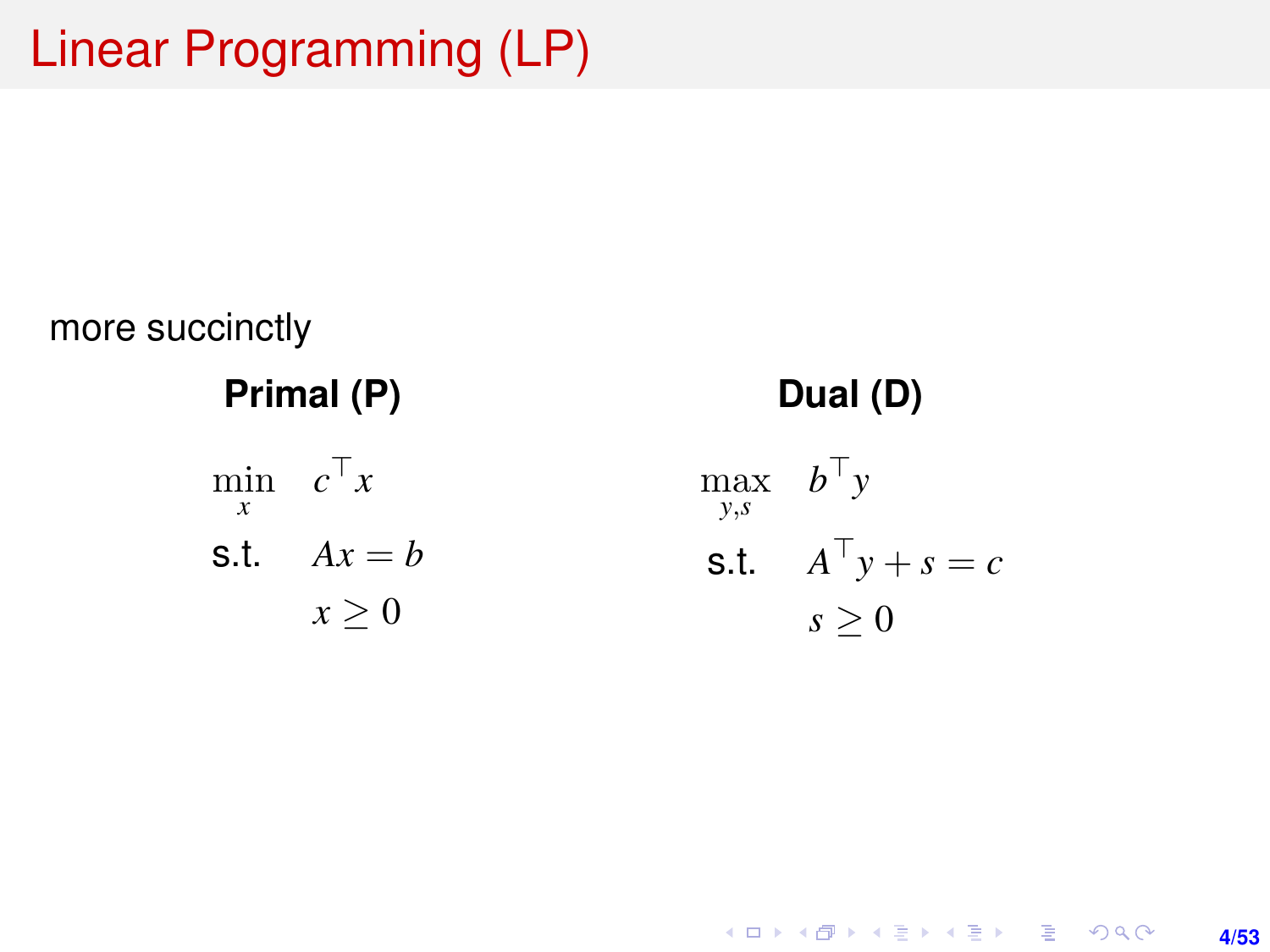### Problems with absolute values

$$
\min \sum_{i} c_i |x_i|, \qquad \text{assume } c \ge 0
$$
\n
$$
\text{s.t.} \quad Ax \ge b
$$

• Reformulation 1:

$$
\min \quad \sum_{i} c_i z_i \qquad \text{min} \quad \sum_{i} c_i z_i
$$
\n
$$
\text{s.t.} \quad Ax \ge b \qquad \text{s.t.} \quad Ax \ge b
$$
\n
$$
|x_i| \le z_i \qquad \qquad -z_i \le x_i \le z_i
$$

Reformulation 2:  $x_i = x_i^+ - x_i^-, x_i^+, x_i^- \ge 0$ . Then  $|x_i| = x_i^+ + x_i^-$ 

$$
\min \sum_{i} c_i (x_i^+ + x_i^-)
$$
\n
$$
\text{s.t.} \quad Ax^+ - Ax^- \geq b, x^+, x^- \geq 0
$$

**5/53**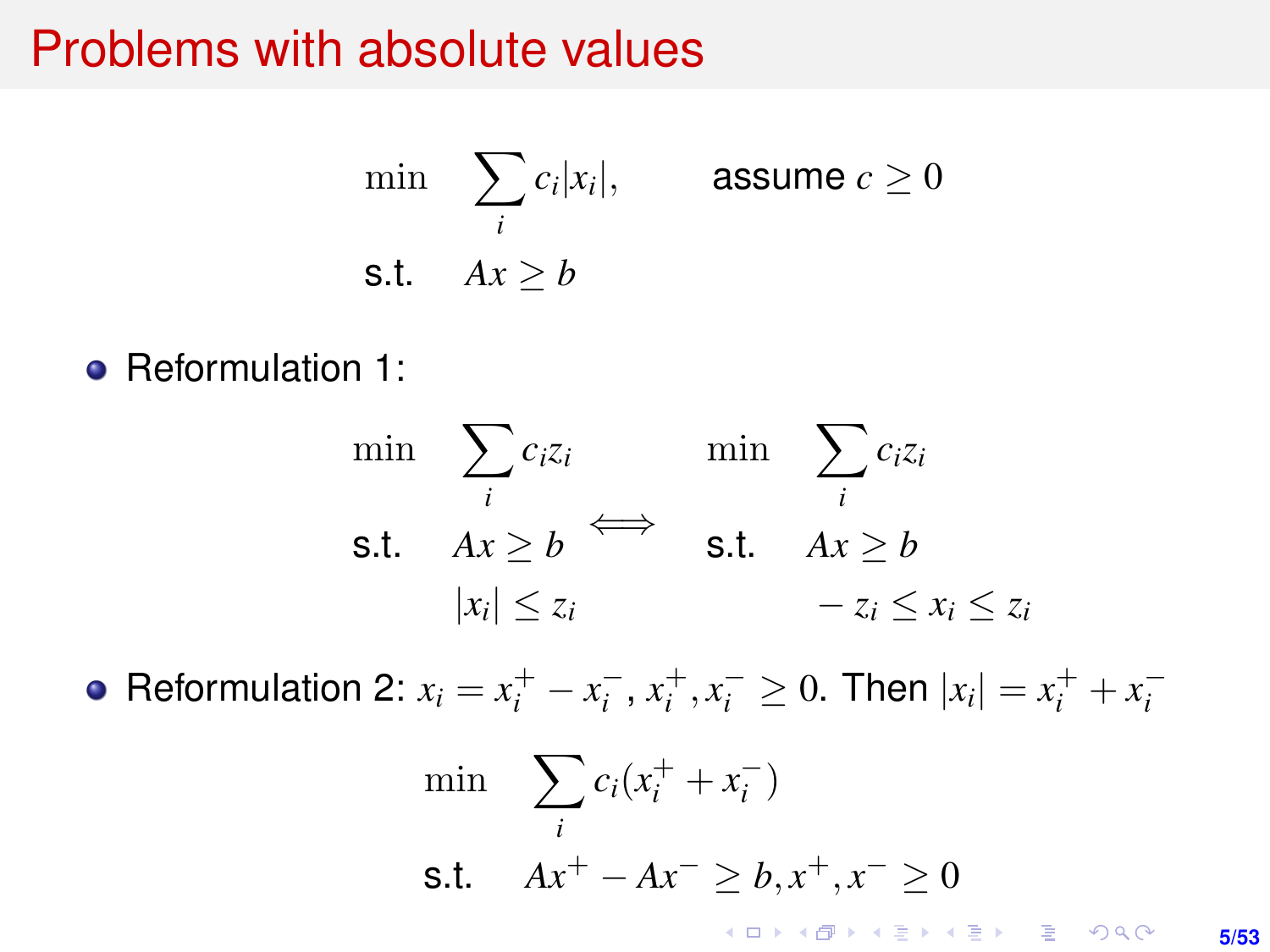## Problems with absolute values

• data fitting:

$$
\min_{x} \quad \|Ax - b\|_{\infty}
$$
  

$$
\min_{x} \quad \|Ax - b\|_{1}
$$

**• Compressive sensing** 

min 
$$
||x||_1
$$
, s.t.  $Ax = b$  (LP)  
\nmin  $\mu ||x||_1 + \frac{1}{2} ||Ax - b||^2$  (QP, SOCP)  
\nmin  $||Ax - b||$ , s.t.  $||x||_1 \le 1$ 

K ロ ▶ K @ ▶ K 할 > K 할 > 1 할 > 1 이익어 **6/53**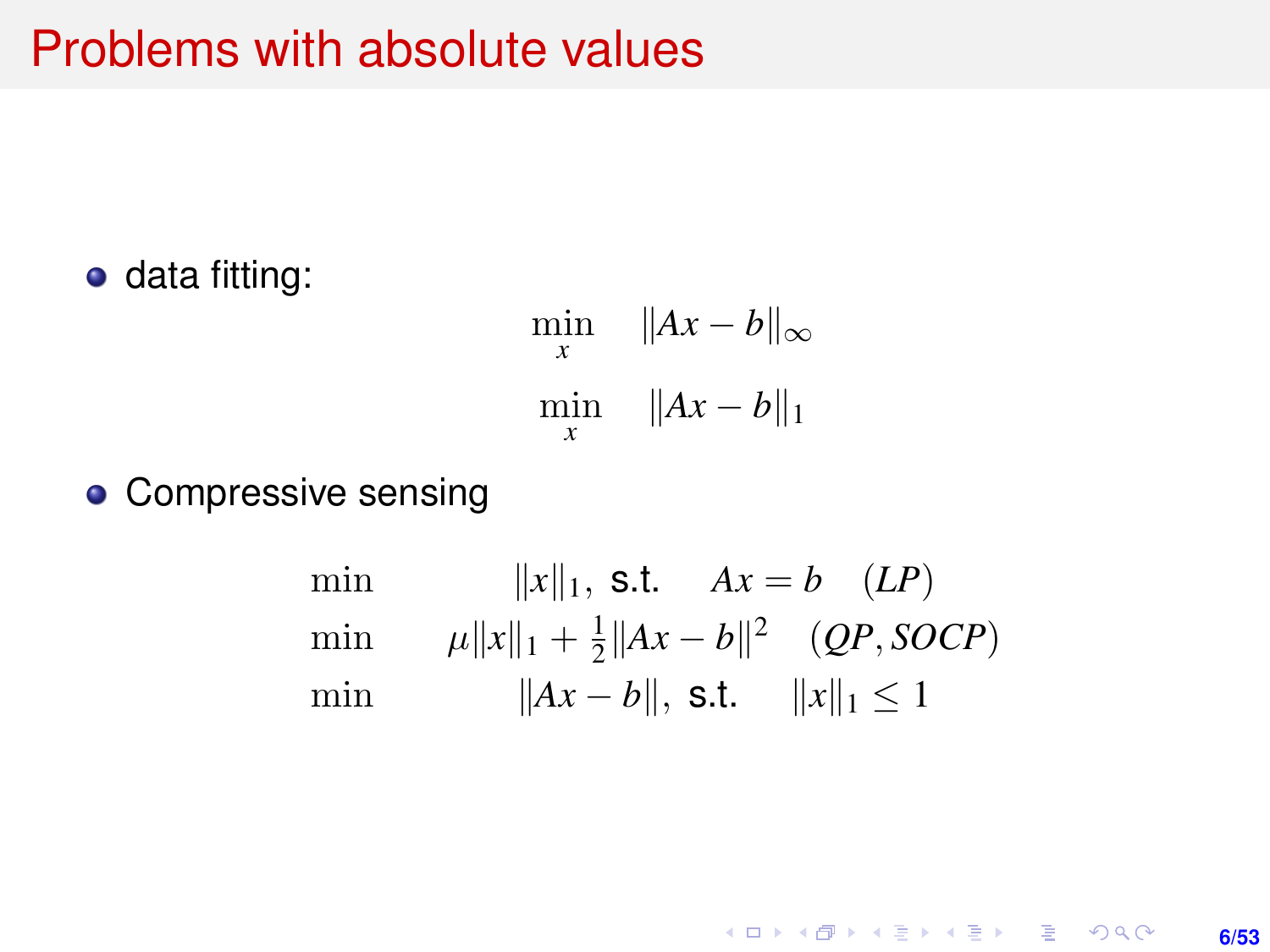# An example of linear programming: 菜鸟

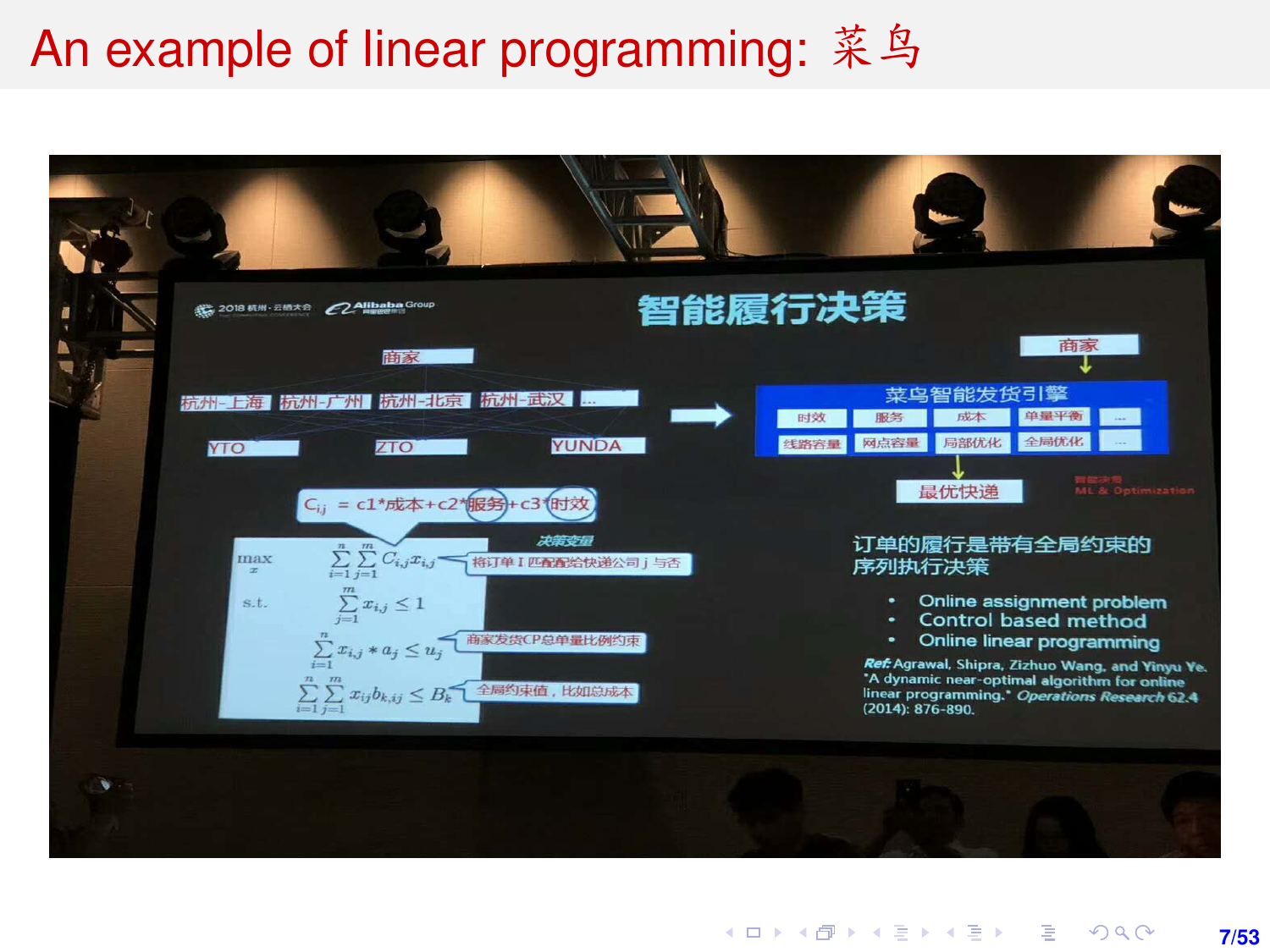# Optimal transport

 $\rightarrow$  images, vision, graphics and machine learning,

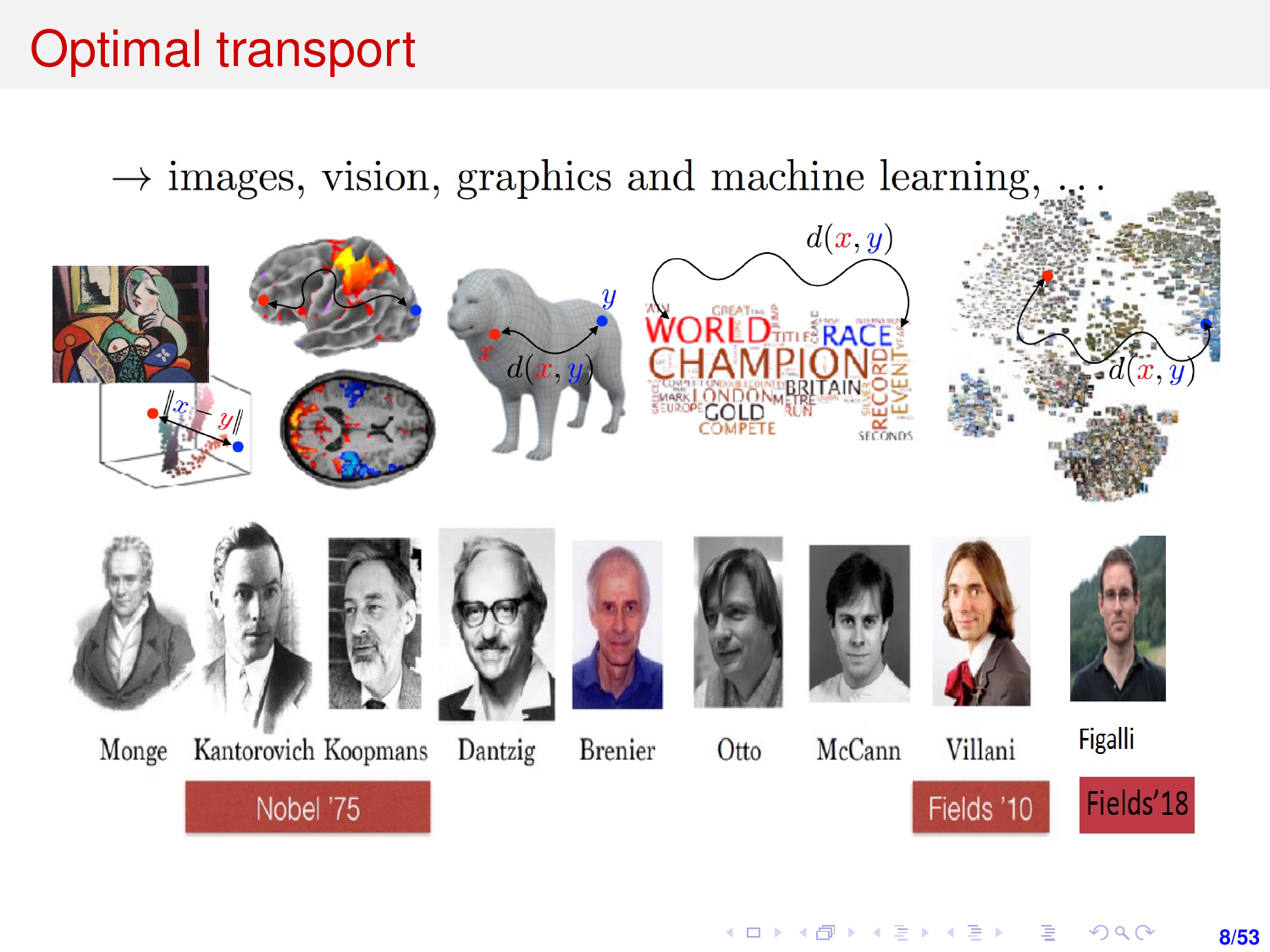# Optimal transport: LP

$$
\min_{\pi \in \mathbb{R}^{m \times n}} \sum_{i=1}^{m} \sum_{j=1}^{n} c_{ij} \pi_{ij}
$$
\n
$$
\text{s.t.} \sum_{j=1}^{n} \pi_{ij} = \mu_i, \quad \forall i = 1, \dots, m,
$$
\n
$$
\sum_{i=1}^{m} \pi_{ij} = \nu_i, \quad \forall j = 1, \dots, n
$$
\n
$$
\pi \ge 0
$$

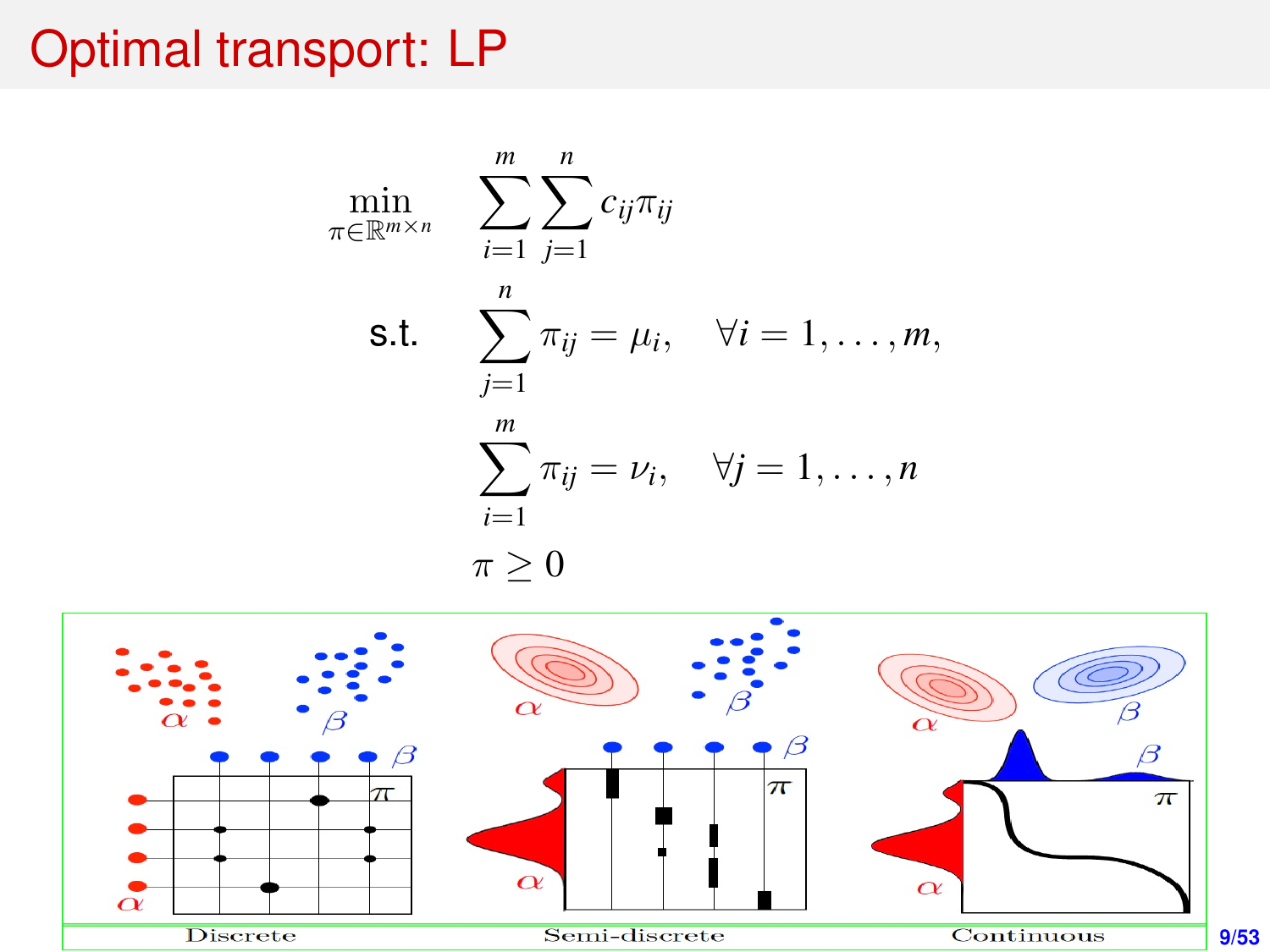# Weak duality

Suppose

- *x* is feasible to (P)
- $\bullet$   $(y, s)$  is feasible to  $(D)$

Then

$$
0 \leq x^{\top} s \text{ because } x_i s_i \geq 0
$$
  
=  $x^{\top} (c - A^{\top} y)$   
=  $c^{\top} x - (Ax)^{\top} y$   
=  $c^{\top} x - b^{\top} y$   
= duality gap

**10/53**

K ロ ▶ K @ ▶ K 할 ▶ K 할 ▶ ... 할 → 9 Q @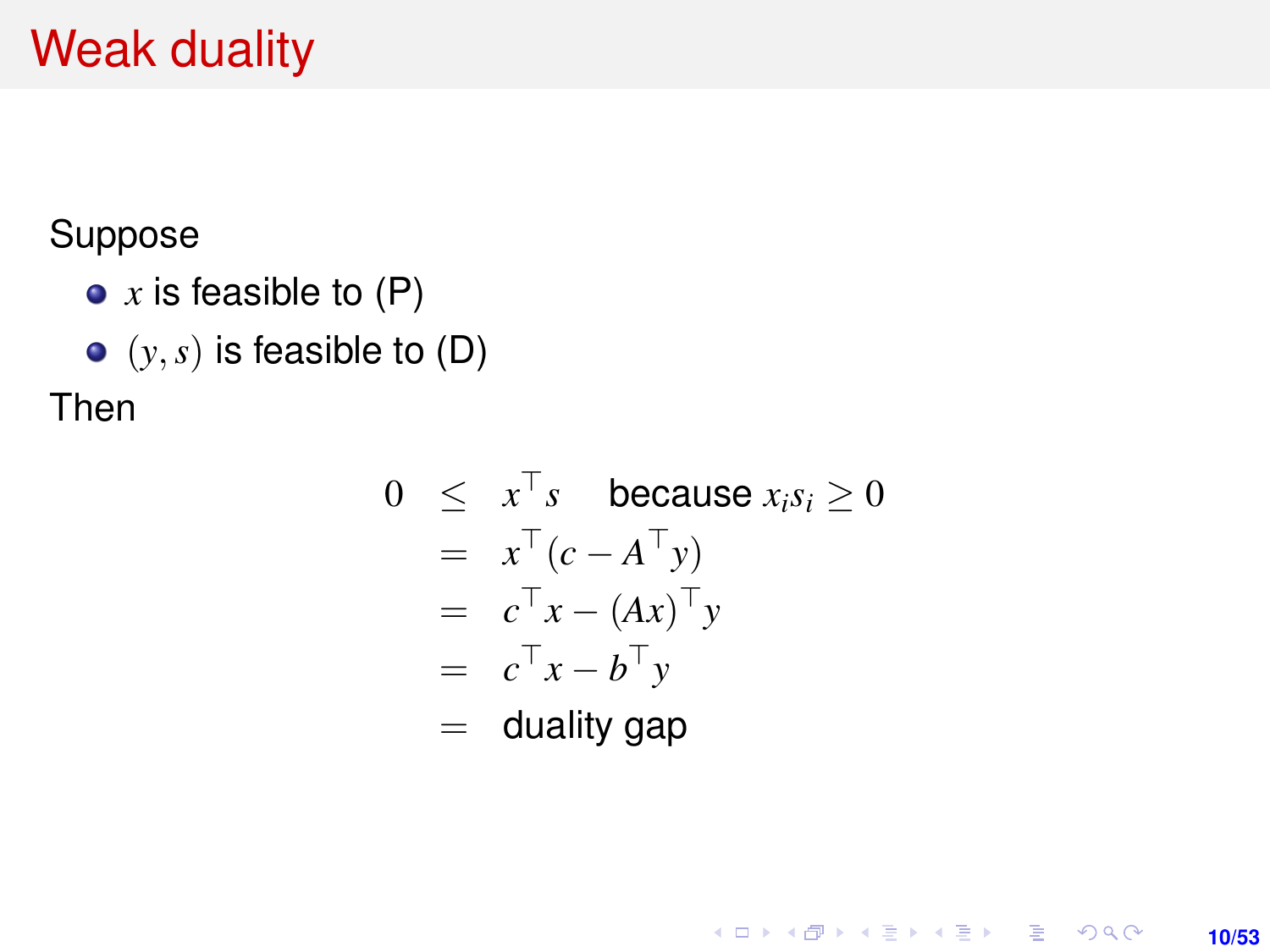Strong duality: If both Primal and Dual are feasible then at the optimum

$$
c^{\top} x = b^{\top} y \Longleftrightarrow x^{\top} s = 0
$$

**•** complementary slackness: This implies

$$
x^{\top} s = x_1 s_1 + \ldots + x_n s_n = 0
$$
 and therefore  

$$
x_i s_i = 0
$$

**11/53**

**KORKARK KERKER DRAM**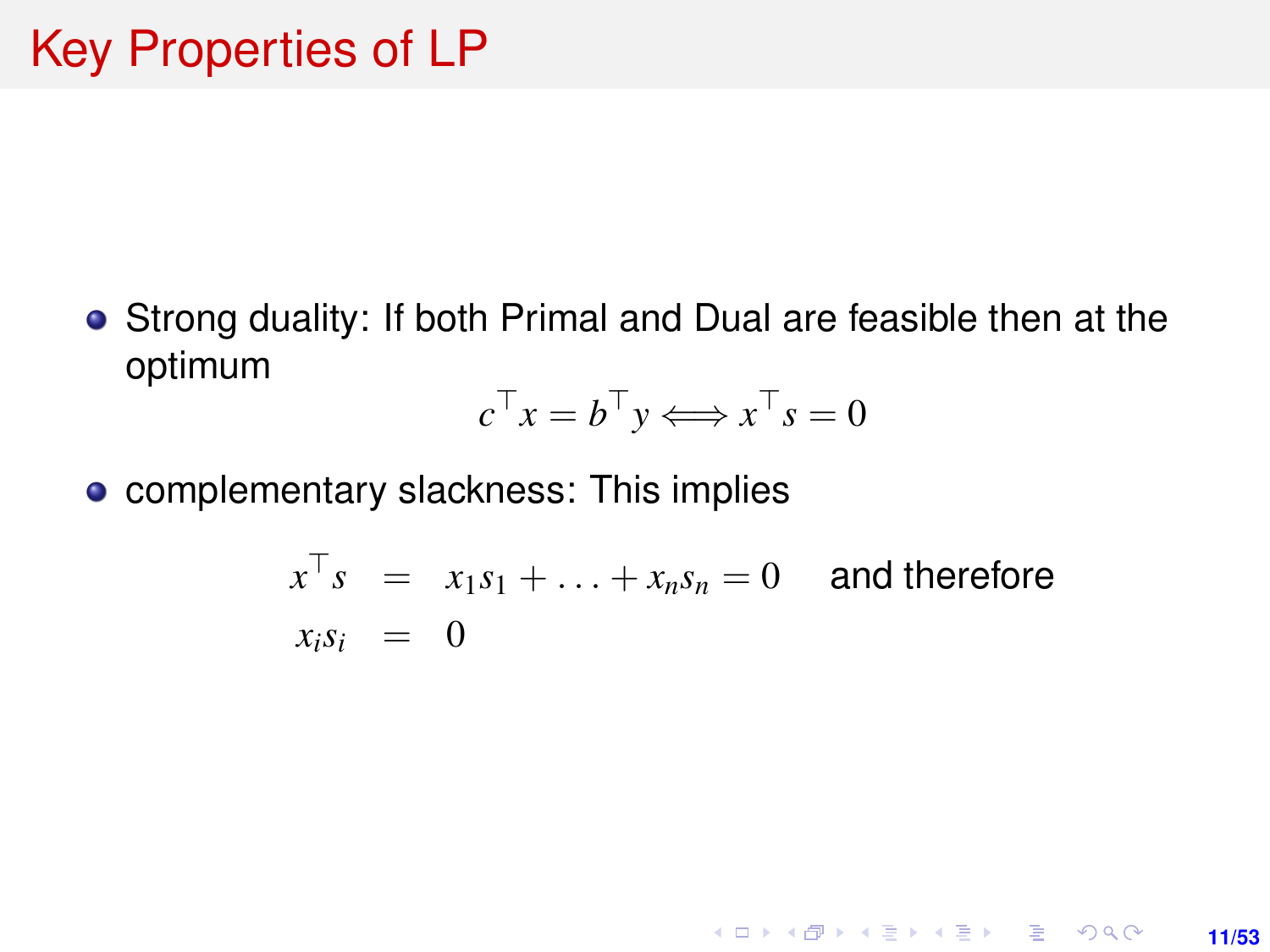• Putting together primal feasibility, dual feasibility and complementarity together we get a square system of equations

$$
Ax = b
$$
  
\n
$$
A^{\top}y + s = c
$$
  
\n
$$
x_i s_i = 0 \text{ for } i = 1, ..., n
$$

**12/53**

**KORKARKKER E DAG** 

At least in principle this system determines the primal and dual optimal values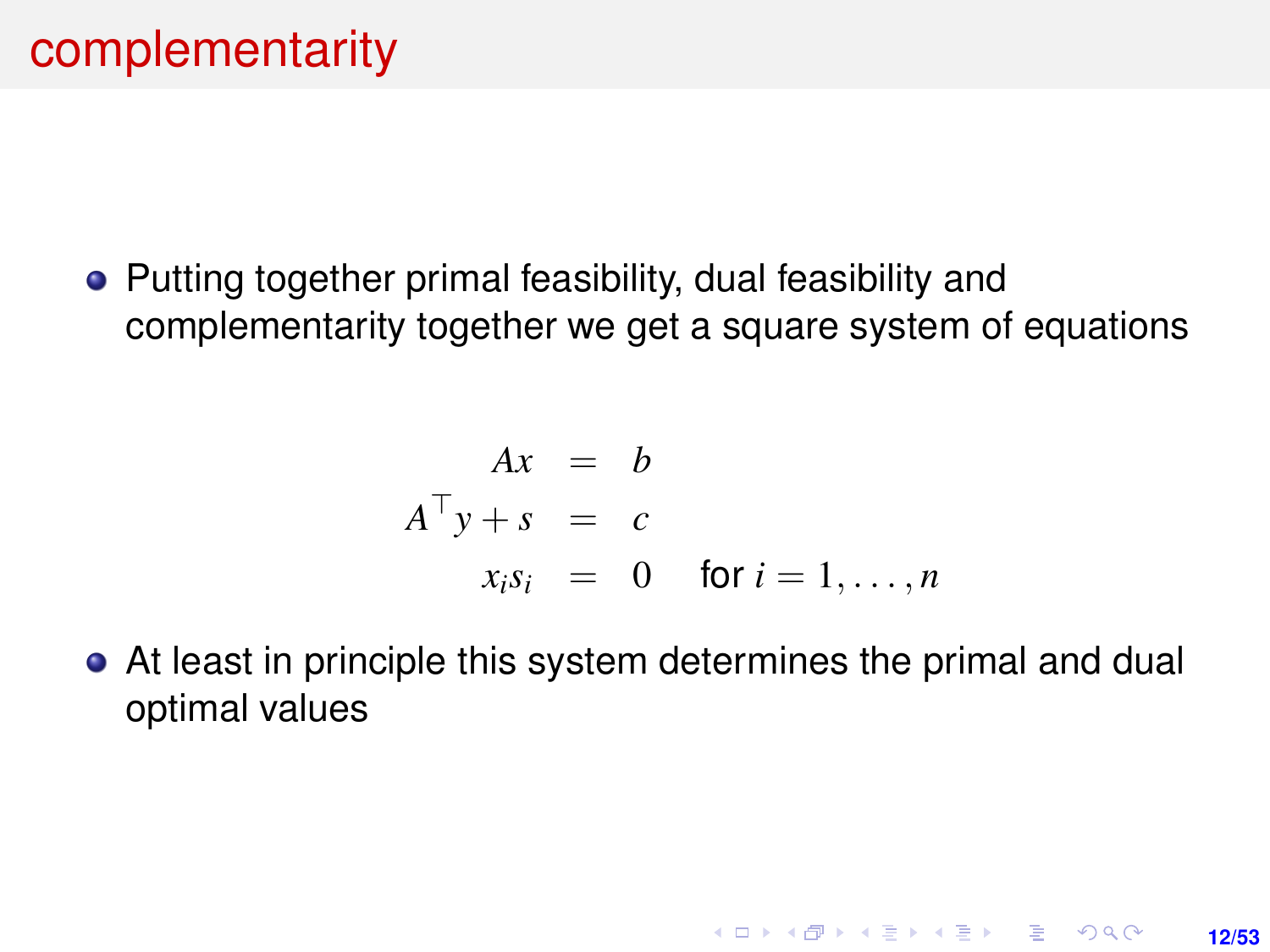# <span id="page-12-0"></span>**Outline**



### 2 [Semidefinite Programming \(SDP\)](#page-12-0)

#### 3 [Second Order Cone Programming \(SOCP\)](#page-32-0)



K ロ ▶ K @ ▶ K 할 ▶ K 할 ▶ ... 할 → 9 Q @ **13/53**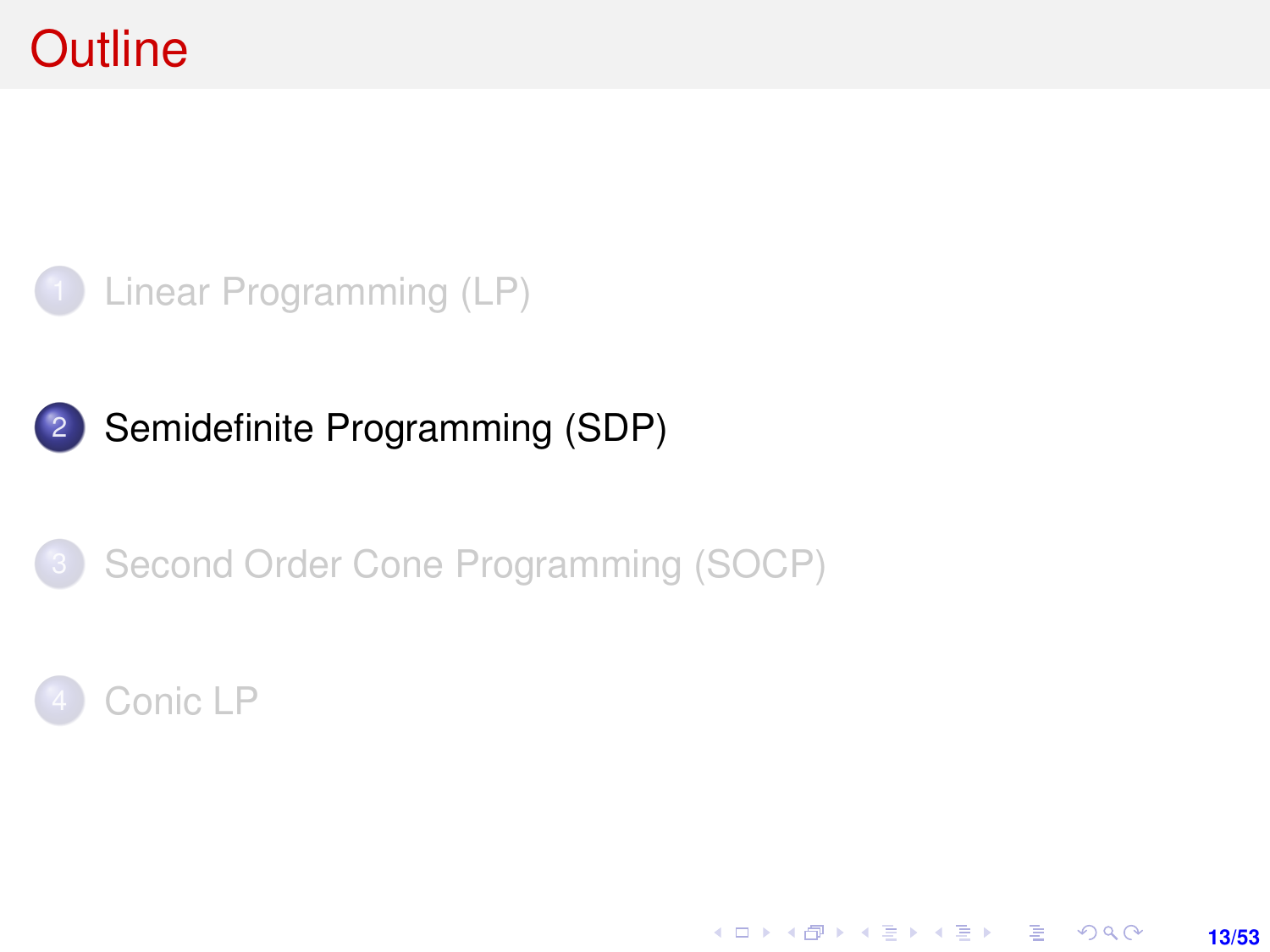- $X \succeq Y$  means that the the symmetric matrix  $X Y$  is positive semidefinite
- *X* is positive semidefinite

$$
a^{\top}Xa \ge 0 \text{ for all vector } a \Longleftrightarrow X = B^{\top}B \Longleftrightarrow
$$

all eigenvalues of *X* is nonnegative

**KORKARK KERKER DRAM** 

**14/53**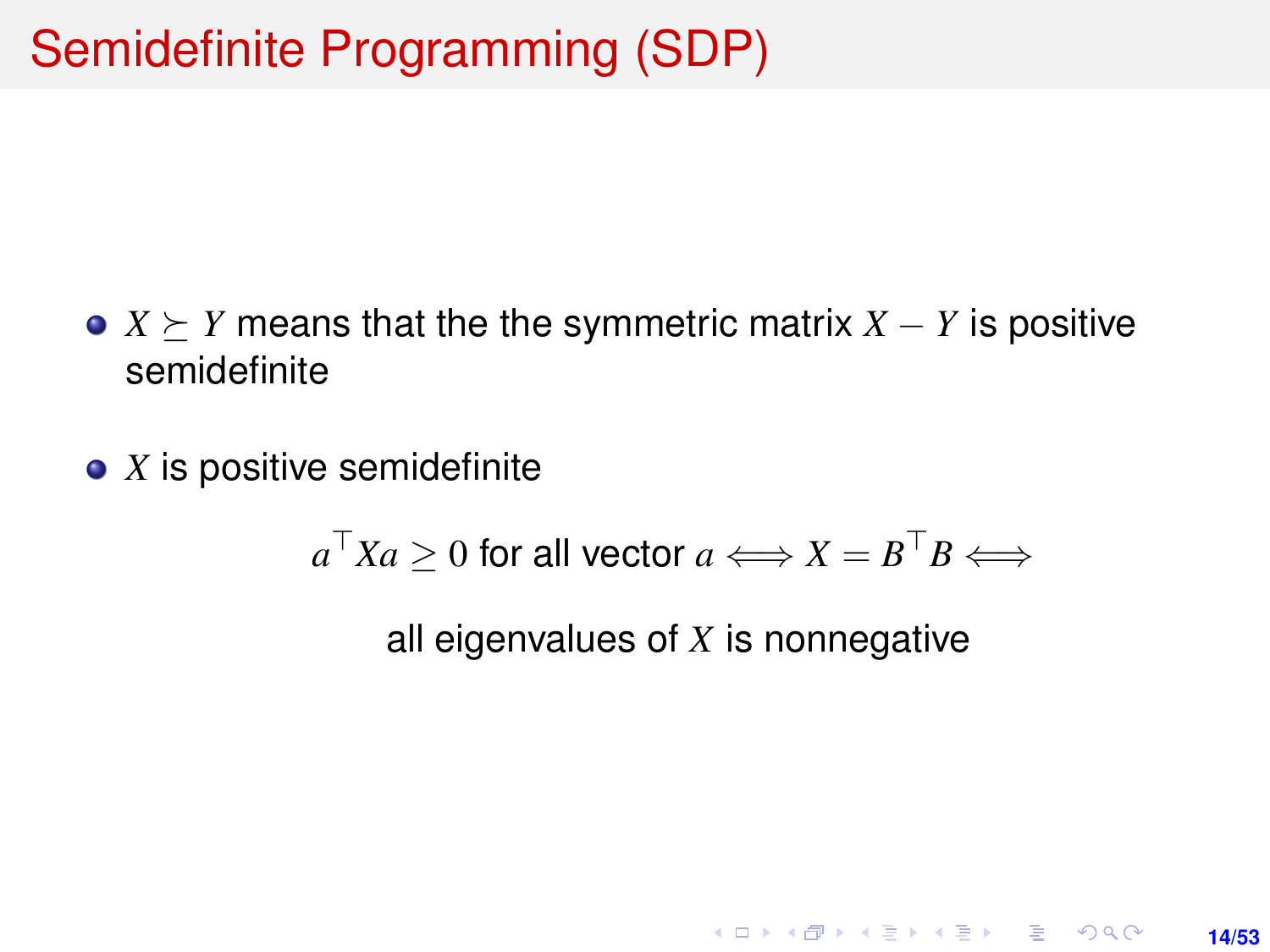# Semidefinite Programming (SDP)

$$
\begin{aligned}\n\bullet \langle X, Y \rangle &= \sum_{ij} X_{ij} Y_{ij} = \text{Tr}(XY) \\
\text{Primal (P)} & \text{Dual (D)} \\
\min_{X_i} \langle C_1, X_1 \rangle + \ldots + \langle C_n, X_n \rangle & \max_{y_i} b_1 y_1 + \ldots + b_m y_m \\
\text{s.t.} \quad & \langle A_{11}, X_1 \rangle + \ldots + \langle A_{1n}, X_n \rangle = b_1 \quad \text{s.t.} \quad A_{11}^\top y_1 + \ldots + A_{m1}^\top y_m + S_1 = c_1 \\
& \cdots & \cdots & \cdots \\
& \langle A_{m1}, X_1 \rangle + \ldots + \langle A_{mn}, X_n \rangle = b_m \quad \text{if } A_{1n}^\top y_1 + \ldots + A_{mn}^\top y_m + S_n = c_n \\
& X_i \geq 0 \quad \text{if } S_i \geq 0\n\end{aligned}
$$

K ロ X (日) X (日) X (日) X (日) X (日) X (日) X (日) X (日) X (日) X (日) **15/53**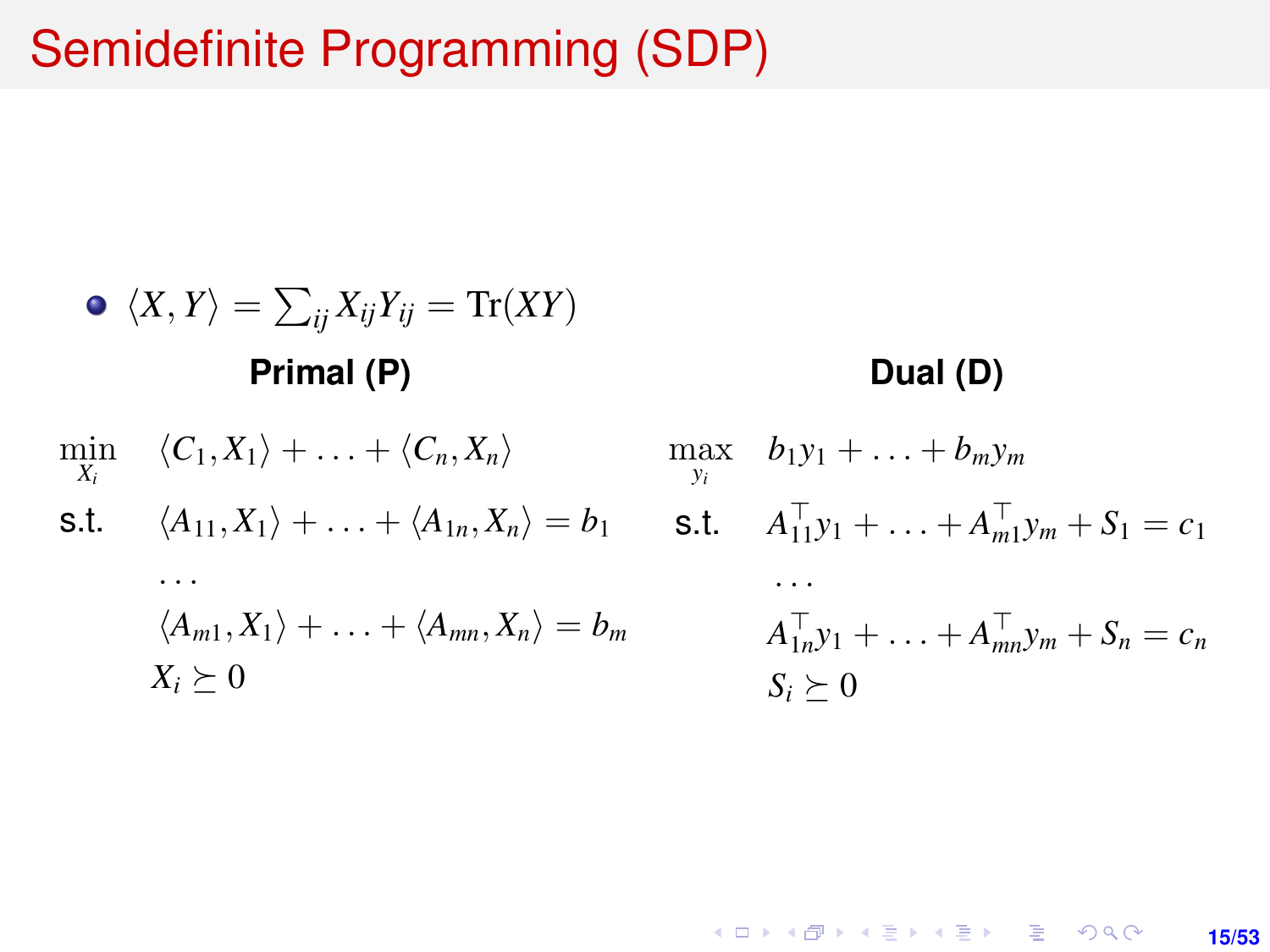# <span id="page-15-0"></span>Simplified SDP

• For simplicity we deal with single variable SDP: **Primal (P) Dual (D)**

> $\min_{X} \quad \langle C, X \rangle$ s.t.  $\langle A_1, X \rangle = b_1$ . . .  $\langle A_m, X \rangle = b_m$  $X \succeq 0$  $\max$  *b*<sup>T</sup>*y y*,*S* s.t.  $\sum$ *i*  $y_iA_i + S = C$  $S \succeq 0$

- A single variable LP is trivial
- But a single matrix SDP is as general as a multiple matrix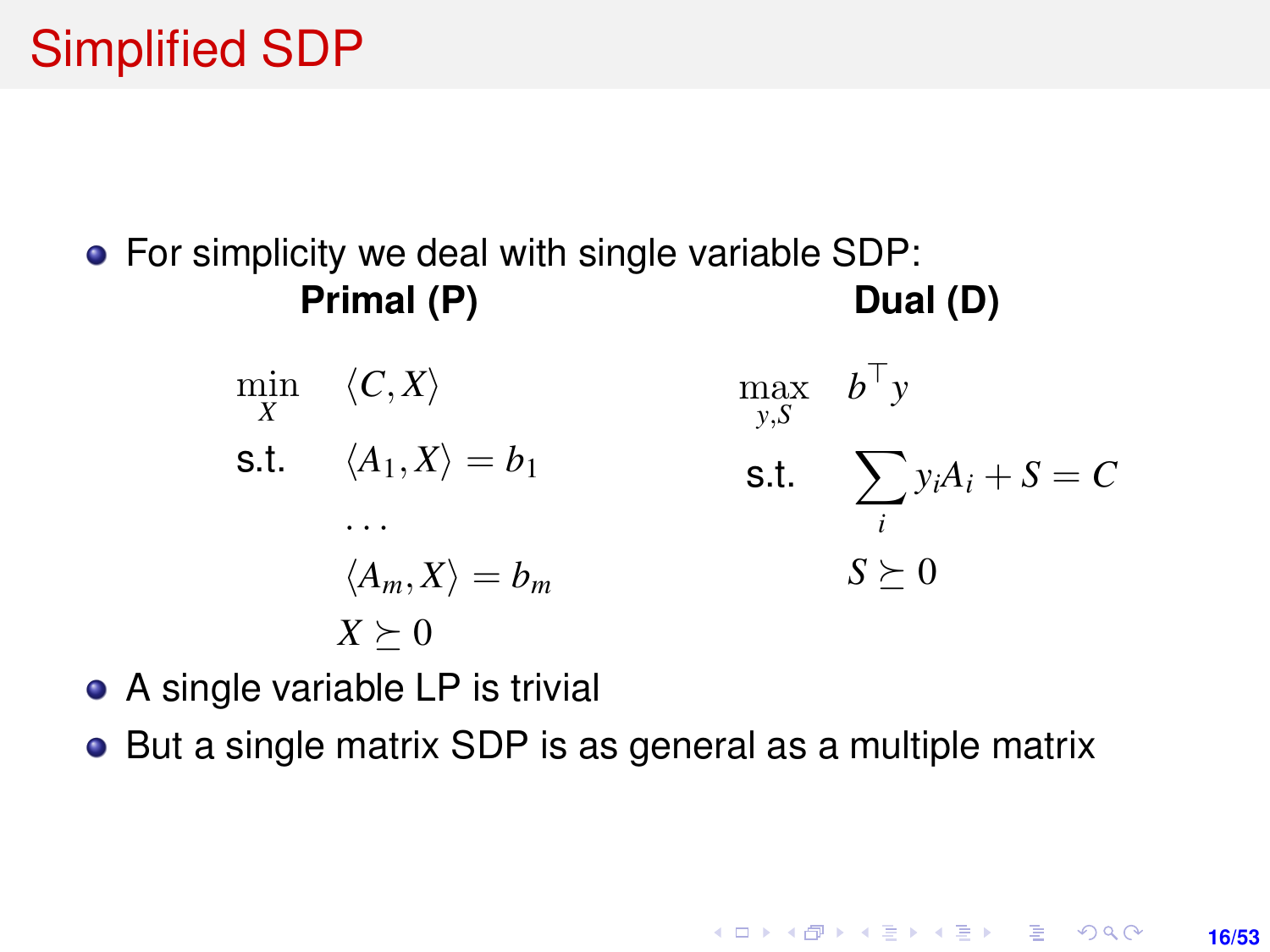#### <span id="page-16-0"></span>Facts on matrix calcuation

- If  $A, B \in \mathbb{R}^{m \times n}$ , then  $\text{Tr}(AB^{\top}) = \text{Tr}(B^{\top}A)$
- If  $U, V \in \mathcal{S}^n$  and  $Q$  is orthogonal, then  $\langle U, V \rangle = \langle Q^\top U Q, Q^\top U Q \rangle$
- If  $X \in \mathcal{S}^n$ , then  $U = Q^\top \Lambda Q$ , where  $Q^\top Q = I$  and  $\Lambda$  is diagonal.
- Matrix norms:  $||X||_F = ||\lambda(X)||_2$ ,  $||X||_2 = ||\lambda(X)||_{\infty}$ ,  $\lambda(X) = \text{diag}(\Lambda)$
- $X \succeq 0 \Longleftrightarrow v^\top X v \geq \text{for all } v \in \mathbb{R}^n \Longleftrightarrow \lambda(X) \geq 0 \Longleftrightarrow X = B^\top B$
- The dual cone of  $\mathcal{S}^n_+$  is  $\mathcal{S}^n_+$
- If  $X \succ 0$ , then  $X_{ii} > 0$ . If  $X_{ii} = 0$ , then  $X_{ik} = X_{ki} = 0$  for all k.
- $\bullet$  If  $X \succeq 0$ , then  $PXP^{\top} \succeq 0$  for any *P* of approriate dimensions

• If 
$$
X = \begin{pmatrix} X_{11} & X_{12} \\ X_{12}^{\top} & X_{22} \end{pmatrix} \succeq 0
$$
, then  $X_{11} \succeq 0$ .

•  $X \succeq 0$  $X \succeq 0$  $X \succeq 0$  iff every principal submatrix [is](#page-15-0) [po](#page-17-0)s[iti](#page-16-0)[v](#page-17-0)[e](#page-0-0) [se](#page-52-0)[mi](#page-0-0)[de](#page-52-0)[fi](#page-0-0)[nite](#page-52-0) (psd).

**17/53**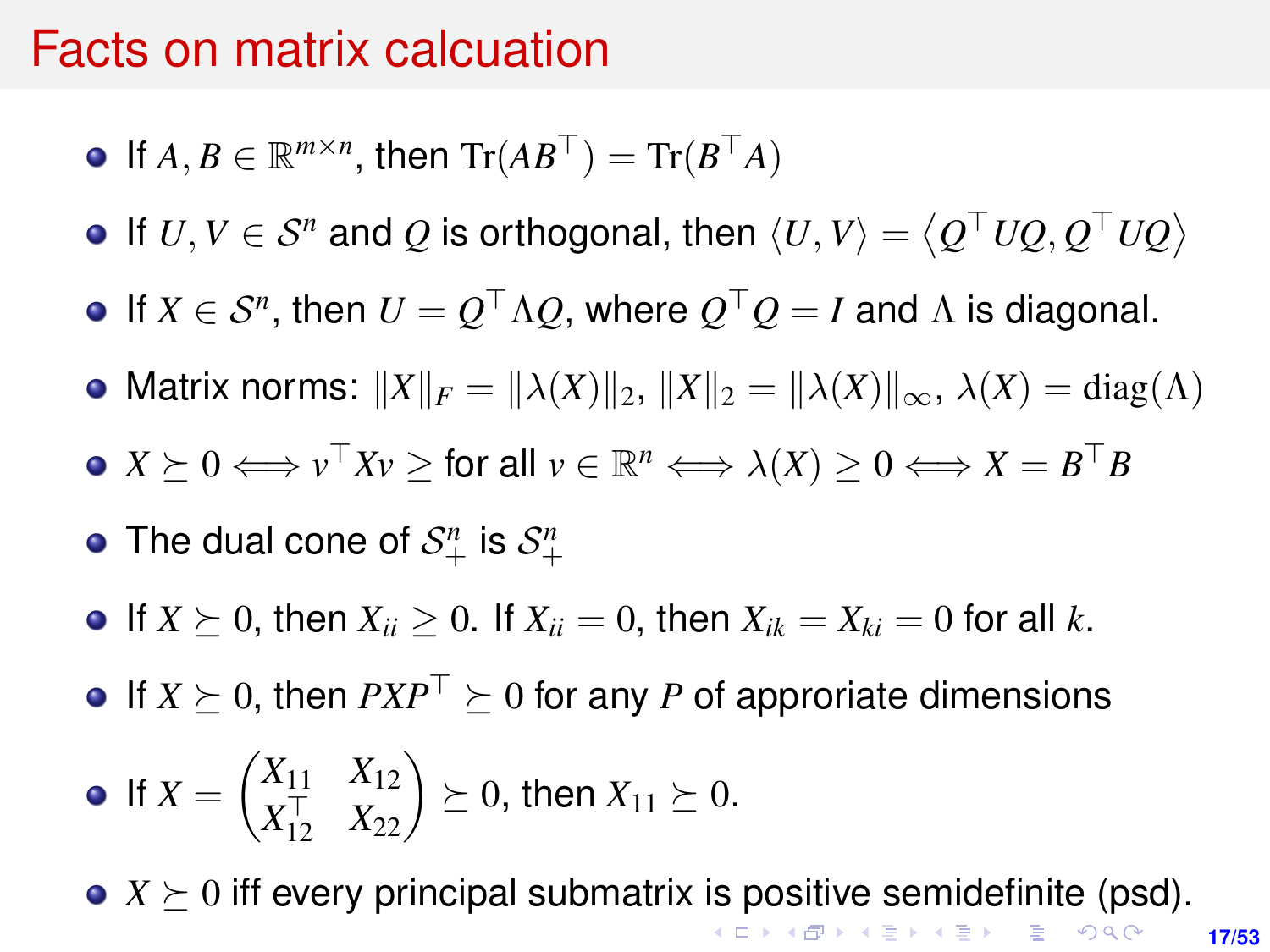### <span id="page-17-0"></span>Facts on matrix calcuation

• Let 
$$
U = \begin{pmatrix} A & B \\ B^{\top} & C \end{pmatrix}
$$
 with A and C symmetric and  $A \succ 0$ . Then  
\n $U \succeq 0$  (or  $\succ 0$ )  $\iff C - B^{\top} A^{-1} B \succeq 0$  (or  $\succ 0$ ).

The matrix  $C - B^{\top}A^{-1}B$  is the **Schur complement** of  $A$  in  $U$ :

$$
\begin{pmatrix} A & B \\ B^{\top} & C \end{pmatrix} = \begin{pmatrix} I & 0 \\ B^{\top} A^{-1} & I \end{pmatrix} \begin{pmatrix} A & 0 \\ 0 & C - B^{\top} A^{-1} B \end{pmatrix} \begin{pmatrix} I & A^{-1} B \\ 0 & I \end{pmatrix}
$$

If  $A \in \mathcal{S}^n$ , then  $x^\top Ax = \langle A, xx^\top \rangle$ 

- $\bullet$  If  $A \succ 0$ , then  $\langle A, B \rangle > 0$  for every nonzero  $B \succeq 0$  and  ${B \geq 0 \mid \langle A, B \rangle \leq \beta}$  is bounded for  $\beta > 0$
- $\bullet$  If  $A, B \succeq 0$ , then  $\langle A, B \rangle = 0$  iff  $AB = 0$
- $A, B \in \mathcal{S}^n$ , then *A* and *B* are commute iff *AB* is symmetric, iff *A* and *B* can be simultaneously diag[on](#page-16-0)[ali](#page-18-0)[z](#page-16-0)[ed](#page-17-0)<br>All the state of the state of the state of the state of the state of the state of the state of the state of the state of the state of the state of the state of the state of the st

**18/53**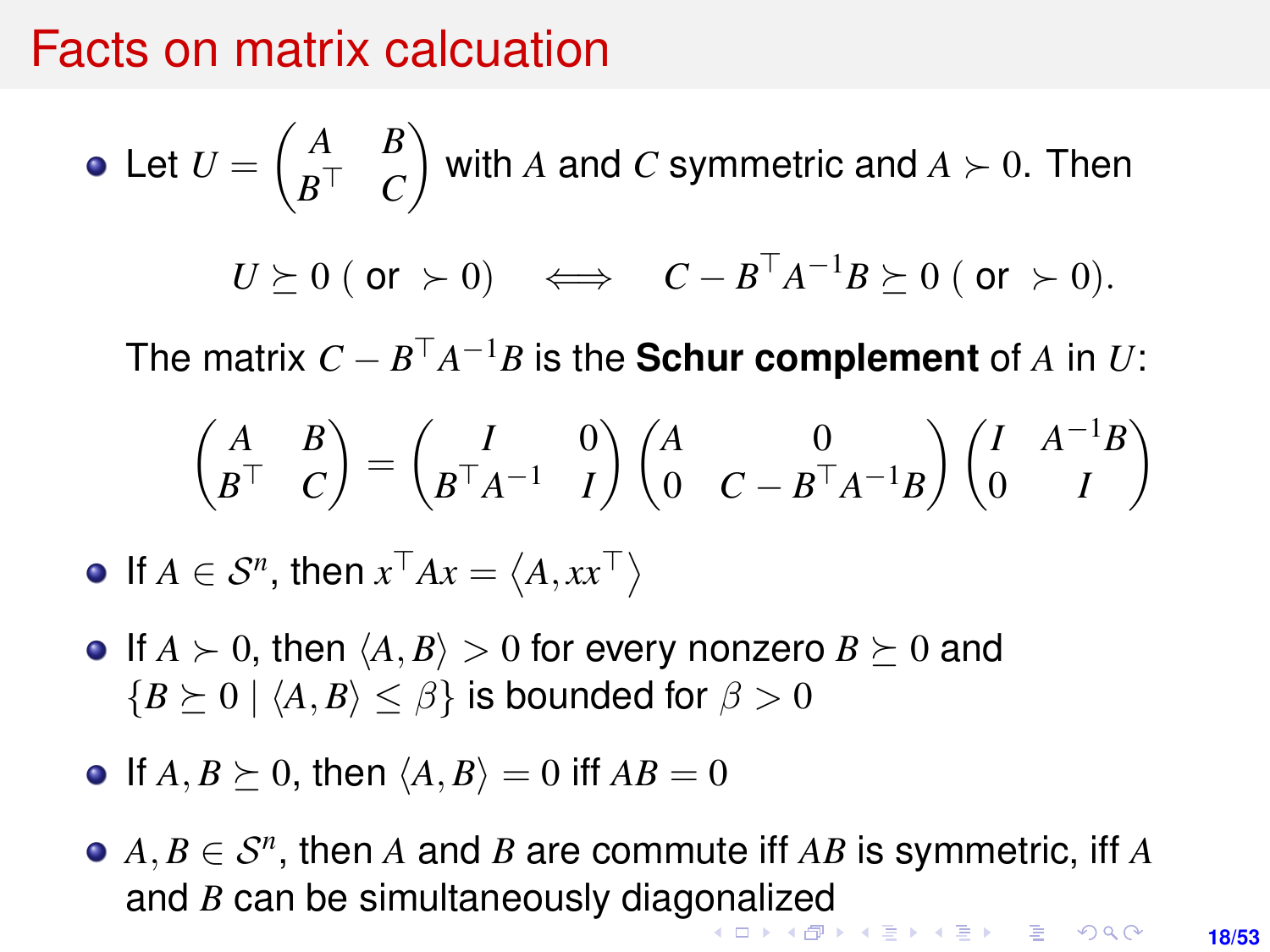# <span id="page-18-0"></span>Eigenvalue optimization

minimizing the largest eigenvalue  $\lambda_{\max}(A_0 + \sum_i x_i A_i)$ :

$$
\min \quad \lambda_{\max}(A_0 + \sum_i x_i A_i)
$$

can be expressed as an SDP

and its dual is

min *z* s.t.  $zI - \sum$ *i*  $x_iA_i \succeq A_0$  $max \langle A_0, Y \rangle$ s.t.  $\langle A_i, Y \rangle = k$  $\langle I, Y \rangle = 1$  $Y \succeq 0$ 

**•** follows from

$$
\lambda_{\max}(A) \leq t \Longleftrightarrow A \preceq tI
$$

**KORKARK A BIK BIKA A GA A GA A GA A BIKA A BIKA A BIKA A BIKA A BIKA A BIKA A BIKA A BIKA A BIKA A BIKA A BIKA 19/53**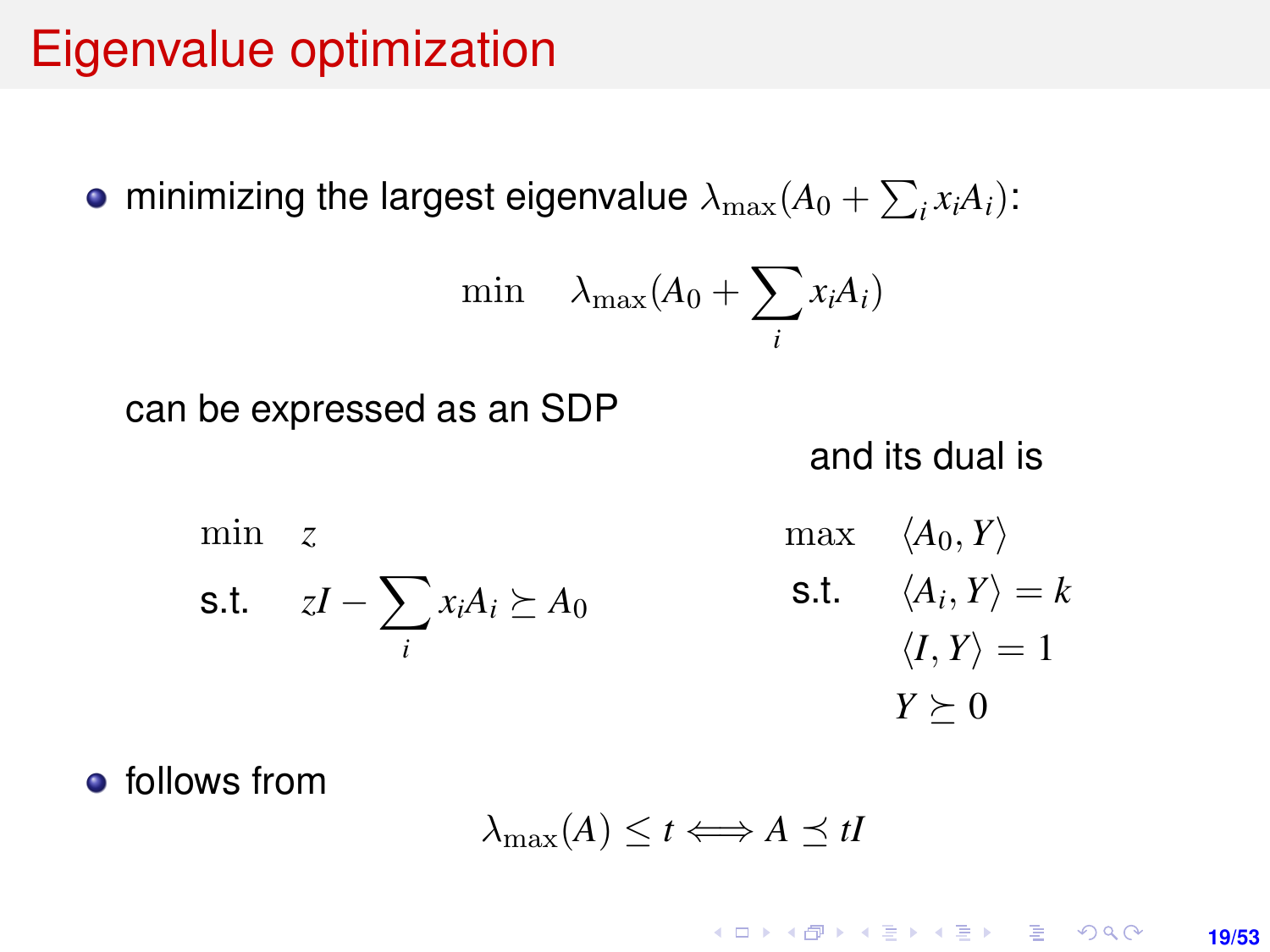# Eigenvalue optimization

Let  $A_i \in \mathbb{R}^{m \times n}$ . Minimizing the 2-norm of  $A(x) = A_0 + \sum_i x_i A_i$ : min  $||A(x)||_2$ *x* can be expressed as an SDP

$$
\min_{x,t} \quad t
$$
\n
$$
\text{s.t.} \quad \begin{pmatrix} tI & A(x) \\ A(x)^\top & tI \end{pmatrix} \succeq 0
$$

**• Constraint follows from** 

$$
||A||_2 \le t \iff A^\top A \preceq t^2 I, \quad t \ge 0
$$
  

$$
\iff \begin{pmatrix} tI & A(x) \\ A(x)^\top & tI \end{pmatrix} \succeq 0
$$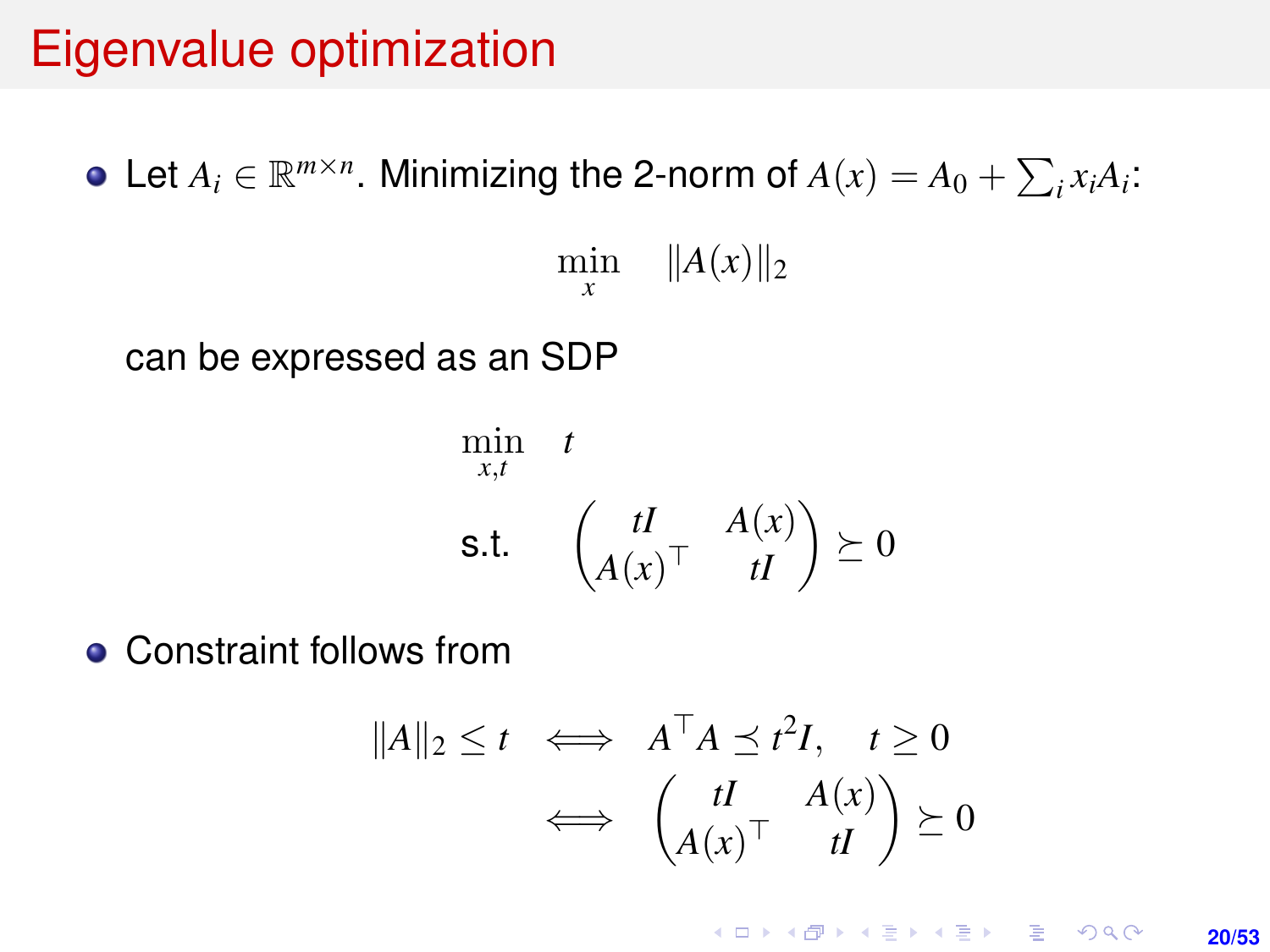## Eigenvalue optimization

Let Λ*k*(*A*) indicate sum of the k largest eigenvalues of *A*. Then minimizing  $\Lambda_k(A_0 + \sum_i x_i A_i)$ :

$$
\min \quad \Lambda_k(A_0 + \sum_i x_i A_i)
$$

can be expressed as an SDP

min 
$$
kz + \text{Tr}(X)
$$
  
\ns.t.  $zI + X - \sum_i x_i A_i \succeq A_0$   
\n $X \succeq 0$ 

since

$$
\Lambda_k(A) \le t \Longleftrightarrow t - kz - \text{Tr}(X) \ge 0, zI + X \succeq A, X \succeq 0
$$

**KORKARK KERKER DRAM 21/53**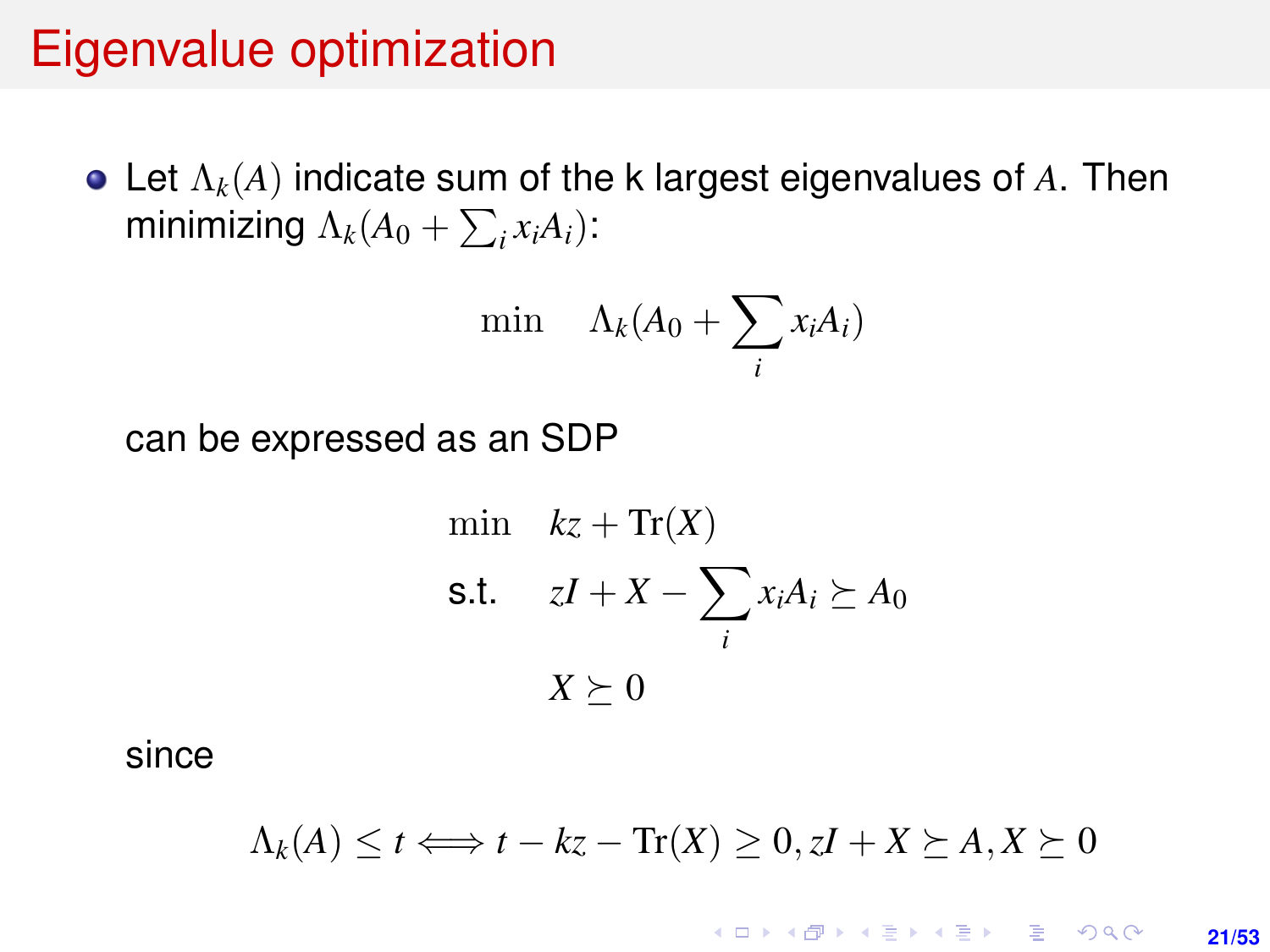The following problems can be expressed as SDP

- maximizing sum of the k smallest eigenvalues of  $A_0 + \sum_i x_i A_i$
- minimizing sum of the k absolute-value-wise largest eigenvalues

**22/53**

**KORKAR KERKER E VOOR** 

minimizing sum of the k largest singular values of  $A_0 + \sum_i x_i A_i$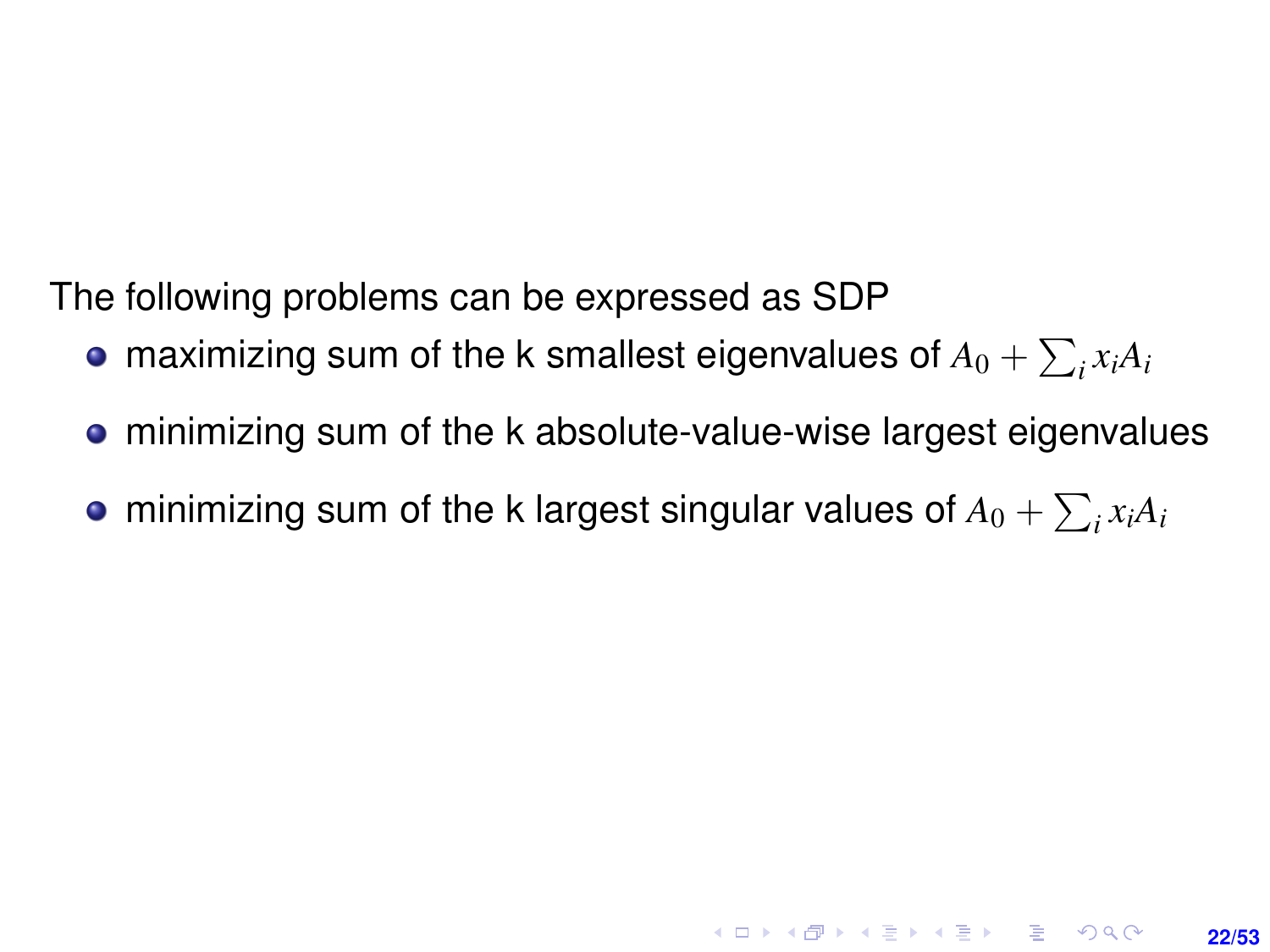## Quadratically Constrained Quadratic Programming

#### Consider QCQP

$$
\begin{aligned}\n\min \quad & x^\top A_0 x + 2b_0^\top x + c_0 \qquad \text{assume } A_i \in \mathcal{S}^n \\
\text{s.t.} \quad & x^\top A_i x + 2b_i^\top x + c_i \le 0, \quad i = 1, \dots, m\n\end{aligned}
$$

If  $A_0 \succ 0$  and  $A_i = B_i^\top B_i$ ,  $i = 1, \ldots, m$ , then it is a SOCP

 $\bullet$  If  $A_i$  ∈  $S^n$  but may be indefinite

$$
x^{\top} A_i x + 2b_i^{\top} x + c_i = \langle A_i, xx^{\top} \rangle + 2b_i^{\top} x + c_i
$$

• The original problem is equivalent to

$$
\begin{aligned}\n\min \quad & \text{Tr}A_0 X + 2b_0^\top x + c_0 \\
\text{s.t.} \quad & \text{Tr}A_i X + 2b_i^\top x + c_i \le 0, \quad i = 1, \dots, m \\
& X = xx^\top\n\end{aligned}
$$

**KORKARK KERKER DRAM 23/53**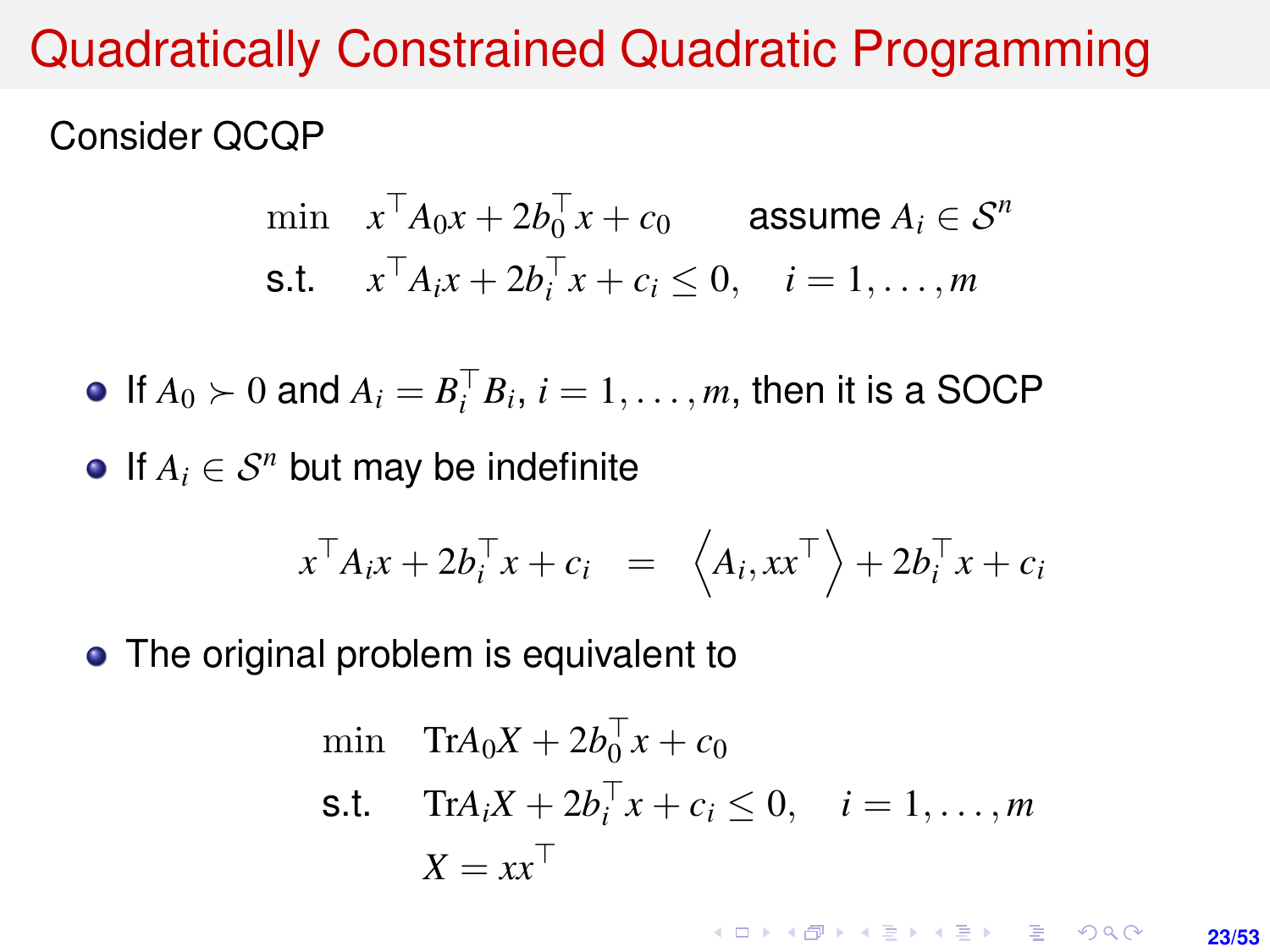# QCQP

 $\bullet$  If  $A_i$  ∈  $S^n$  but may be indefinite

$$
x^{\top} A_i x + 2b_i^{\top} x + c_i = \left\langle \begin{pmatrix} A_i & b_i \\ b_i^{\top} & c_i \end{pmatrix}, \begin{pmatrix} X & x \\ x^{\top} & 1 \end{pmatrix} \right\rangle := \left\langle \overline{A}_i, \overline{X} \right\rangle
$$

 $\bar{X}$   $\succeq$  0 is equivalent to  $X \succeq xx^\top$ 

• The SDP relaxation is

$$
\begin{aligned}\n\min \quad & \text{Tr}\bar{A}_0 \bar{X} \\
\text{s.t.} \quad & \text{Tr}\bar{A}_i \bar{X} \le 0, \quad i = 1, \dots, m \\
& \bar{X} \succeq 0\n\end{aligned}
$$

Maxcut:  $\max x^{\top}Wx$ , s.t.  $x_i^2 = 1$ 

Phase retrieval:  $|a_i^{\top} x| = b_i$ , the value of  $a_i^{\top} x$  is complex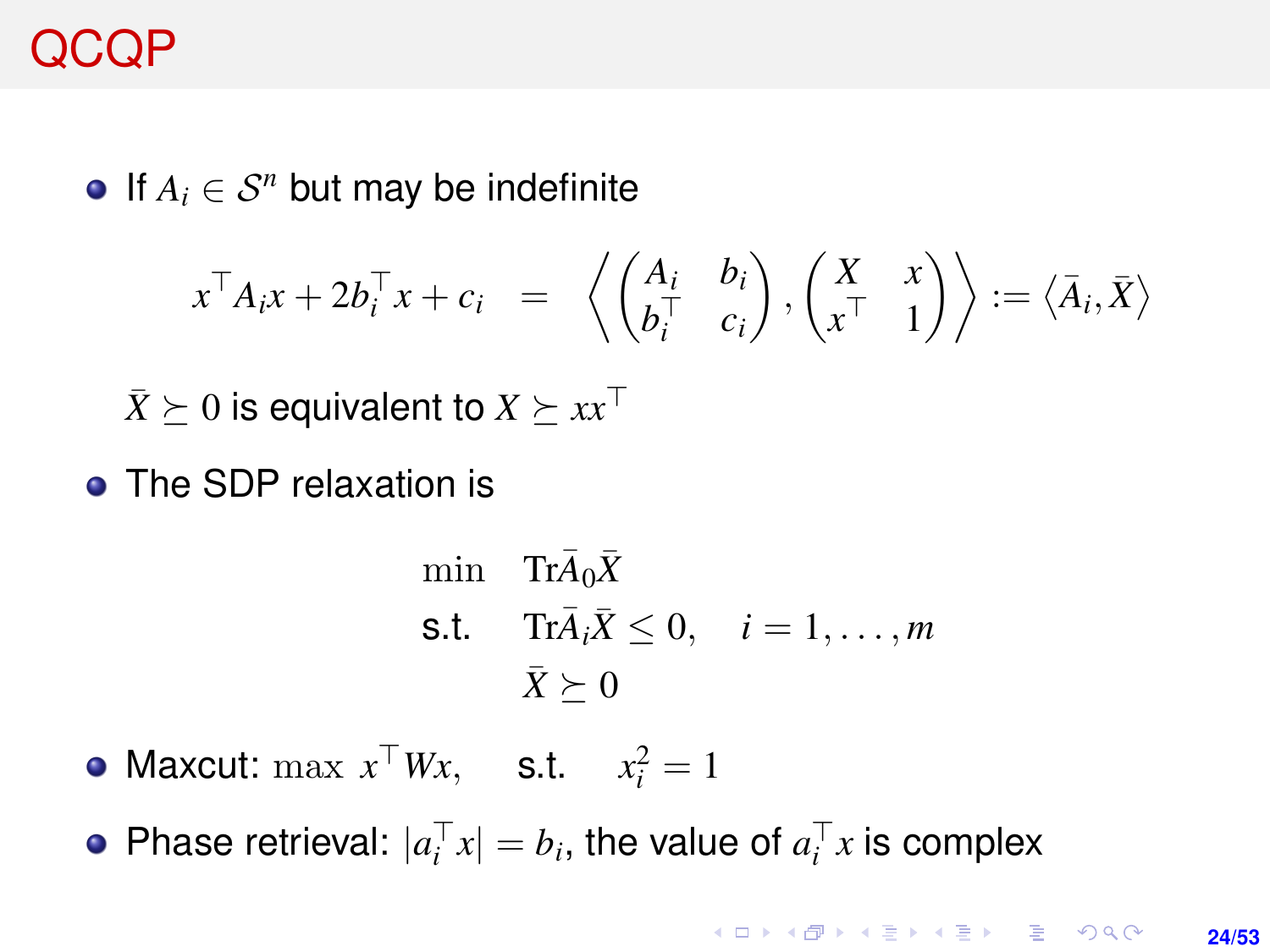### Max cut

• For graph  $(V, E)$  and weights  $w_{ij} = w_{ji} \geq 0$ , the maxcut problem is

(Q) 
$$
\max_{x} \frac{1}{2} \sum_{i < j} w_{ij} (1 - x_i x_j), \text{ s.t. } x_i \in \{-1, 1\}
$$

**•** Relaxation:

$$
(P) \quad \max_{v_i \in \mathbb{R}^n} \frac{1}{2} \sum_{i < j} w_{ij} (1 - v_i^\top v_j), \quad \text{s.t.} \quad \|v_i\|_2 = 1
$$

Equivalent SDP of (P):

$$
(SDP) \quad \max_{X \in S^n} \frac{1}{2} \sum_{i < j} w_{ij} (1 - X_{ij}), \ \ \text{s.t.} \ \ X_{ii} = 1, X \succeq 0
$$

K ロ ▶ K @ ▶ K 할 ▶ K 할 ▶ ... 할 → 9 Q @ **25/53**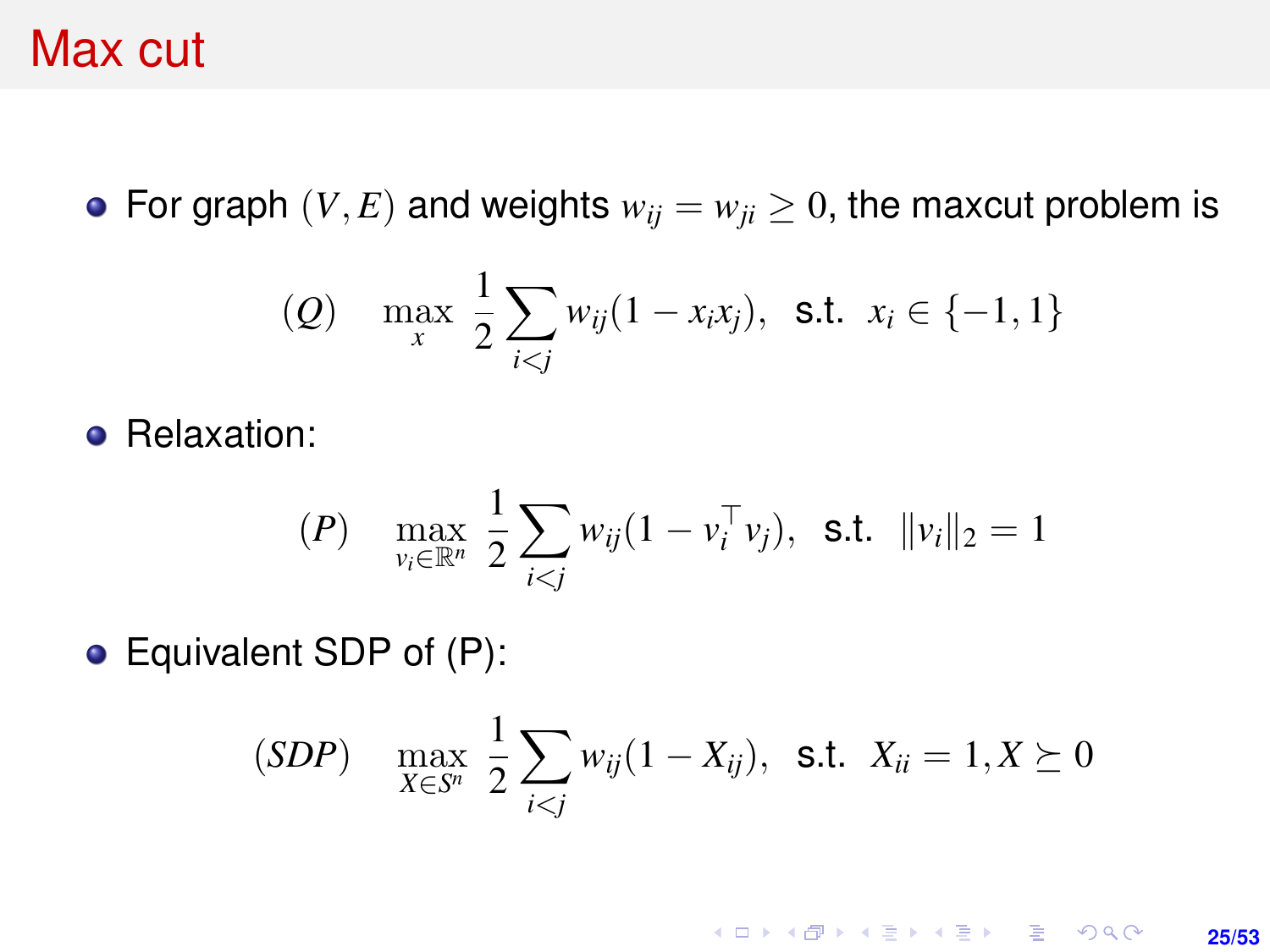# Max cut: rounding procedure

Goemans and Williamson's randomized approach

Solve (SDP) to obtain an optimal solution *X*. Compute the decomposition  $X = V^\top V$ , where

$$
V=[v_1,v_2,\ldots,v_n]
$$

Generate a vector *r* uniformly distributed on the unit sphere, i.e.,  $||r||_2 = 1$ 

● Set

$$
x_i = \begin{cases} 1 & v_i^\top r \ge 0 \\ -1 & \text{otherwise} \end{cases}
$$

**KORKARK KERKER DRAM 26/53**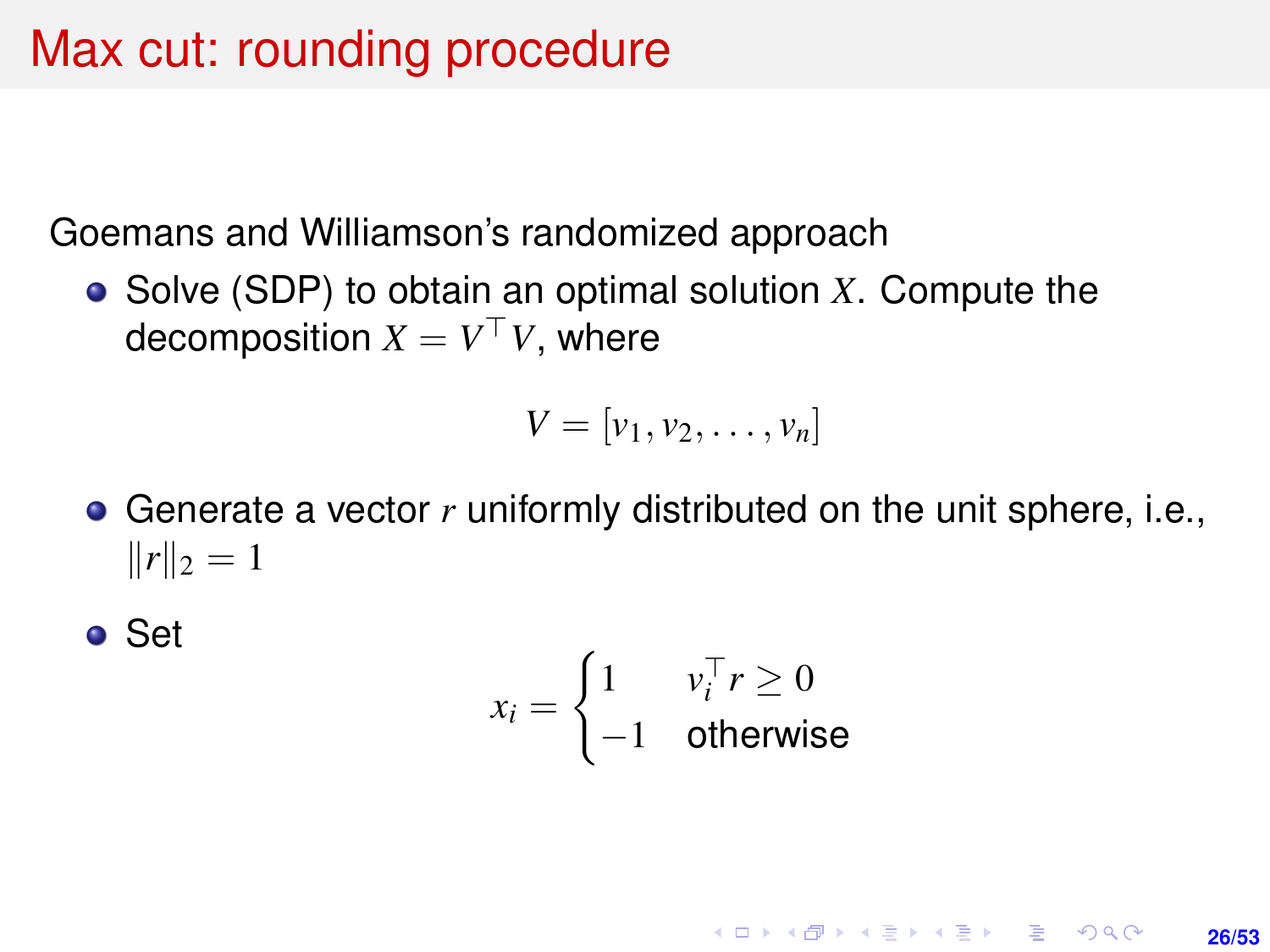#### Max cut: theoretical results

 $\bullet$  Let *W* be the objective function value of *x* and  $E(W)$  be the expected value. Then

$$
E(W) = \frac{1}{\pi} \sum_{i < j} w_{ij} \arccos(v_i^{\top} v_j)
$$

Goemans and Williamson showed:  $\bullet$ 

$$
E(W) \geq \alpha \frac{1}{2} \sum_{i < j} w_{ij} (1 - v_i^\top v_j)
$$

where

$$
\alpha = \min_{0 \le \theta \pi} \frac{2}{\pi} \frac{\theta}{1 - \cos \theta} > 0.878
$$

Let  $Z^*_{(SDP)}$  and  $Z^*_{(Q)}$  be the optimal values of (SDP) and (Q)  $E(W) \geq \alpha Z_{(SDP)}^* \geq \alpha Z_{(Q)}^*$ 

**27/53**

K □ X K @ X K 할 X K 할 X \_ 할 X Y Q Q O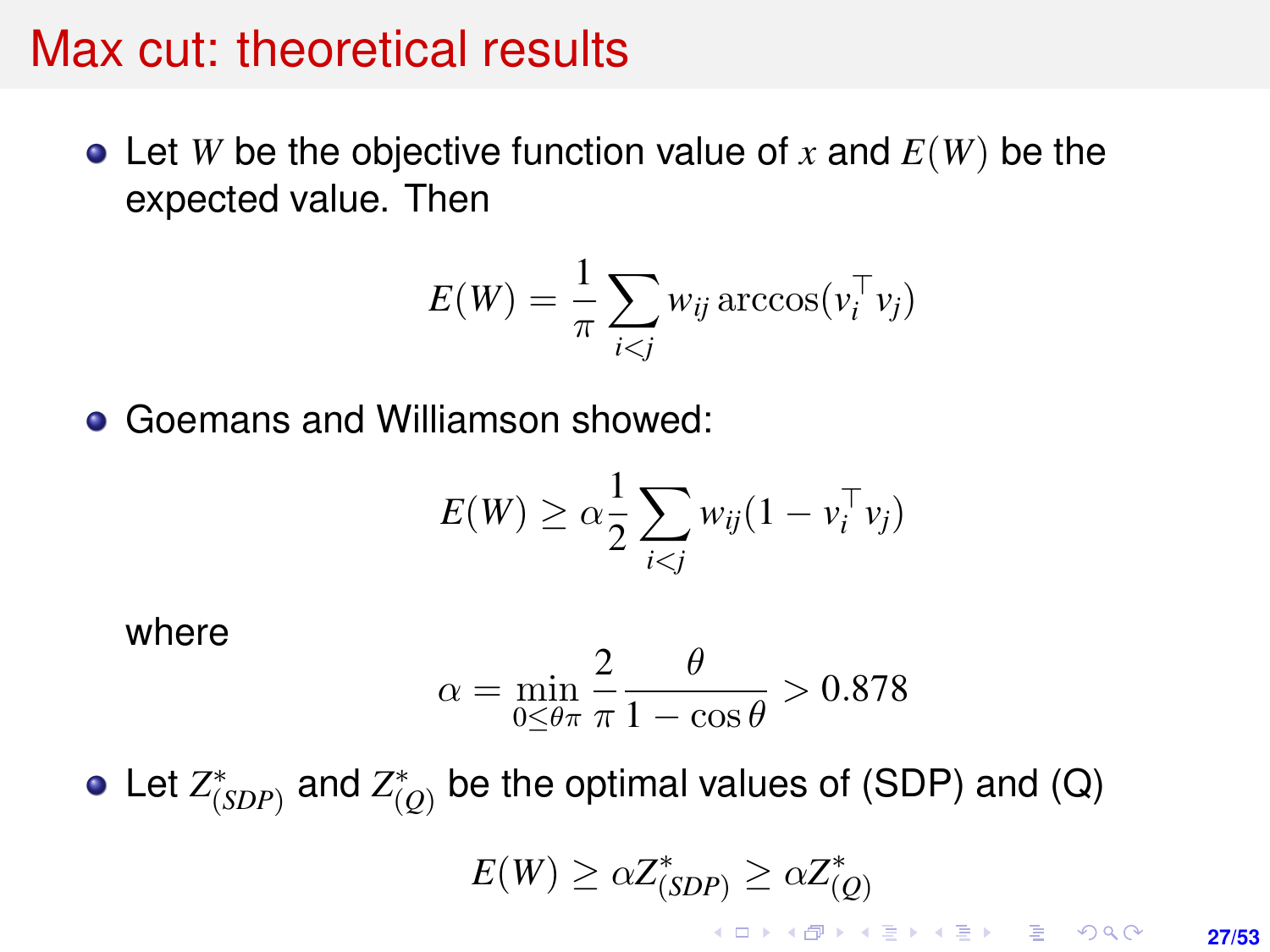## Weak duality in SDP

Just as in LP

$$
\langle X, S \rangle = \langle C, X \rangle - b^{\top} y
$$

• Also if both  $X \succeq 0$  and  $S \succeq 0$  then

$$
\langle X,S\rangle=\text{Tr}(X S^{1/2}S^{1/2})=\text{Tr}(S^{1/2}X S^{1/2})\geq 0
$$

because  $S^{1/2} X S^{1/2} \succeq 0$ 

**• Thus** 

$$
\langle X, S \rangle = \langle C, X \rangle - b^{\top} y \ge 0
$$

K ロ ▶ K @ ▶ K 할 ▶ K 할 ▶ 이 할 → 9 Q @ **28/53**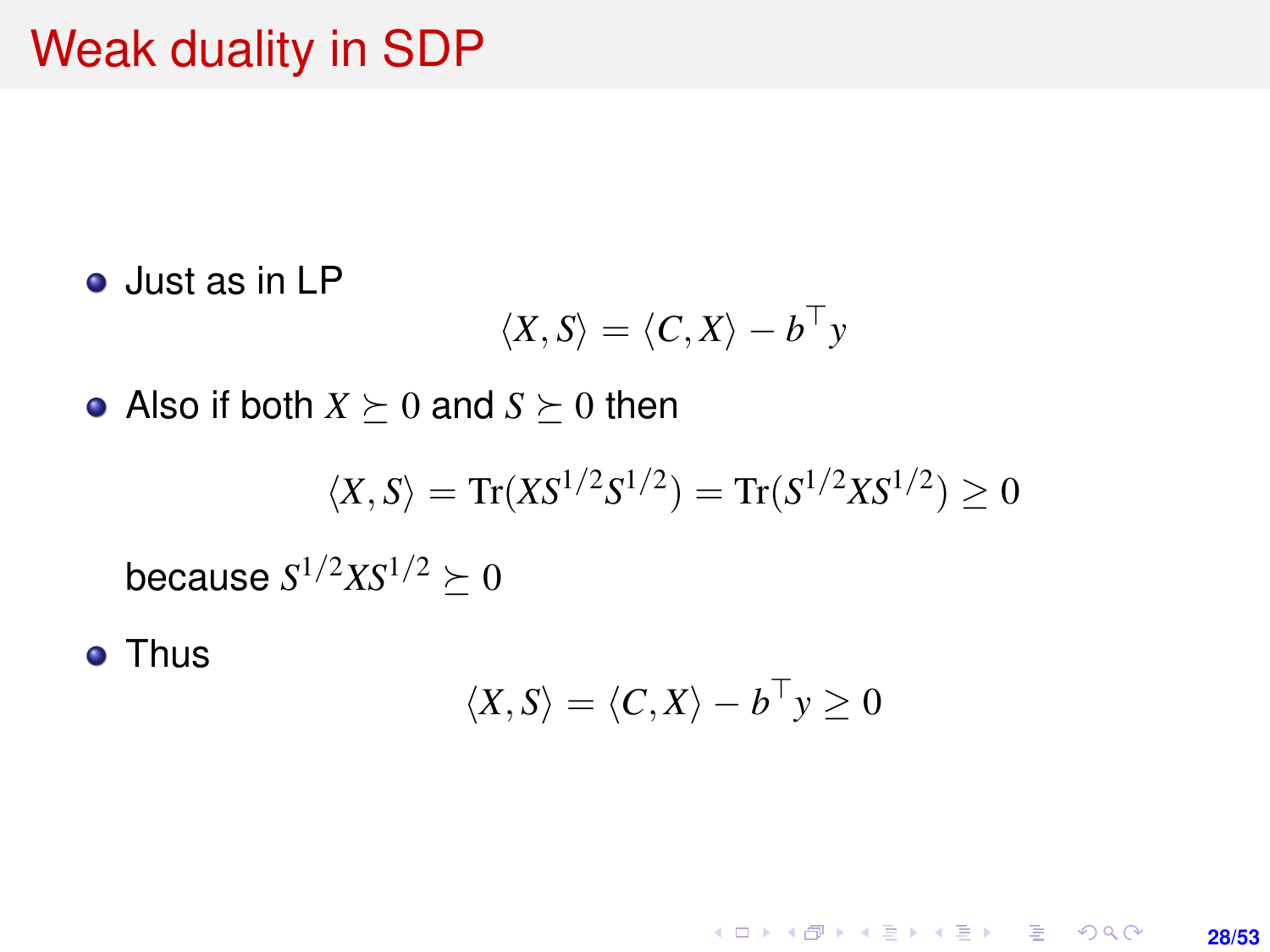#### Complementarity Slackness Theorem

• 
$$
X \succeq 0
$$
 and  $S \succeq 0$  and  $\langle X, S \rangle = 0$  implies

$$
X S = 0
$$

• Proof:  $\langle X, S \rangle = \text{Tr}(X S^{1/2} S^{1/2}) = \text{Tr}(S^{1/2} X S^{1/2})$ Thus  $\text{Tr}(S^{1/2}XS^{1/2}) = 0$ . Since  $S^{1/2}XS^{1/2} \succeq 0$ , then  $S^{1/2}XS^{1/2} = 0 \Longrightarrow S^{1/2}X^{1/2}X^{1/2}S^{1/2} = 0$  $X^{1/2}S^{1/2} = 0 \Longrightarrow XS = 0$ 

> **KORKARK KERKER DRAM 29/53**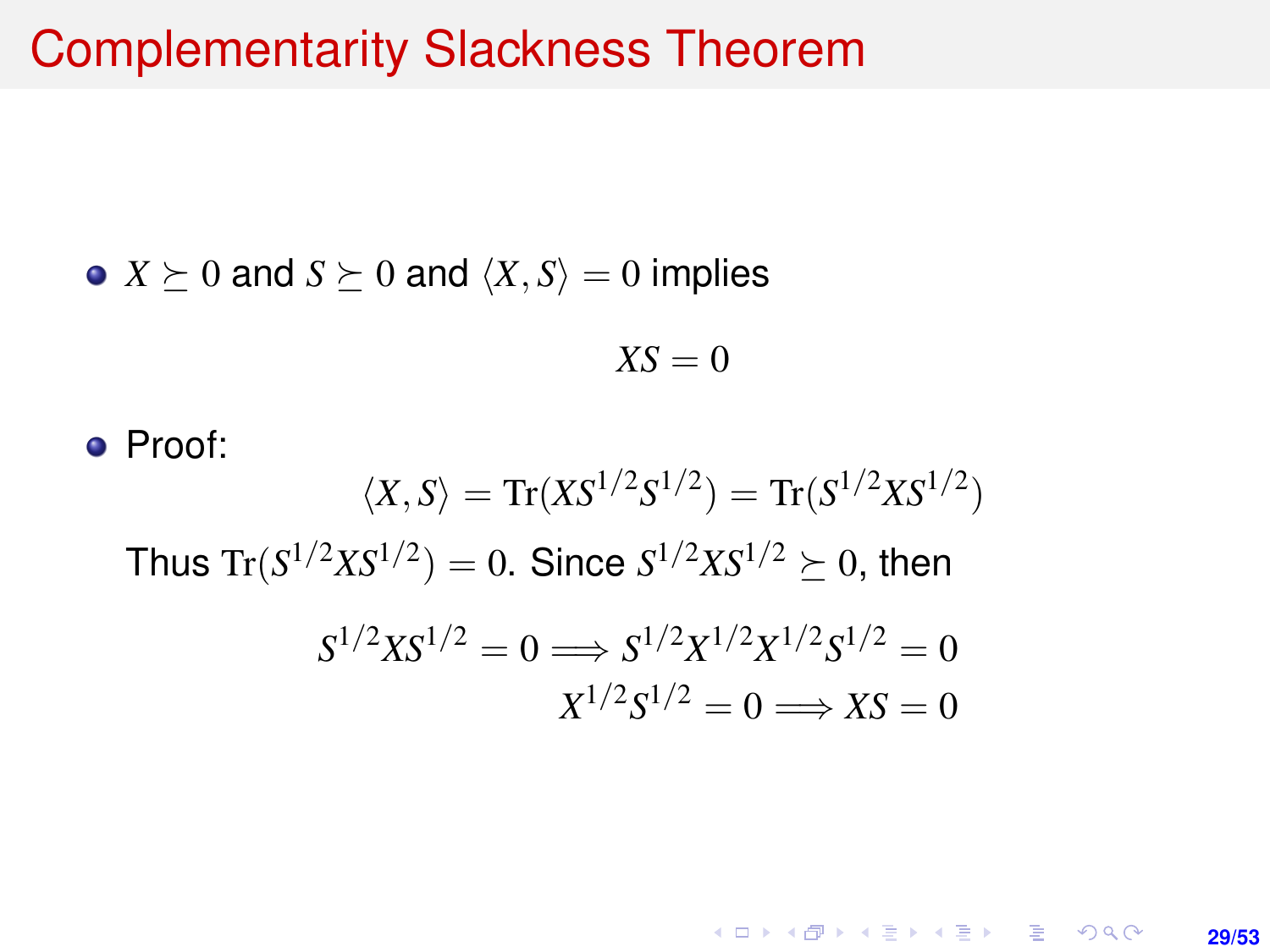• For reasons to become clear later it is better to write complementary slackness conditions as

$$
\frac{XS+SX}{2}=0
$$

• It can be shown that if  $X \succeq 0$  and  $S \succeq 0$ , then  $XS = 0$  iff

$$
XS+SX=0
$$

**30/53**

**KORKARK KERKER DRAM**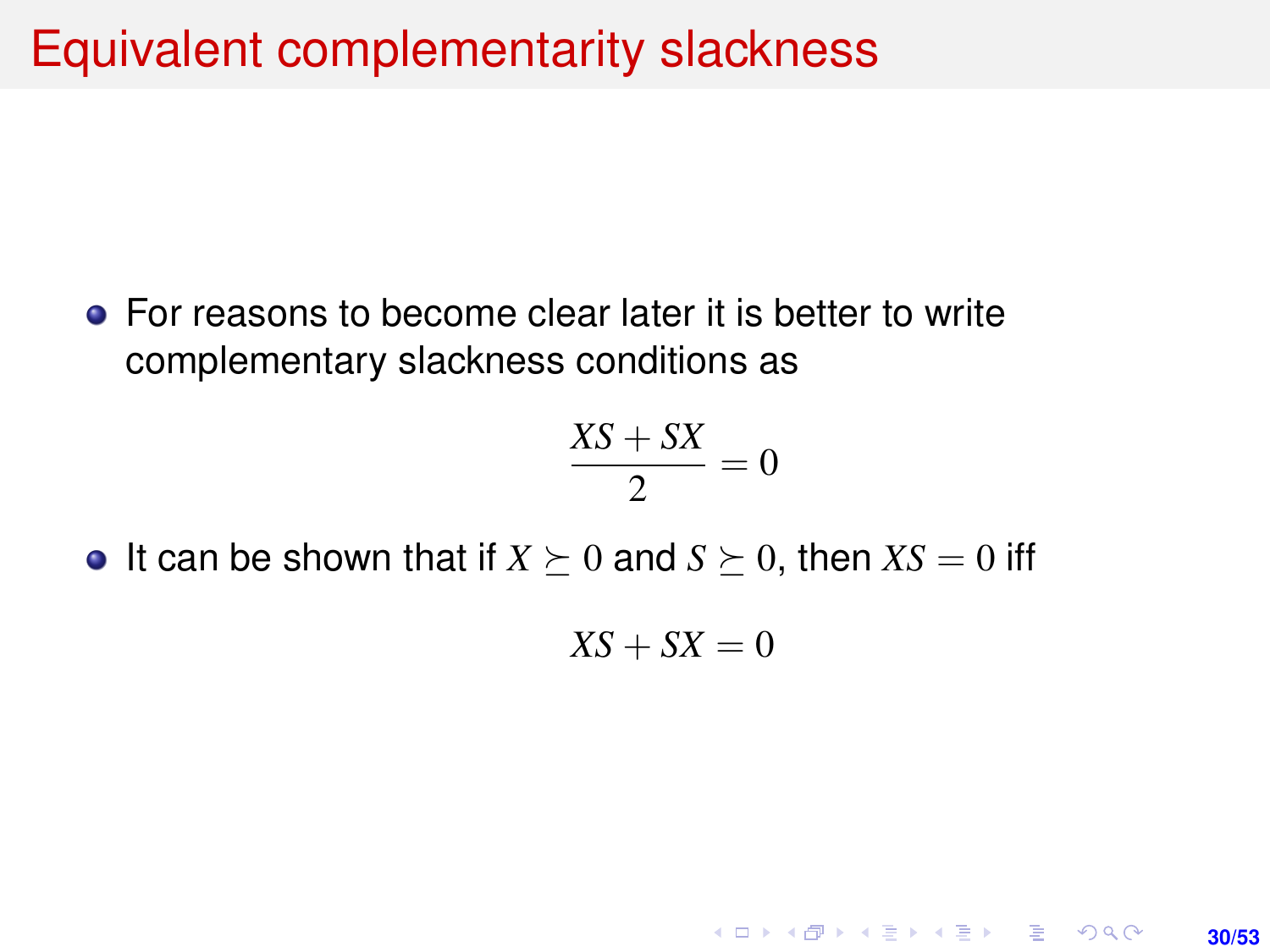- Unlike LP we need some conditions for the optimal values of Primal and Dual SDP to coincide
- **•** Here are two:
	- If there is primal-feasible  $X \succ 0$  (i.e. X is positive definite)

**31/53**

KO KARK KEK LE KORA

- **•** If there is dual-feasible  $S \succ 0$
- When strong duality holds  $\langle X, S \rangle = 0$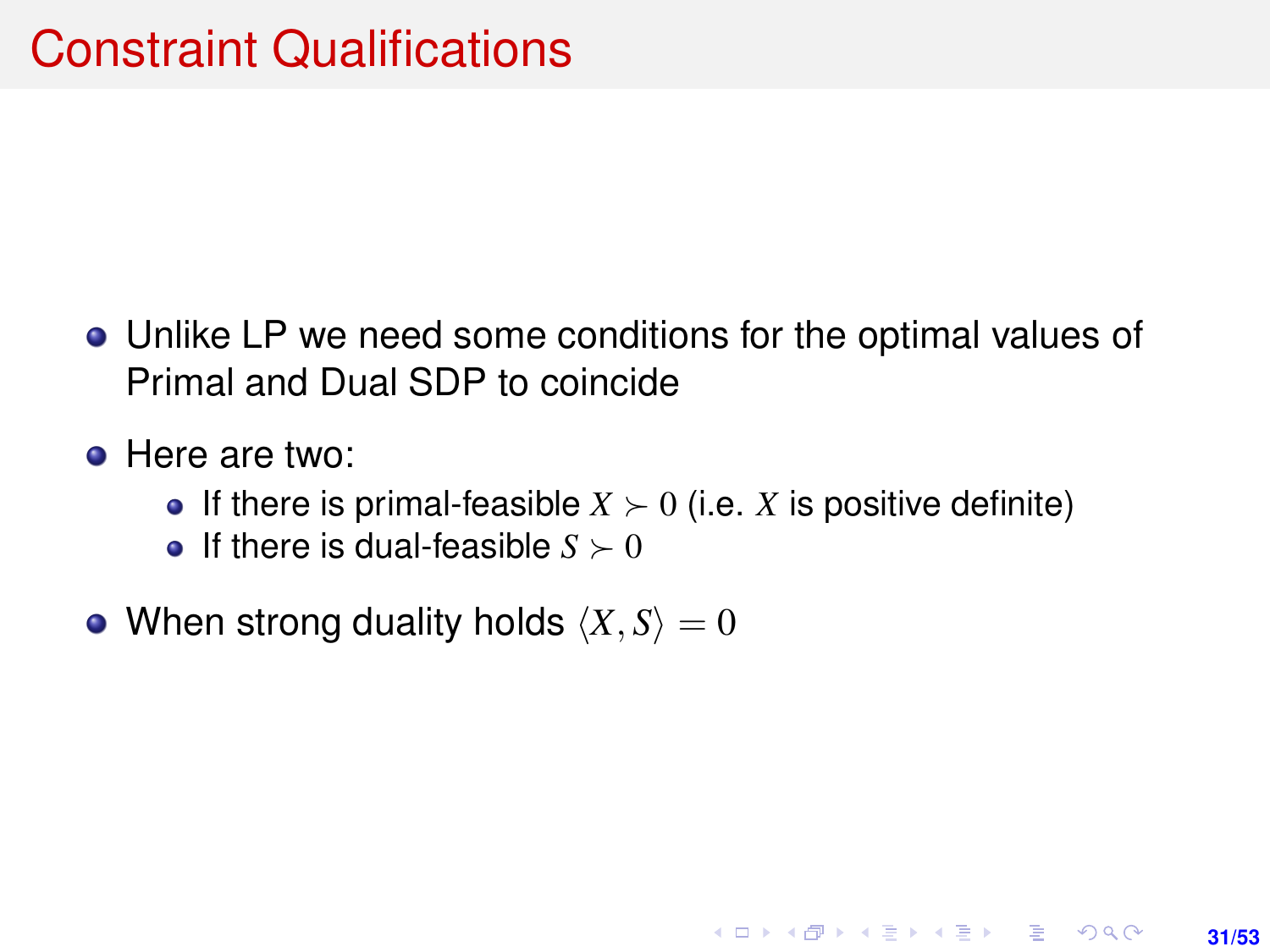#### • Thus just like LP The system of equations

$$
\langle A_i, X \rangle = b_i, \quad \text{for } i = 1, \dots, m
$$

$$
\sum_i y_i A_i + S = C
$$

$$
X \circ S = 0
$$

**32/53**

K ロ X (日) X (日) X (日) X (日) X (日) X (日) X (日) X (日) X (日) X (日)

Gives us a square system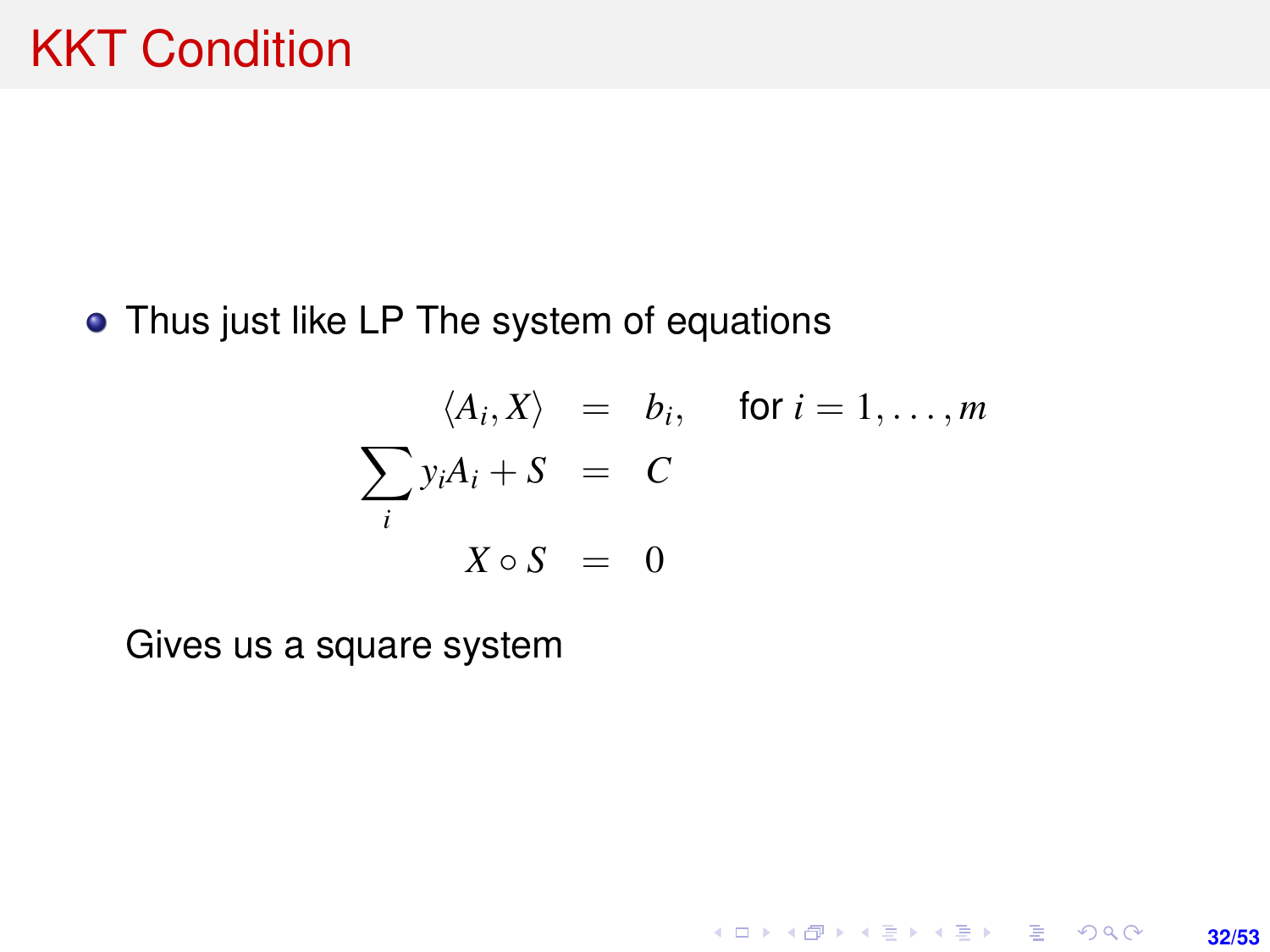# <span id="page-32-0"></span>**Outline**



[Semidefinite Programming \(SDP\)](#page-12-0)



# 3 [Second Order Cone Programming \(SOCP\)](#page-32-0)

**33/53**

K ロ ▶ K @ ▶ K 할 ▶ K 할 ▶ ... 할 → 9 Q @

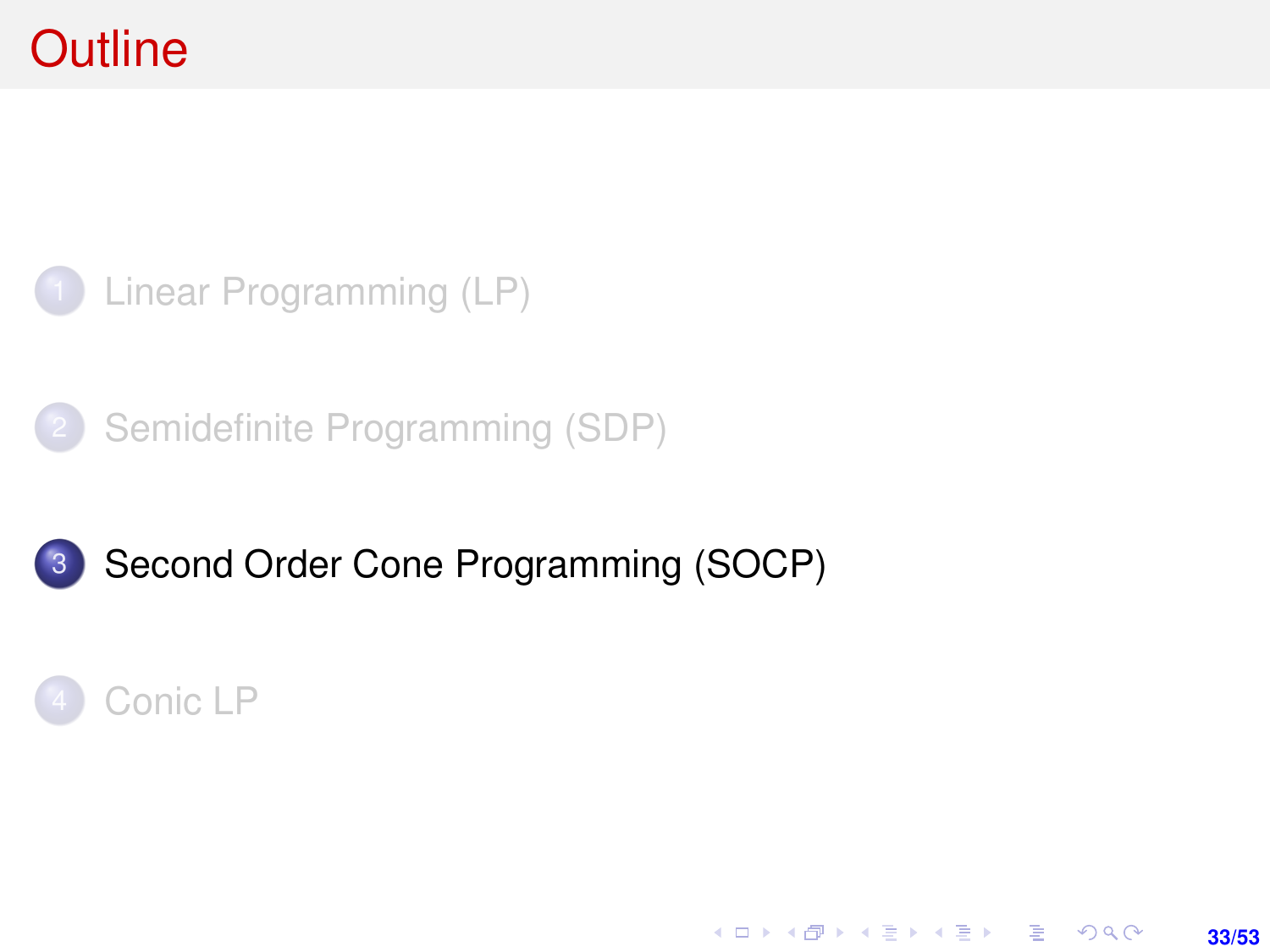Second Order Cone Programming (SOCP)

● For simplicity we deal with single variable SOCP: **Primal (P) Dual (D)**

> min  $c^{\top}x$  $st$   $Ax = b$  $x_Q \succeq 0$  $\max$  *b*<sup>T</sup>y s.t.  $A^{\top}y + s = c$  $s_Q \succeq 0$

> > **34/53**

**KORKARK A BIK BIKA A GA A GA A GA A BIKA A BIKA A BIKA A BIKA A BIKA A BIKA A BIKA A BIKA A BIKA A BIKA A BIKA** 

 $\bullet$  the vectors  $x, s, c$  are indexed from zero

If  $z = (z_0, z_1, \dots, z_n)^\top$  and  $\overline{z} = (z_1, \dots, z_n)^\top$  $z_{\mathcal{O}} > 0 \Longleftrightarrow z_{\mathcal{O}} > ||\overline{z}||$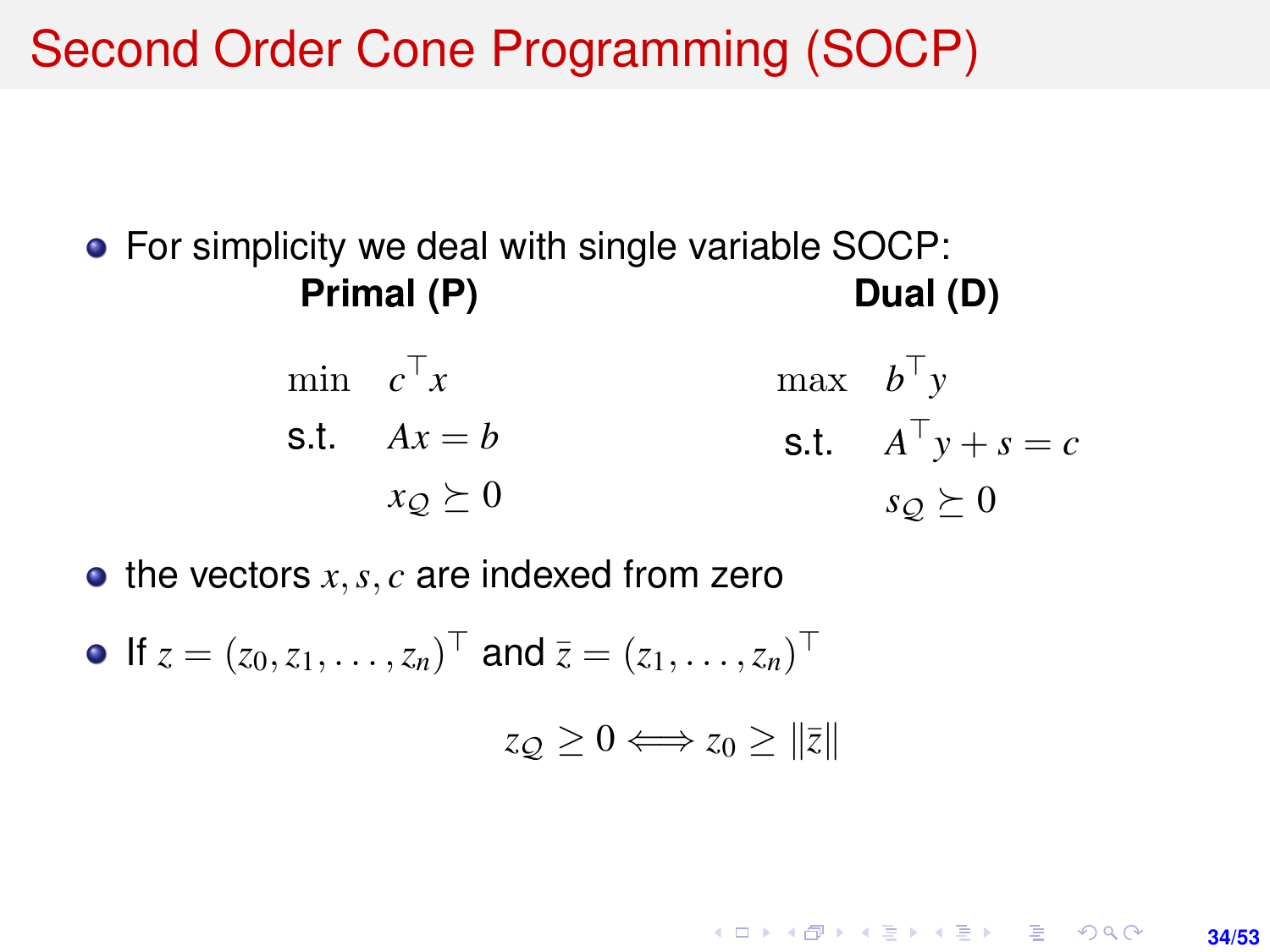# Illustration of SOC



 $Q = \{z \mid z_0 \geq ||\bar{z}||\}$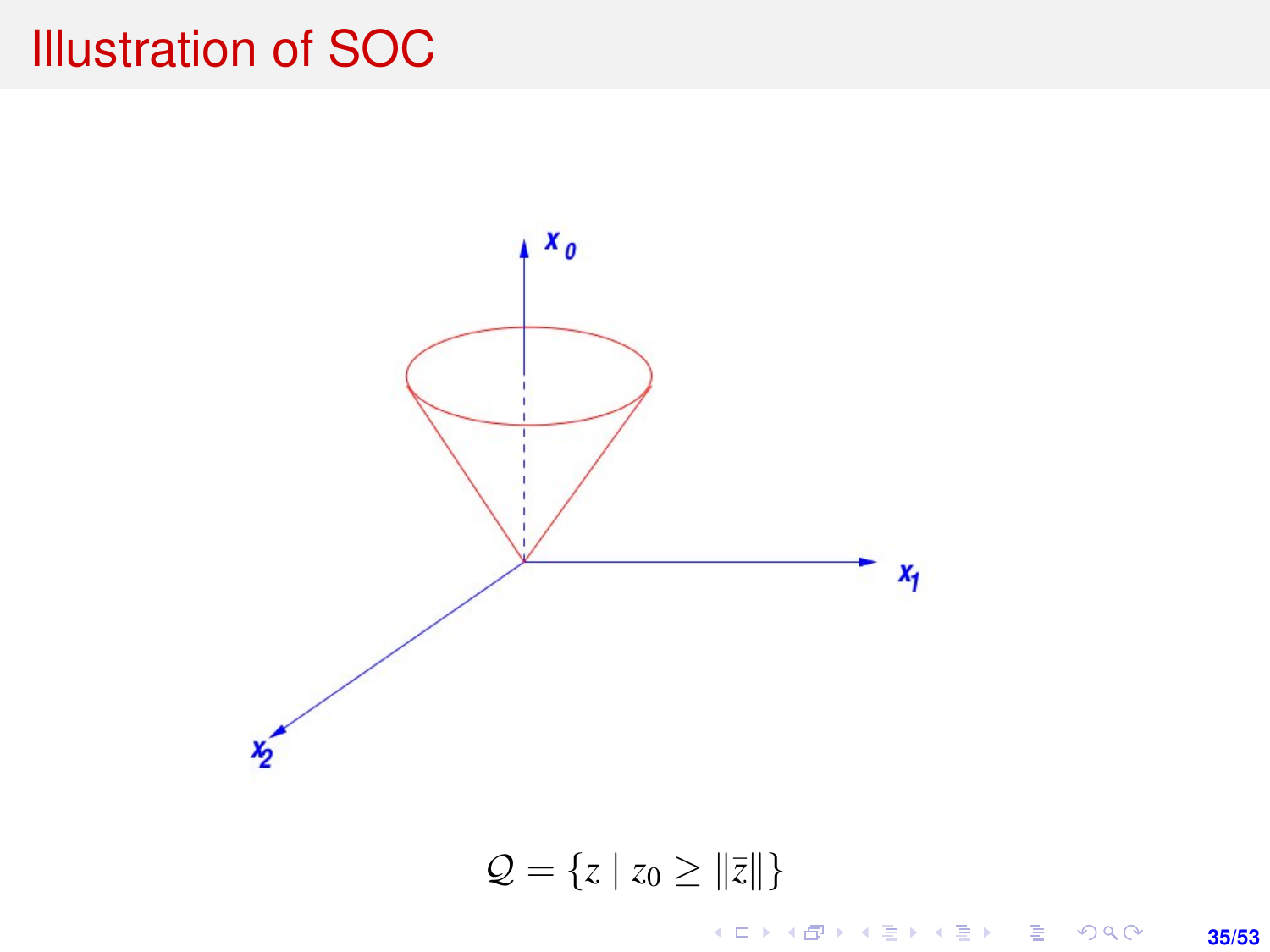# Quadratic Programming (QP)

min 
$$
q(x) = x^{\top}Qx + a^{\top}x + \beta
$$
 assume  $Q \succ 0, Q = Q^{\top}$   
s.t.  $Ax = b$   
 $x \ge 0$ 

• 
$$
q(x) = ||\bar{u}||^2 + \beta - \frac{1}{4}a^{\top}Q^{-1}a
$$
, where  $\bar{u} = Q^{1/2}x + \frac{1}{2}Q^{-1/2}a$ .

• equivalent SOCP

min 
$$
u_0
$$
  
\ns.t.  $\bar{u} = Q^{1/2}x + \frac{1}{2}Q^{-1/2}a$   
\n $Ax = b$   
\n $x \ge 0$ ,  $(u_0, \bar{u}) \succeq_Q 0$ 

K ロ X (日) X (日) X (日) X (日) X (日) X (日) X (日) X (日) X (日) X (日) **36/53**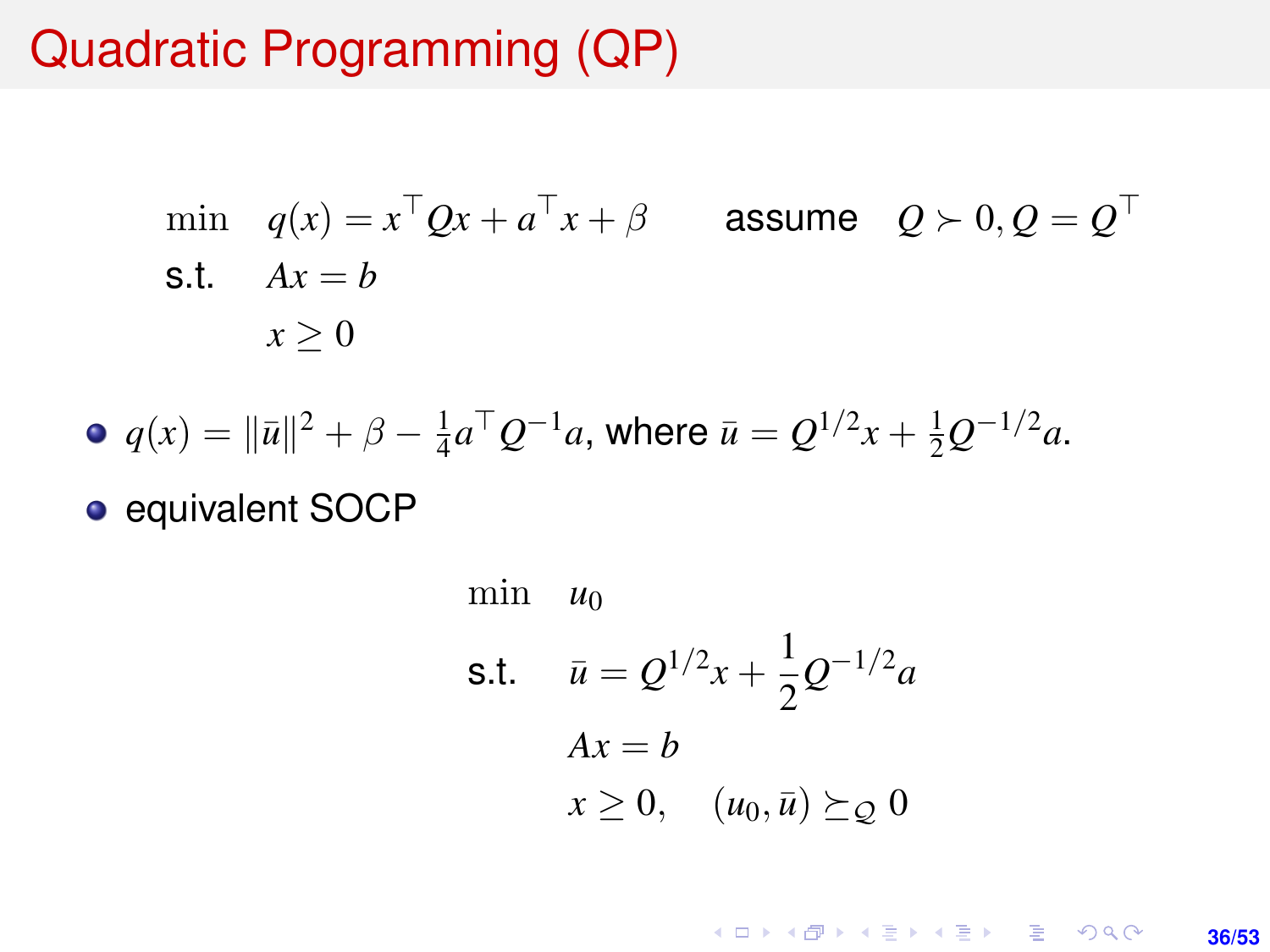## Quadratic constraints

$$
q(x) = x^{\top}B^{\top}Bx + a^{\top}x + \beta \le 0
$$

is equivalent to

 $(u_0, \bar{u}) \succeq_{\mathcal{Q}} 0,$ 

where

$$
\bar{u} = \begin{pmatrix} Bx \\ \frac{a^{\top}x + \beta + 1}{2} \end{pmatrix} \quad \text{and } u_0 = \frac{1 - a^{\top}x - \beta}{2}
$$

K ロ X x (個) X x ミ X x ミ X = 3 → 5 × 0 4 0 × **37/53**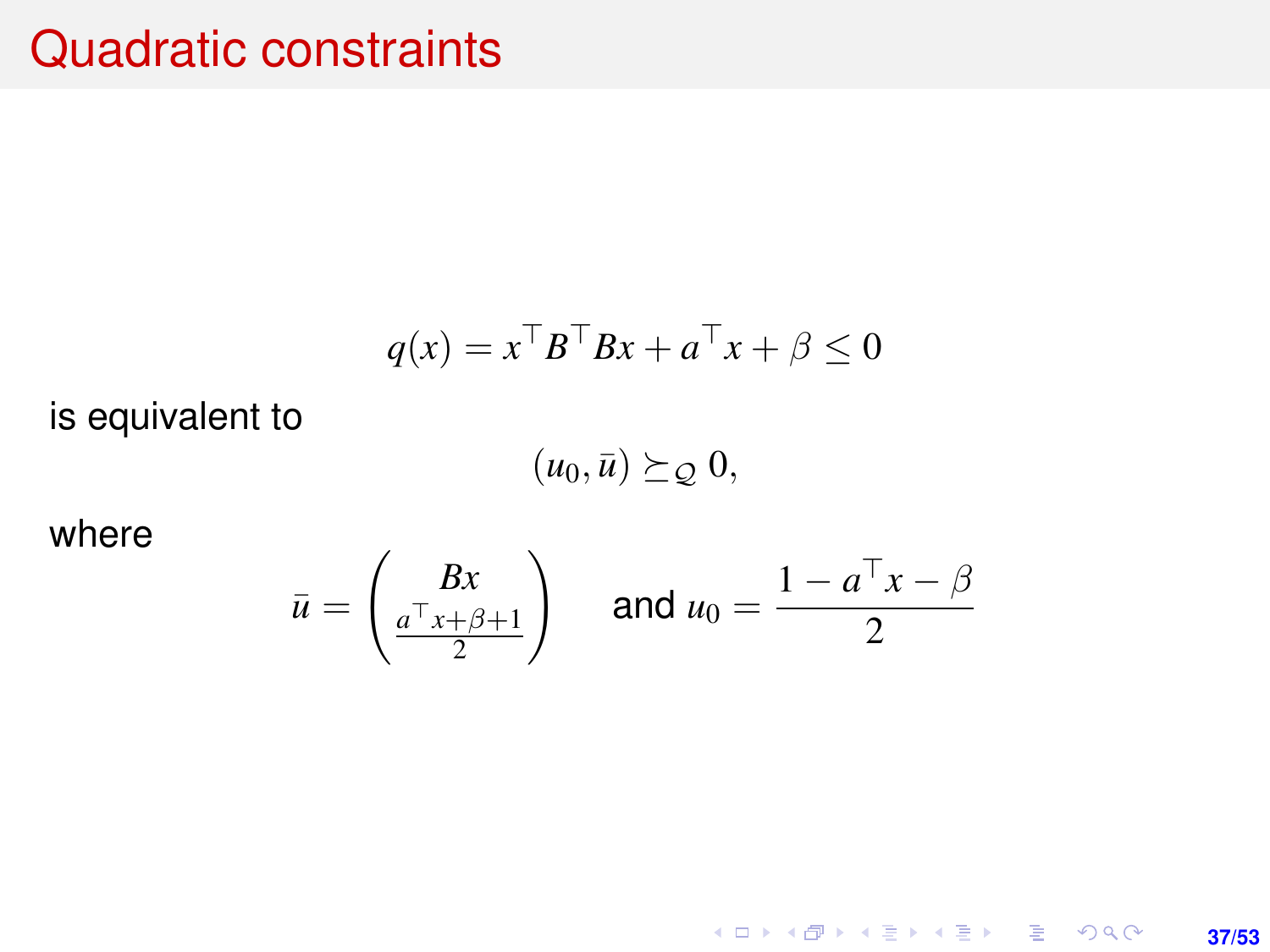## Norm minimization problems

Let 
$$
\bar{v}_i = A_i x + b_i \in \mathbb{R}^{n_i}
$$
.  
\n•  $\min_x \sum_i ||\bar{v}_i||$  is equivalent to  
\n $\min_{i} \sum_i v_{i0}$   
\n**s.t.**  $\bar{v}_i = A_i x + b_i$   
\n $(v_{i0}, \bar{v}_i) \succeq_{\mathcal{Q}} 0$ 

•  $\min_{x}$   $\max_{1 \leq i \leq r} ||\bar{v}_i||$  is equivalent to

min *t* s.t.  $\bar{v}_i = A_i x + b_i$  $(t, \bar{v}_i) \succeq_{\mathcal{O}} 0$ 

> K ロ ▶ K @ ▶ K 할 ▶ K 할 ▶ ... 할 → 9 Q @ **38/53**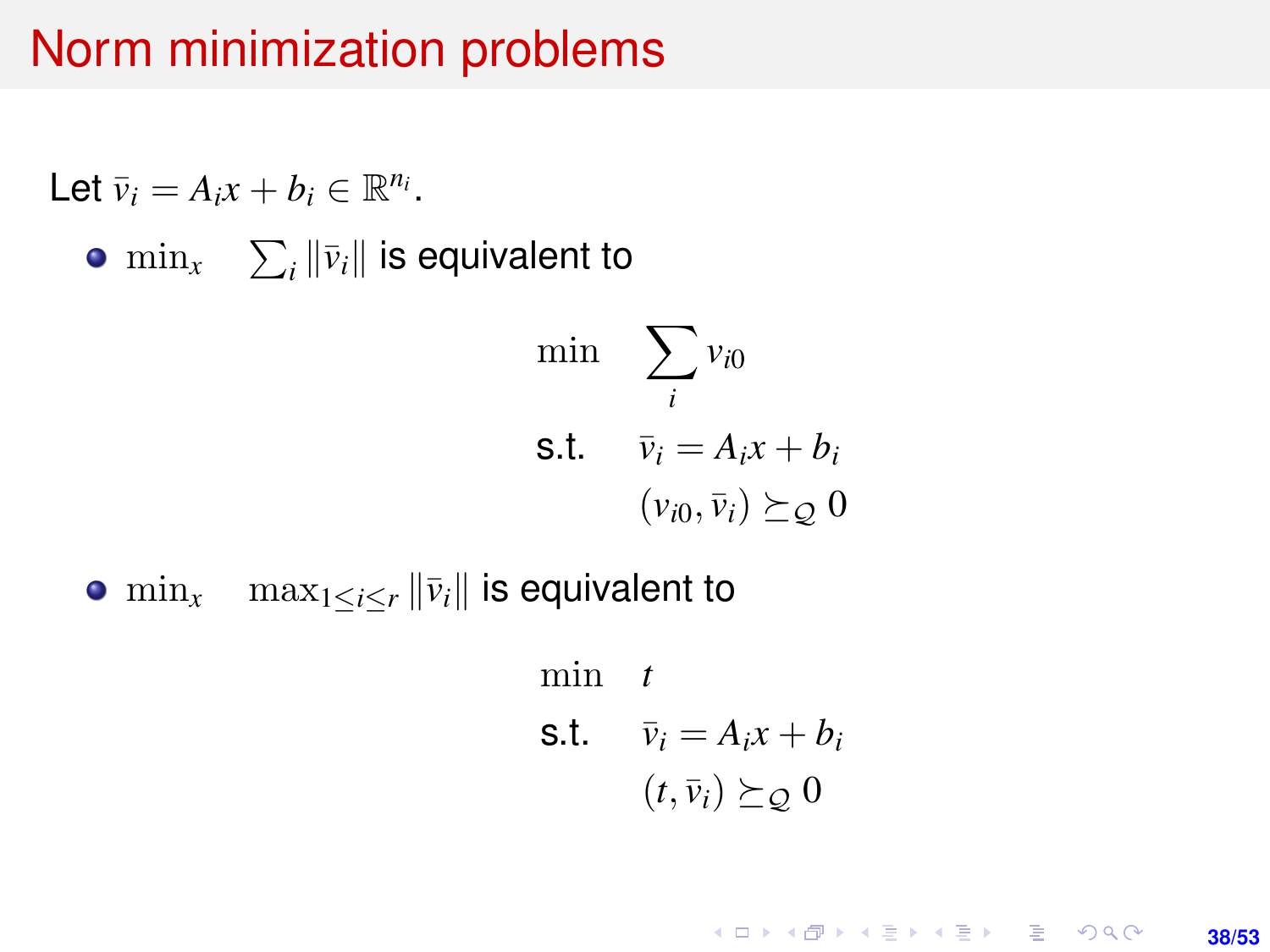## Norm minimization problems

Let  $\bar{v}_i = A_i x + b_i \in \mathbb{R}^{n_i}$ .

- $\bullet$   $\|\bar{v}_{[1]}\|, \ldots, \|\bar{v}_{[r]}\|$  are the norms  $\|\bar{v}_1\|, \ldots, \|\bar{v}_r\|$  sorted in nonincreasing order
- $\min_{x} \quad \sum_{i} \|\bar{\nu}_{[i]}\|$  is equivalent to

min 
$$
\sum_{i} u_i + kt
$$
  
s.t. 
$$
\overline{v}_i = A_i x + b_i
$$

$$
\|\overline{v}_i\| \le u_i + t
$$

$$
u_i \ge 0
$$

**KORKARK KERKER DRAM** 

**39/53**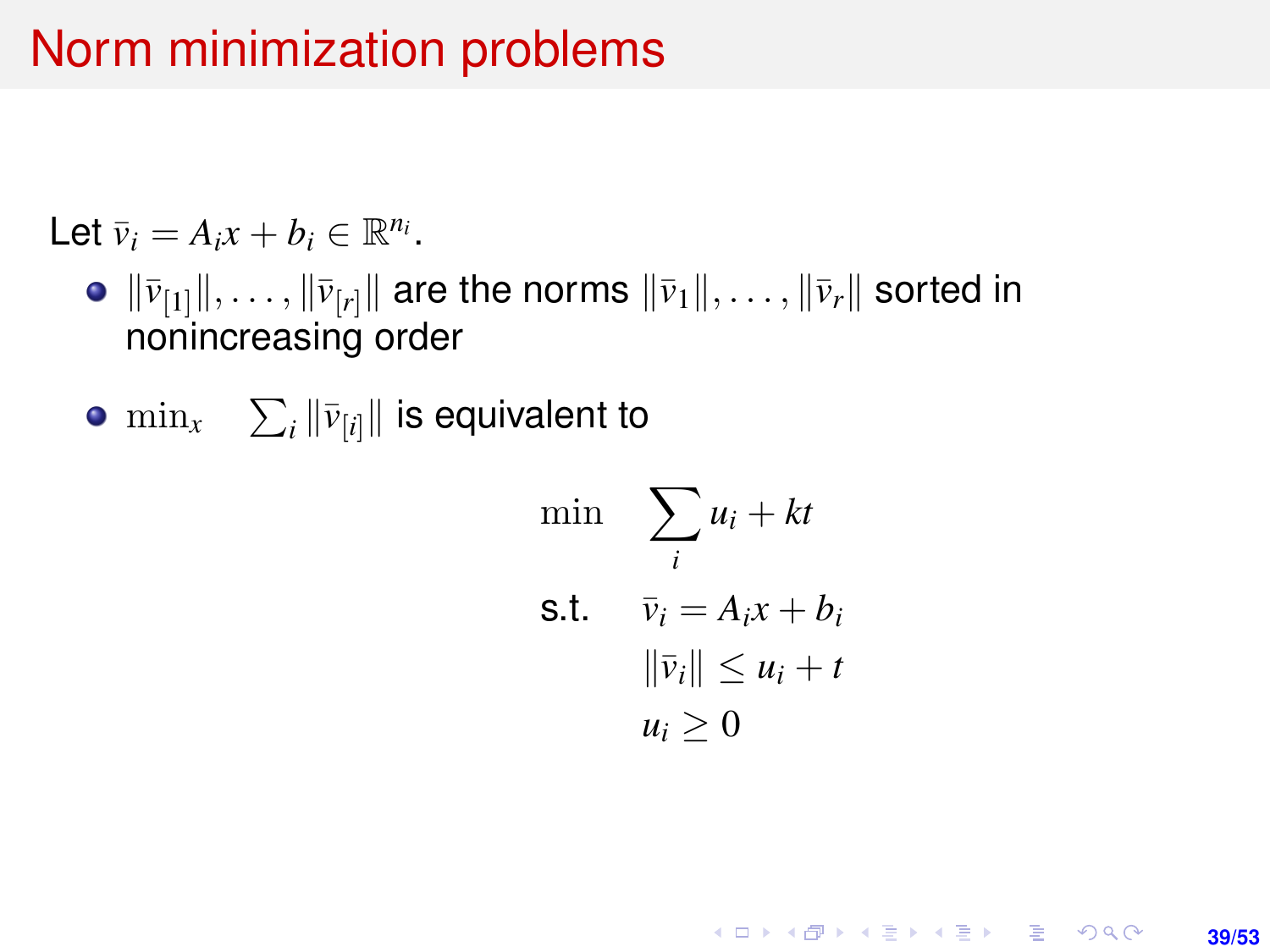### Rotated Quadratic Cone

rotated cone  $w^{\top}w \leq xy$ , where  $x, y \geq 0$ , is equivalent to

$$
\left\| \binom{2w}{x-y} \right\| \le x+y
$$

• Minimize the harmonic mean of positive affine functions

$$
\min \sum_{i} 1/(a_i^{\top} x + \beta_i), \text{ s.t. } a_i^{\top} x + \beta_i > 0
$$

is equivalent to

$$
\begin{aligned}\n\min \quad & \sum_{i} u_i \\
\text{s.t.} \quad & \bar{v}_i = a_i^\top x + \beta_i \\
& 1 \le u_i v_i \\
& u_i \ge 0\n\end{aligned}
$$

K ロ ▶ K @ ▶ K 할 ▶ K 할 ▶ ... 할 → 9 Q @ **40/53**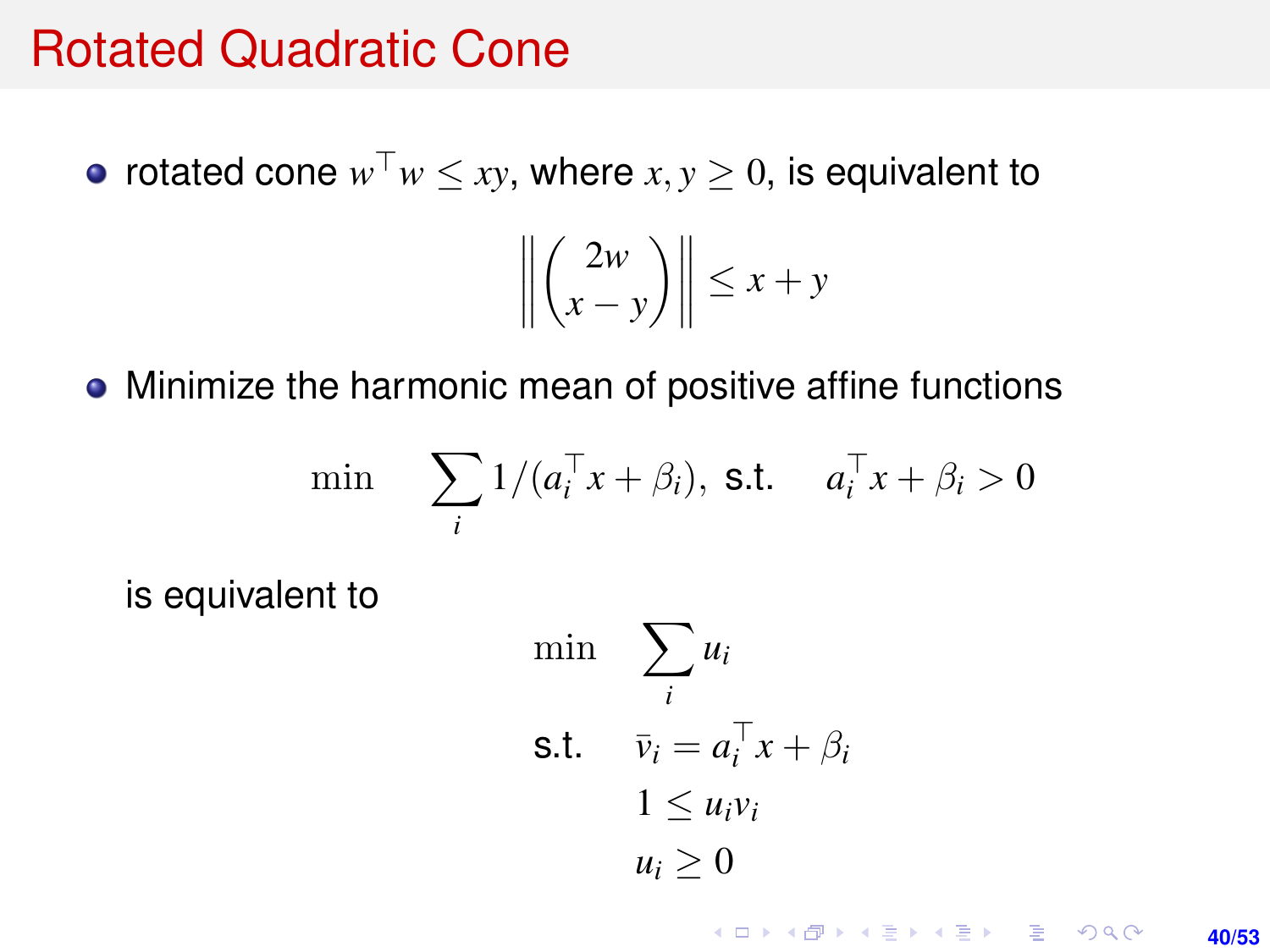• Logarithmic Tchebychev approximation

$$
\min_{x} \quad \max_{1 \leq i \leq r} \quad |\ln(a_i^\top x) - \ln b_i|
$$

Since  $|\ln(a_i^{\top} x) - \ln b_i| = \ln \max(a_i^{\top} x/b_i, b_i/a_i^{\top} x)$ , the problem is equivalent to

min t  
\ns.t. 
$$
1 \leq (a_i^\top x/b_i)t
$$
  
\n $a_i^\top x/b_i \leq t$   
\n $t \geq 0$ 

• Inequalities involving geometric means

$$
\left(\prod_{i=1}^n (a_i^\top x + b_i)\right)^{1/n} \ge t
$$

KO KKO KARA VE KARA **41/53**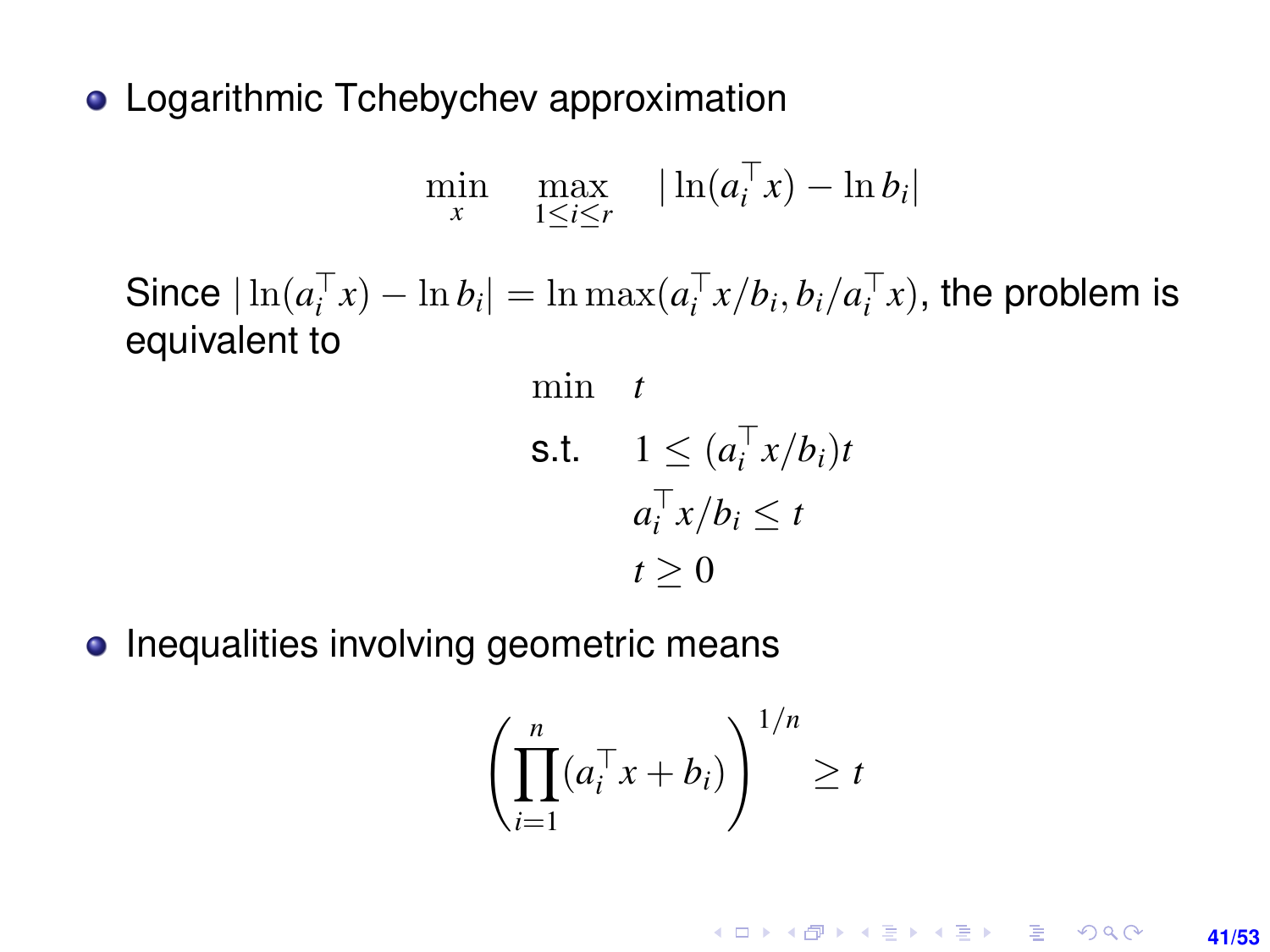#### $o$  n=4

$$
\max \quad w_3
$$
\n
$$
\text{s.t.} \quad a_i^{\top} x - b_i \ge 0
$$
\n
$$
\max \prod_{i=1}^4 (a_i^{\top} x - b_i) \Longleftrightarrow \qquad \begin{array}{c} (a_1^{\top} x - b_1)(a_2^{\top} x - b_2) \ge w_1^2\\ (a_3^{\top} x - b_3)(a_4^{\top} x - b_4) \ge w_2^2\\ w_1 w_2 \ge w_3^2\\ w_i \ge 0 \end{array}
$$

This can be extended to products of rational powers of affine functions

**42/53**

K ロ X x (個) X x ミ X x ミ X = 3 → 5 × 0 4 0 ×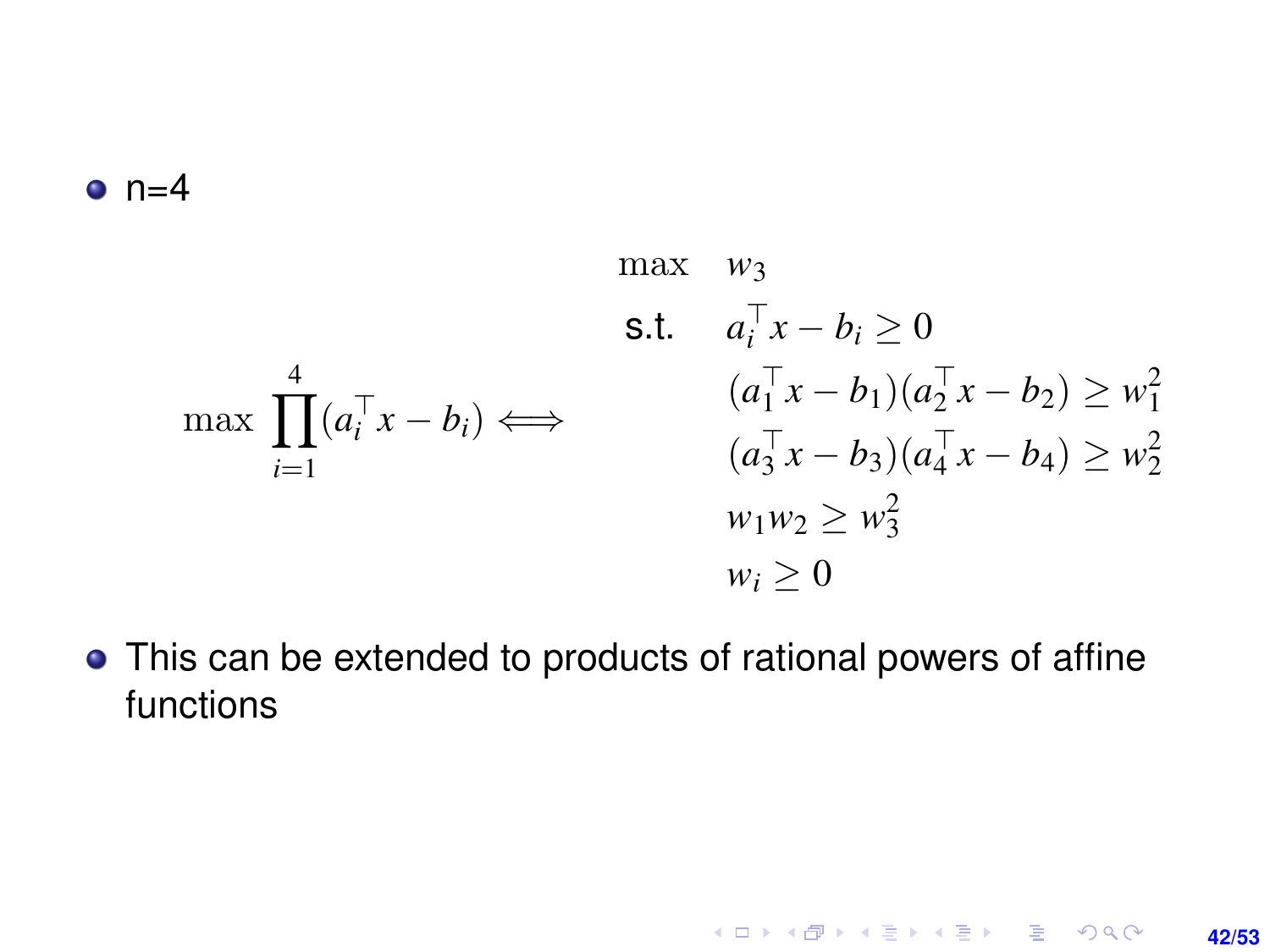# Robust linear programming

the parameters in LP are often uncertain

min  $c^{\top}x$ s.t.  $a_i^\top x \leq b_i$ 

There can be uncertainty in  $c, a_i, b$ .

two common approaches to handling uncertainty (in *a<sup>i</sup>* , for simplicity)

 $\bullet$  deterministic model: constraints must hold for all  $a_i \in \mathcal{E}_i$ 

$$
\begin{aligned}\n\min \quad & c^\top x \\
\text{s.t.} \quad & a_i^\top x \le b_i, \text{ for all } a_i \in \mathcal{E}_i\n\end{aligned}
$$

stochastic model: *a<sup>i</sup>* is random variable; constraints must hold with probability  $n$ 

$$
\begin{array}{ll}\n\min & c^{\top}x \\
\text{s.t.} & \text{prob}(a_i^{\top}x \le b_i) \ge \eta \\
\text{s.t.} & \text{prob}(a_i^{\top}x \le b_i) \ge \eta \\
\end{array}
$$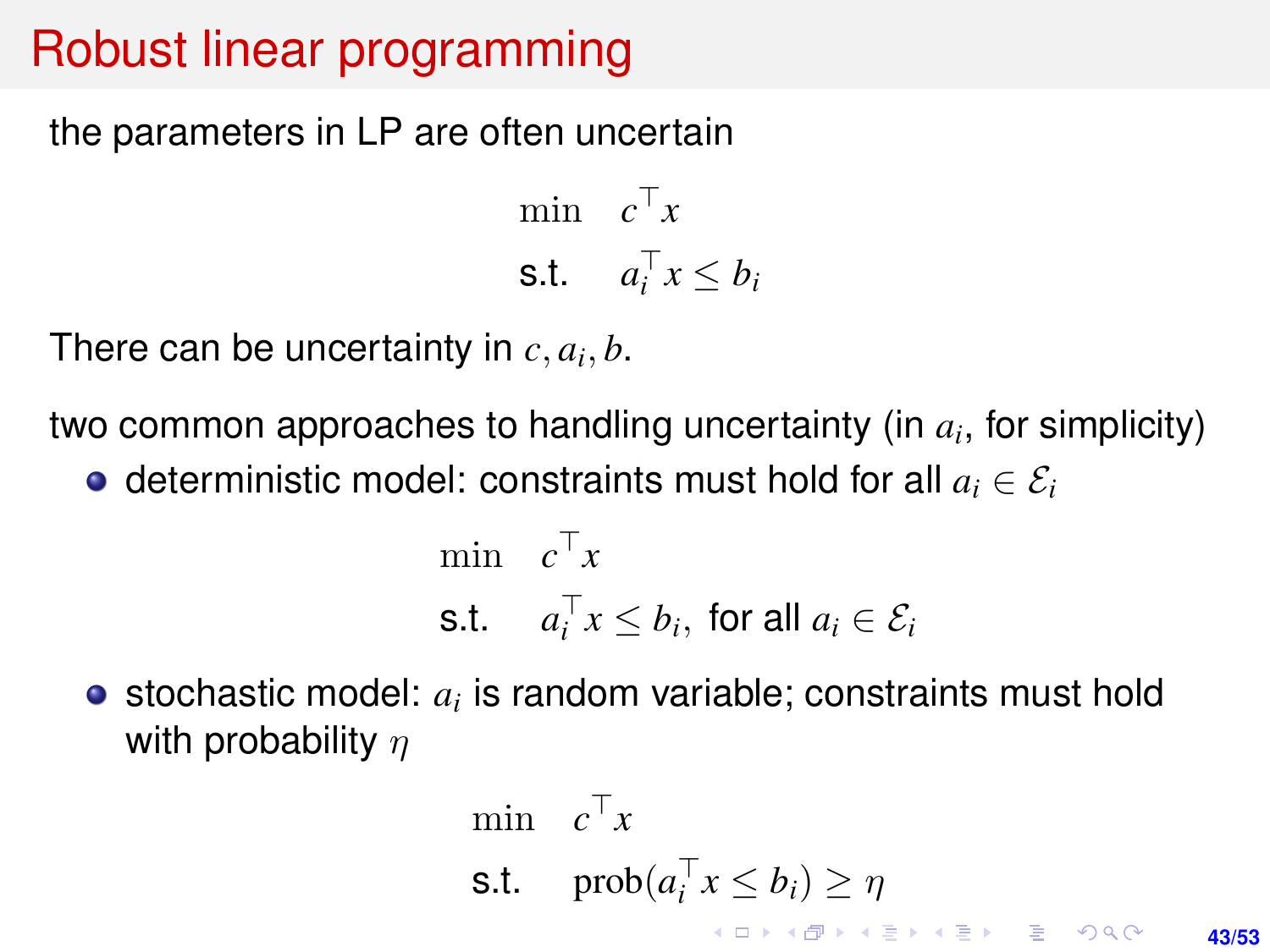### deterministic approach via SOCP

Choose an ellipsoid as  $\mathcal{E}_i$ :

$$
\mathcal{E}_i = \{\bar{a}_i + P_i u \mid ||u||_2 \le 1\}, \quad \bar{a}_i \in \mathbb{R}^n, P_i \in \mathbb{R}^{n \times n}
$$

**e** Robust LP

$$
\begin{aligned}\n\min \quad & c^\top x \\
\text{s.t.} \quad & a_i^\top x \le b_i, \text{ for all } a_i \in \mathcal{E}_i\n\end{aligned}
$$

is equivalent to the SOCP

$$
\begin{aligned}\n\min \quad & c^\top x \\
\text{s.t.} \quad & \bar{a}_i^\top x + \|P_i^\top x\|_2 \le b_i\n\end{aligned}
$$

since

$$
\sup_{\|u\|_2\leq 1} (\bar{a}_i + P_i u)^{\top} x = \bar{a}_i^{\top} x + \|P_i^{\top} x\|_2
$$

K ロ ▶ K @ ▶ K 할 ▶ K 할 ▶ ... 할 → 9 Q @ **44/53**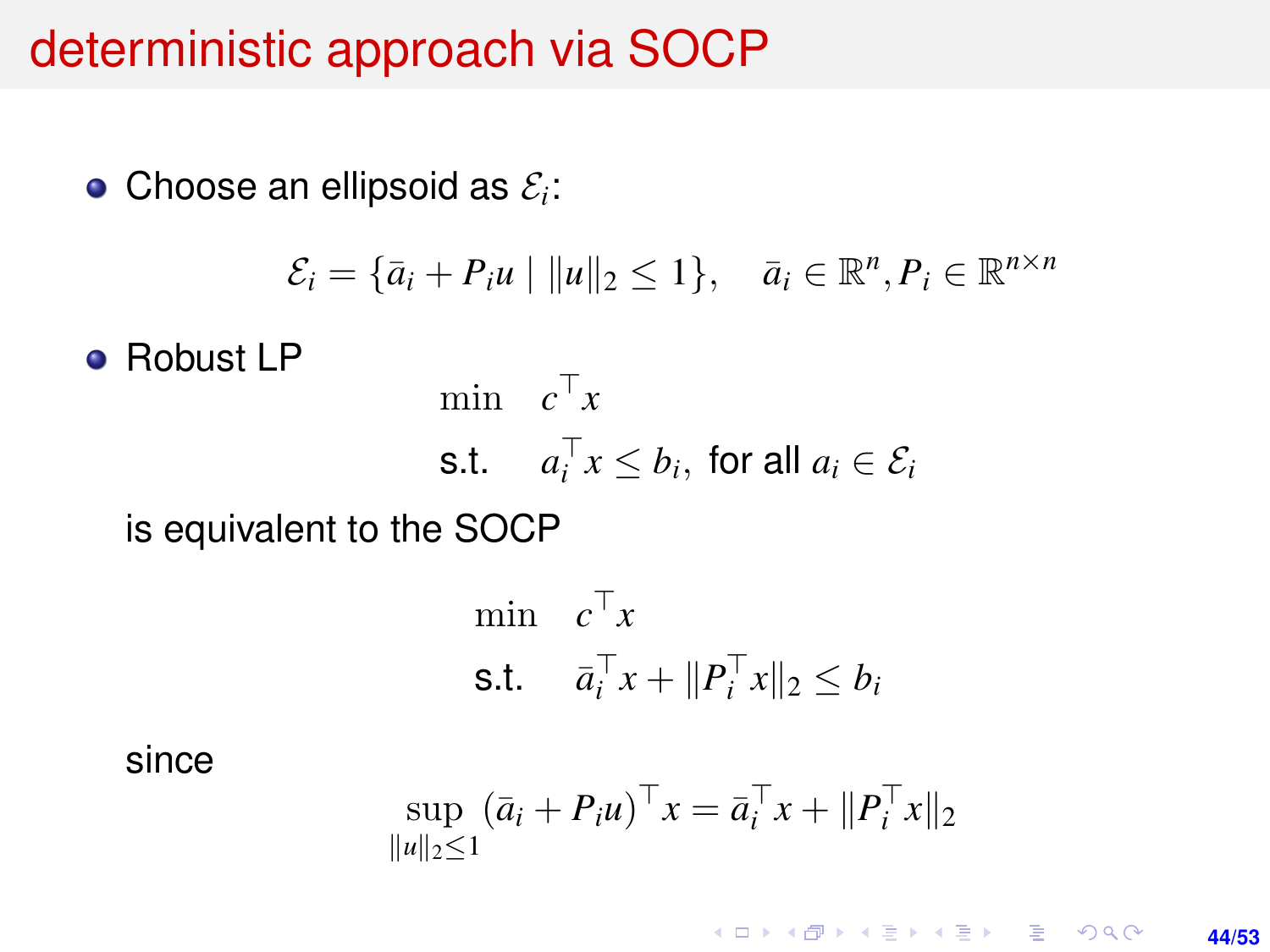# stochastic approach via SOCP

- $a_i$  is Gaussian with mean  $\bar{a}_i$ , covariance  $\Sigma_i$  (  $a_i \sim \mathcal{N}(\bar{a}_i, \Sigma_i)$
- $a_i^\top x$  is Gaussian r.v. with mean  $\bar{a}_i^\top x$ , variance  $x^\top \Sigma_i x$ ; hence

$$
\text{prob}(a_i^\top x \le b_i) = \Phi\left(\frac{b_i - \bar{a}_i^\top x}{\|\Sigma^{1/2} x\|_2}\right)
$$

where 
$$
\Phi(x) = (1/\sqrt{2\pi}) \int_{-\infty}^{x} e^{-t^2/2} dt
$$
 is CDF of  $\mathcal{N}(0, 1)$ 

• robust LP

$$
\begin{aligned}\n\min \quad & c^{\top} x \\
\text{s.t.} \quad & \text{prob}(a_i^{\top} x \le b_i) \ge \eta\n\end{aligned}
$$

is equivalent to the SOCP

$$
\begin{aligned}\n\min \quad & c^\top x \\
\text{s.t.} \quad & \bar{a}_i^\top x + \Phi^{-1}(\eta) \|\Sigma^{1/2} x\|_2 \le b_i \\
& \text{for all } x \in \mathbb{R} \text{ and } \bar{a} \in \mathbb{R} \text{ and } \bar{a} \in \mathbb{R} \text{ and } \bar{a} \in \mathbb{R} \text{ and } \bar{a} \in \mathbb{R} \text{ and } \bar{a} \in \mathbb{R} \text{ and } \bar{a} \in \mathbb{R} \text{ and } \bar{a} \in \mathbb{R} \text{ and } \bar{a} \in \mathbb{R} \text{ and } \bar{a} \in \mathbb{R} \text{ and } \bar{a} \in \mathbb{R} \text{ and } \bar{a} \in \mathbb{R} \text{ and } \bar{a} \in \mathbb{R} \text{ and } \bar{a} \in \mathbb{R} \text{ and } \bar{a} \in \mathbb{R} \text{ and } \bar{a} \in \mathbb{R} \text{ and } \bar{a} \in \mathbb{R} \text{ and } \bar{a} \in \mathbb{R} \text{ and } \bar{a} \in \mathbb{R} \text{ and } \bar{a} \in \mathbb{R} \text{ and } \bar{a} \in \mathbb{R} \text{ and } \bar{a} \in \mathbb{R} \text{ and } \bar{a} \in \mathbb{R} \text{ and } \bar{a} \in \mathbb{R} \text{ and } \bar{a} \in \mathbb{R} \text{ and } \bar{a} \in \mathbb{R} \text{ and } \bar{a} \in \mathbb{R} \text{ and } \bar{a} \in \mathbb{R} \text{ and } \bar{a} \in \mathbb{R} \text{ and } \bar{a} \in \mathbb{R} \text{ and } \bar{a} \in \mathbb{R} \text{ and } \bar{a} \in \mathbb{R} \text{ and } \bar{a} \in \mathbb{R} \text{ and } \bar{a} \in \mathbb{R} \text{ and } \bar{a} \in \mathbb{R} \text{ and } \bar{a} \in \mathbb{R} \text{ and } \bar{a} \in \mathbb{R} \text{ and } \bar{a} \in \mathbb{R} \text{ and } \bar{a} \in
$$

**45/53**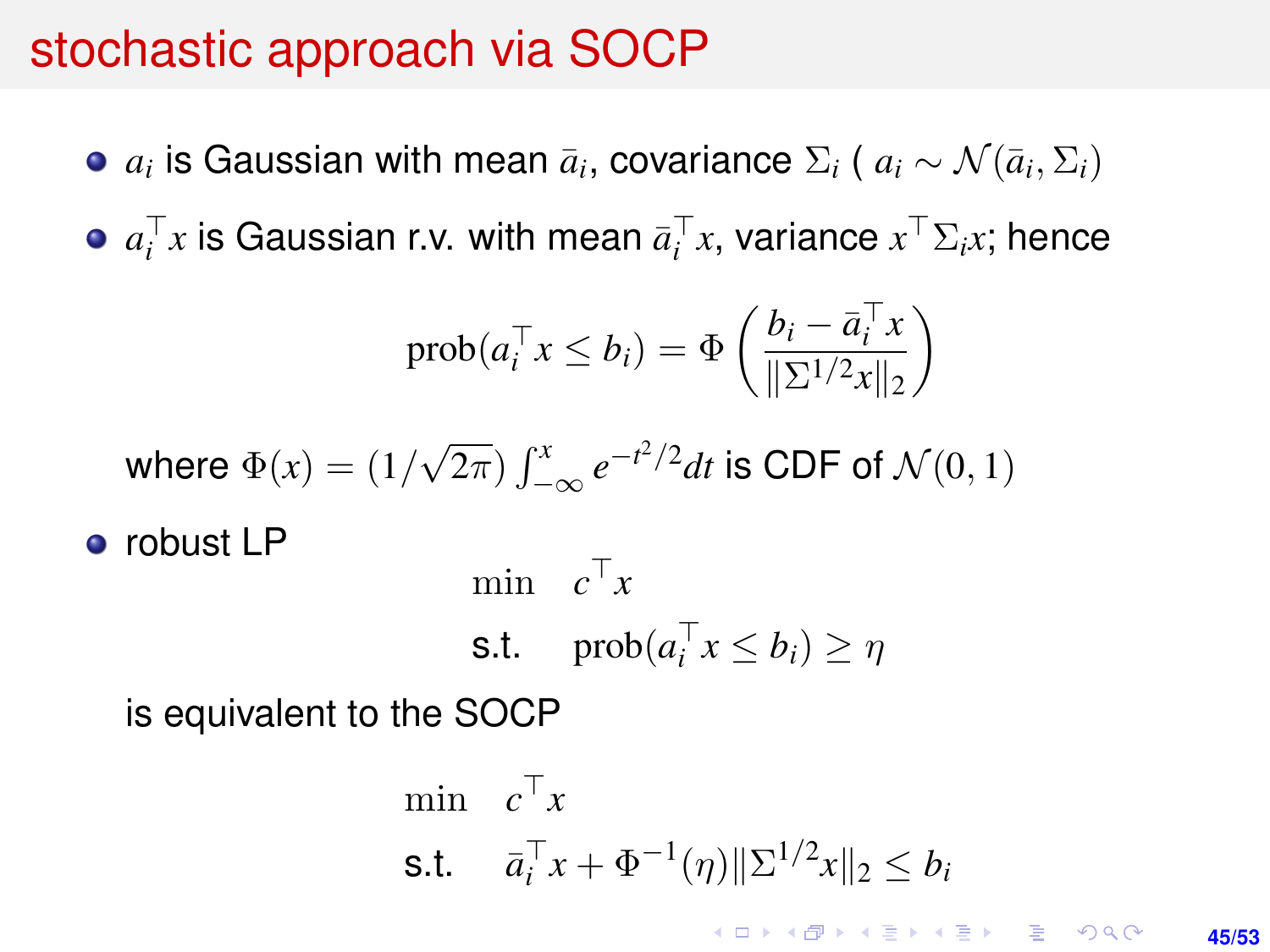# Weak Duality in SOCP

- The single block SOCP is not as trivial as LP but it still can be solved analytically
- weak duality: Again as in LP and SDP

$$
x^{\top} s = c^{\top} x - b^{\top} y =
$$
 duality gap

If  $x, s \succeq_{\mathcal{Q}} 0$ , then

$$
x^{\top} s = x_0 s_0 + \bar{x}^{\top} \bar{s} \ge
$$
  
\n
$$
\geq \|\bar{x}\| \cdot \|\bar{s}\| + \bar{x}^{\top} \bar{s} \quad \text{since } x, s \succeq_{\mathcal{Q}} 0
$$
  
\n
$$
\geq |\bar{x}^{\top} \bar{s}| + \bar{x}^{\top} \bar{s} \quad \text{Cauchy-Schwartz inequality}
$$
  
\n
$$
\geq 0
$$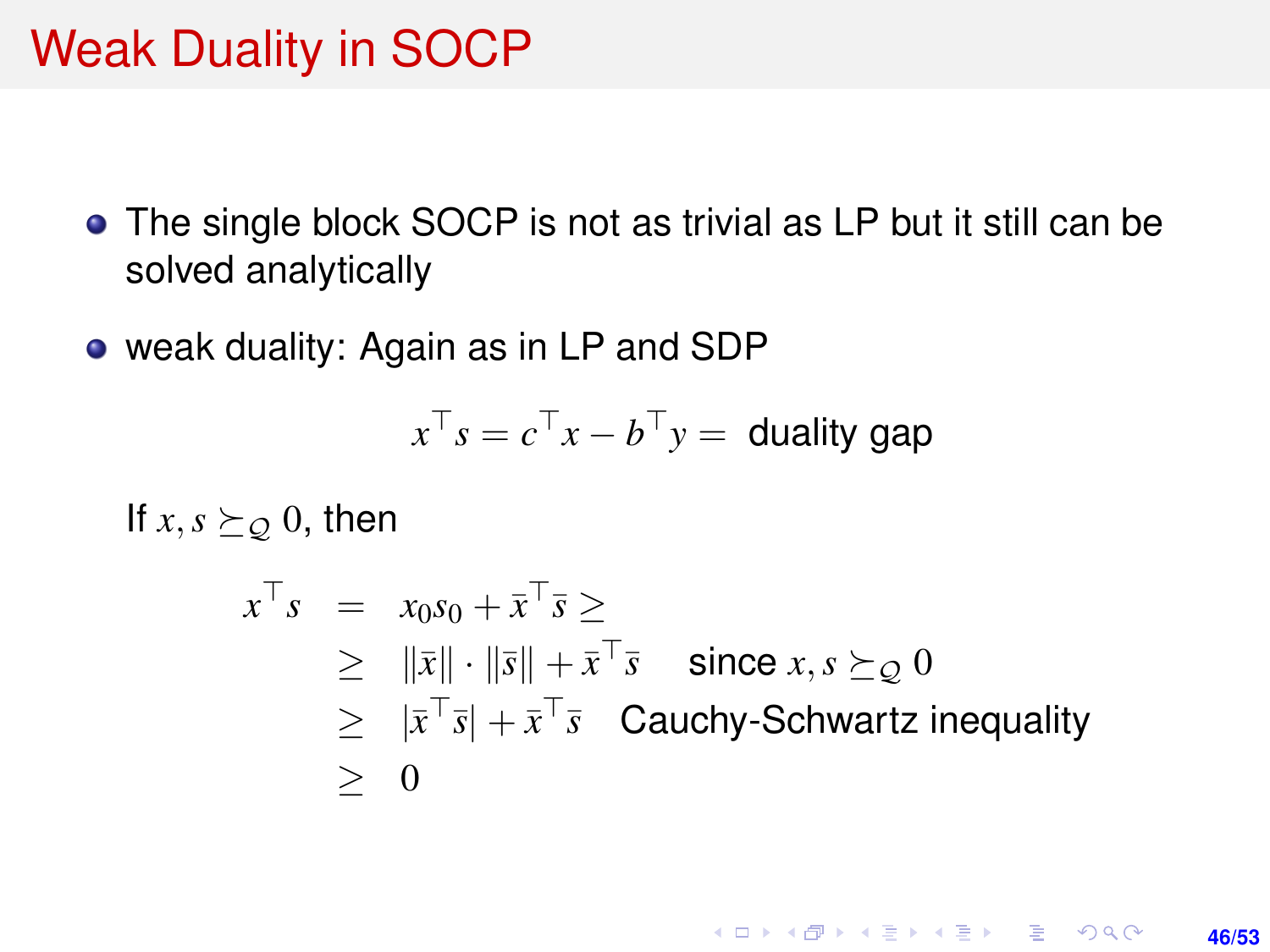### Complementary Slackness for SOCP

Given  $x \succeq_{\mathcal{Q}} 0$ ,  $s \succeq_{\mathcal{Q}} 0$  and  $x^{\top} s = 0$ . Assume  $x_0 > 0$  and  $s_0 > 0$ 

• We have

(\*) 
$$
x_0^2 \ge \sum_{i=1}^n x_i^2
$$
  
\n(\*\*)  $s_0^2 \ge \sum_{i=1}^n s_i^2 \iff x_0^2 \ge \sum_{i=1}^n \frac{s_i^2 x_0^2}{s_0^2}$   
\n(\*\*\*)  $x^\top s = 0 \iff -x_0 s_0 = \sum_i x_i s_i \iff -2x_0^2 = \sum_{i=1}^n \frac{2x_i s_i x_0}{s_0}$ 

Adding (\*), (\*\*), (\*\*\*), we get  $0 \ge \sum_{i=1}^n\left(x_i+\frac{s_i x_0}{s_0}\right)$ *s*0  $\chi^2$ 

• This implies

$$
x_i s_0 + x_0 s_i = 0, \text{ for } i = 1, \ldots, n
$$

**47/53**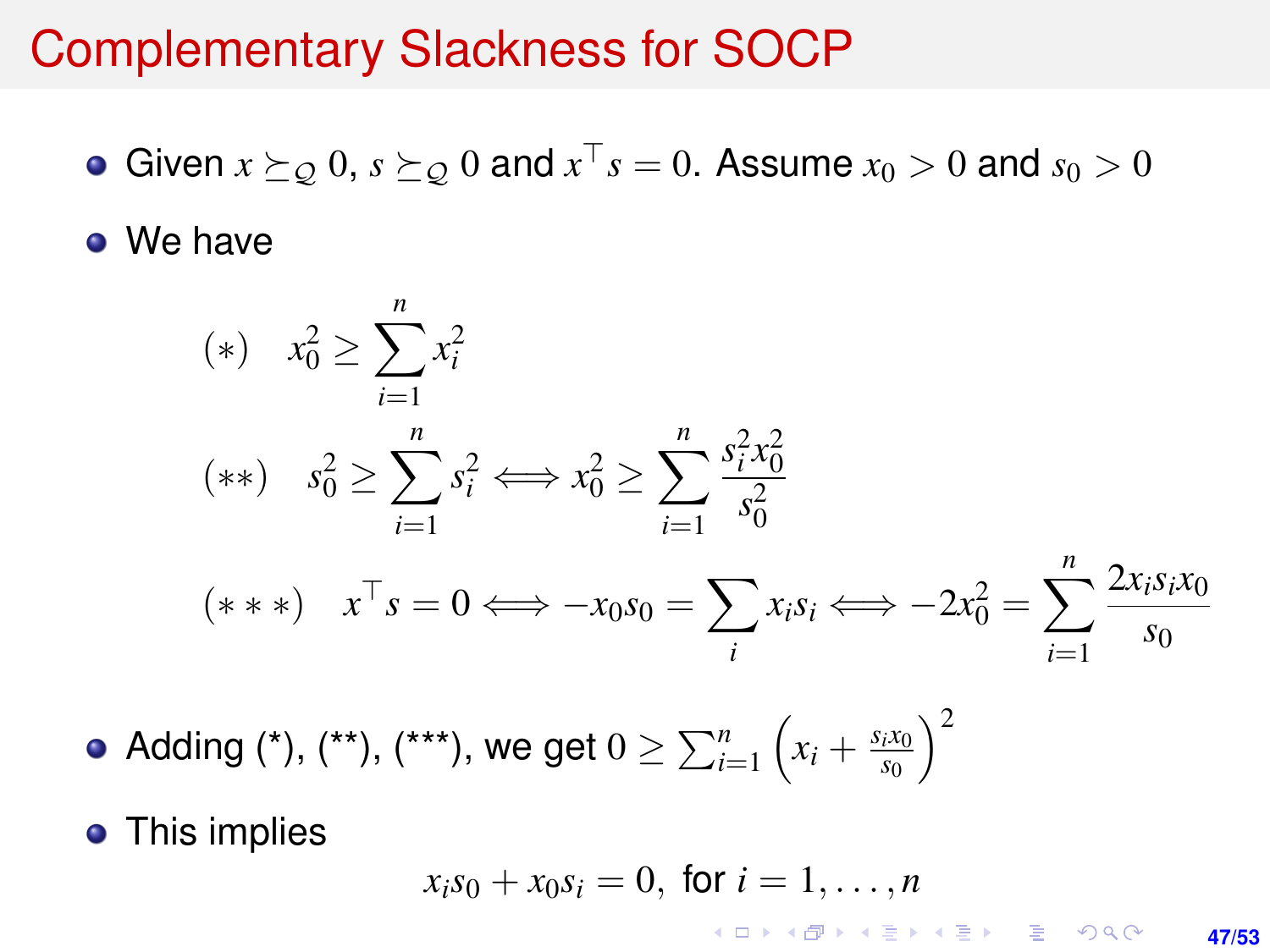## Illustration of SOC



When  $x \succeq_{\mathcal{Q}} 0$ ,  $s \succeq_{\mathcal{Q}} 0$  are orthogonal both must be on the boundary in such a way that their projection on the  $x_1, \ldots, x_n$  plane is collinear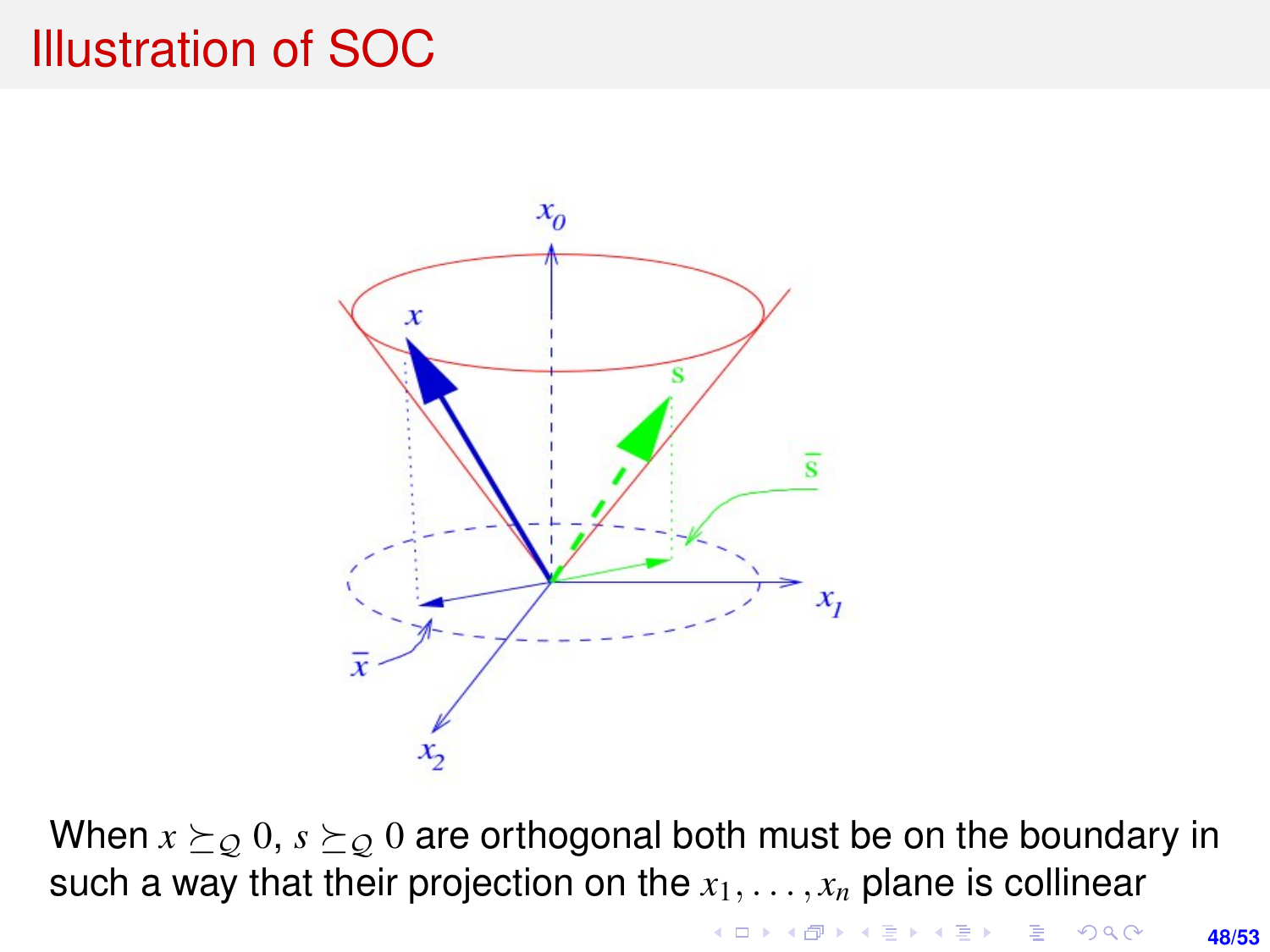• at the optimum

$$
c^{\top} x = b^{\top} y \Longleftrightarrow x^{\top} s = 0
$$

**49/53**

**KORKARK KERKER DRAM** 

- Like SDP constraint qualifications are required
- If there is primal-feasible  $x \succ o 0$
- If there is dual-feasible  $s \succ_{\mathcal{Q}} 0$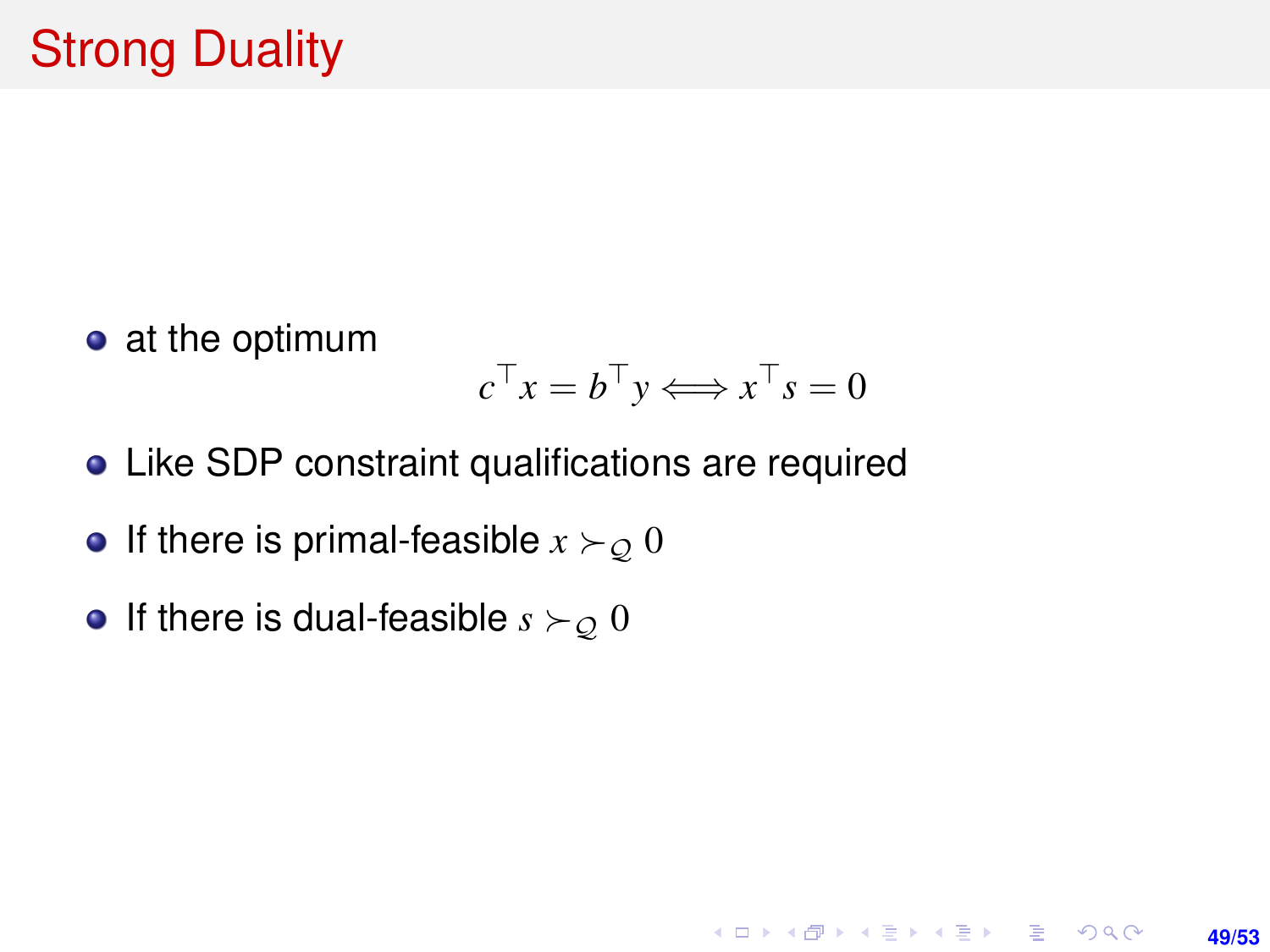## Complementary Slackness for SOCP

• Thus again we have a square system

$$
Ax = b,
$$
  
\n
$$
A^{\top}y + s = c
$$
  
\n
$$
x^{\top} s = 0
$$
  
\n
$$
x_0 s_i + s_0 x_i = 0
$$

**50/53**

K ロ ▶ K @ ▶ K 할 ▶ K 할 ▶ 이 할 → 9 Q @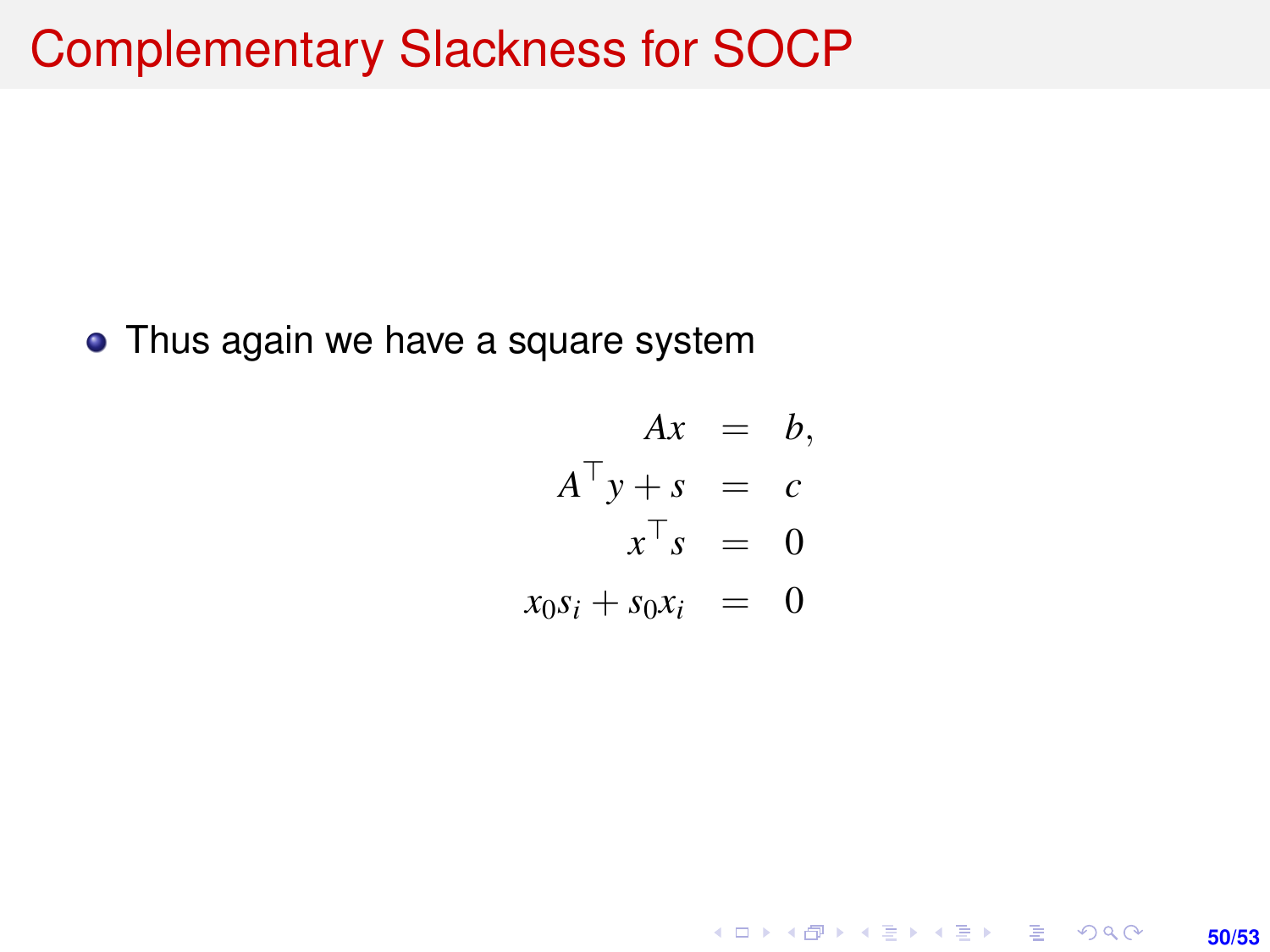# <span id="page-50-0"></span>**Outline**



[Semidefinite Programming \(SDP\)](#page-12-0)





K ロ > K @ > K 할 > K 할 > → 할 → 9 Q @ **51/53**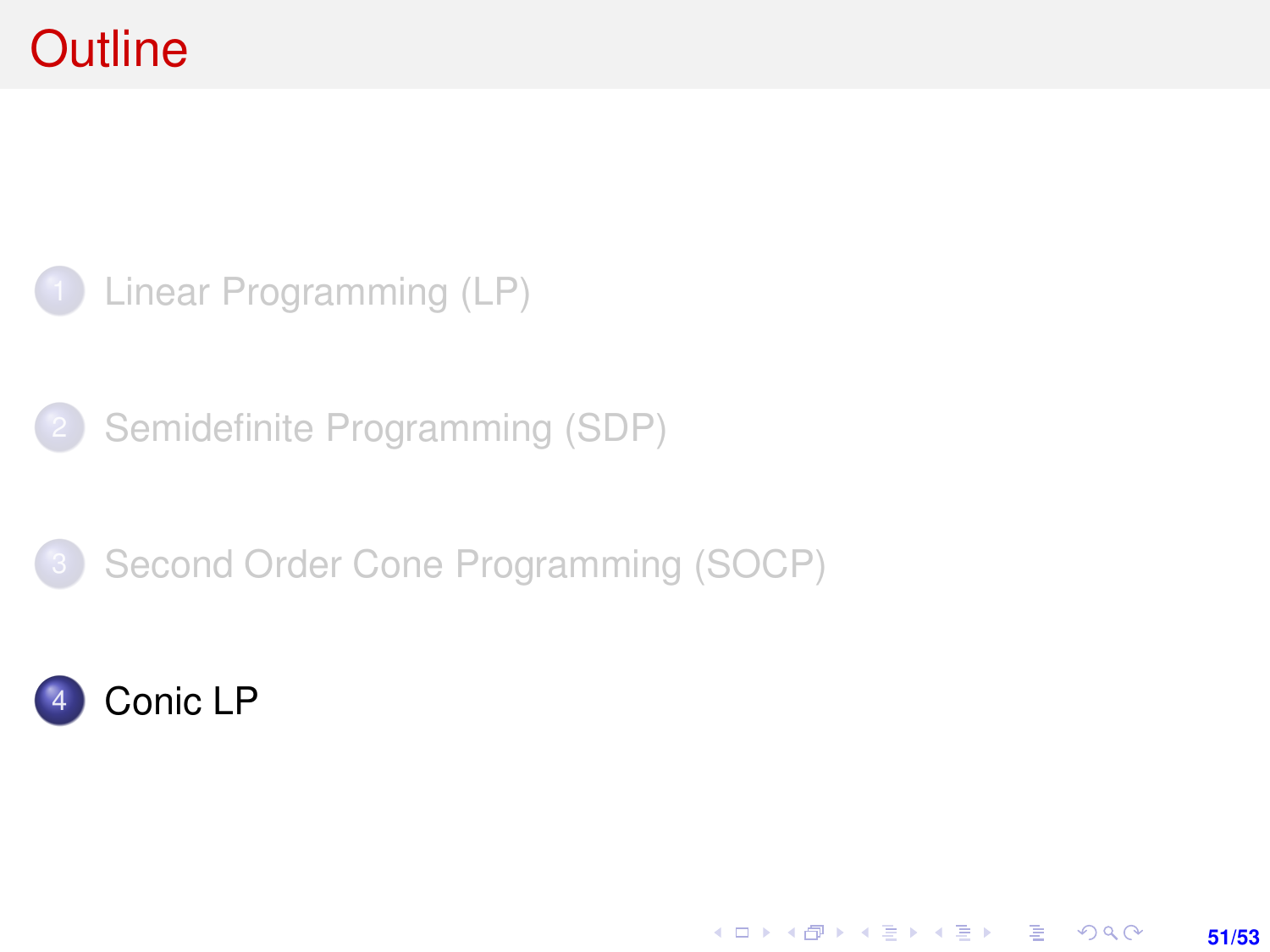# Conic LP

A set  $K \subseteq \mathbb{R}^n$  is a proper cone if

- It is a cone: If  $x \in K \Longrightarrow ax \in K$  for all  $\alpha \geq 0$
- **It is convex:**  $x, y \in K \implies \alpha x + (1 \alpha)y \in K$  for  $\alpha \in [0, 1]$
- It is pointed:  $K \cap (-K) = \{0\}$
- It is closed
- It has non-empty interior in R *n*
- dual cone:

 $K^* = \{x \mid \text{ for all } z \in K, \langle x, z \rangle \geq 0\}$ 

**KORKARK KERKER DRAM 52/53**